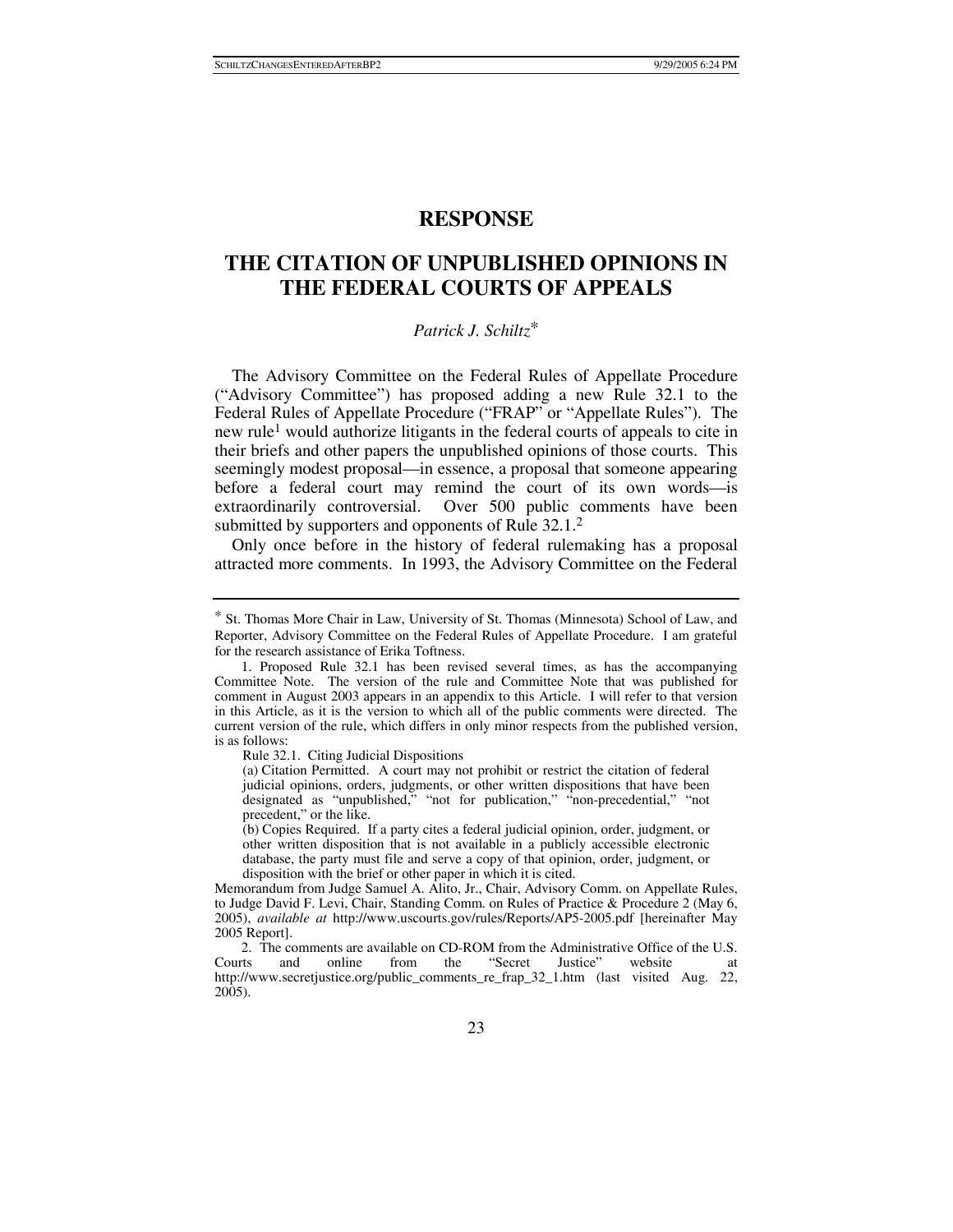Rules of Civil Procedure proposed to amend Civil Rule 30. The existing rule required that depositions be recorded stenographically (i.e., by a court reporter) unless all of the parties agreed on another method of recording. The proposed amendment authorized the party taking the deposition to select the method of recording. The nation's court reporters—fearing that the amendment would lead to less stenography and therefore less income for court reporters—submitted hundreds of comments opposing the amendment.3 The amendment was nevertheless approved.

Although it has attracted fewer comments, proposed Rule 32.1 is even more controversial. Most of the comments on Civil Rule 30 were preprinted postcards sent in by one group (court reporters) motivated by one concern (lost income). By contrast, the comments on Rule 32.1 have been individually drafted (albeit sometimes cribbed from "talking points" distributed by opponents of the rule<sup>4</sup>) and submitted by a broad range of commentators who have expressed a broad range of concerns. Most comments have been at least a page or two in length; some have been much longer, and some have included lengthy attachments. Comments have been submitted on behalf of most of the federal appellate bench; many other judges (federal and state; appellate and trial; active, senior, and retired); scores of attorneys from all segments of the profession; two dozen law professors; several prominent bar organizations and public-interest groups; and a number of ordinary citizens. Proposed Rule 32.1 is, without question, one of the most controversial proposals in the history of federal rulemaking.5

The purpose of this Article is fourfold. First, I will briefly describe the events that led to the publication for comment of Rule 32.1.6 Second, I will summarize the arguments that commentators have made for and against Rule 32.1.7 Third, I will describe the findings of two new studies—one by the Federal Judicial Center ("FJC")8 and the other by the Administrative

 5. I tried to explain why people feel so passionately about this seemingly unimportant issue in Patrick J. Schiltz, *Much Ado About Little: Explaining the* Sturm Und Drang *over the Citation of Unpublished Opinions*, 62 Wash. & Lee L. Rev. (forthcoming 2005).

 <sup>3.</sup> My information about the number and nature of these comments comes from conversations with two long-time employees of the Administrative Office of the U.S. Courts: Peter G. McCabe, Assistant Director, Office of Judges Programs, and John K. Rabiej, Chief, Rules Committee Support Office.

 <sup>4.</sup> Those "talking points" have been attached to or incorporated in many of the comments. *See*, *e.g.*, Letter from Eric C. Liebeler, Kirkland & Ellis LLP, to Peter G. McCabe, Sec'y, Comm. on Rules of Practice & Procedure (Dec. 2, 2003), *available at*  http://www.secretjustice.org/pdf\_files/Comments/03-AP-025.pdf [hereinafter Liebeler Letter] (Comment 03-AP-025) (attaching three pages of talking points entitled "Why Proposed Rule 32.1 Is A Bad Idea").

<sup>6</sup>*. See infra* Part I.

<sup>7</sup>*. See infra* Part II.

<sup>8</sup>*. See* Tim Reagan et al., Fed. Judicial Ctr., Citations to Unpublished Opinions in the Federal Courts of Appeals (2005). The Federal Justicial Center ("FJC") is the major research and training arm of the federal judiciary. Among its purposes are "to conduct research and study of the operation of the courts of the United States," 28 U.S.C.  $\S$  620(b)(1) (2000), and "to develop and present for consideration by the Judicial Conference of the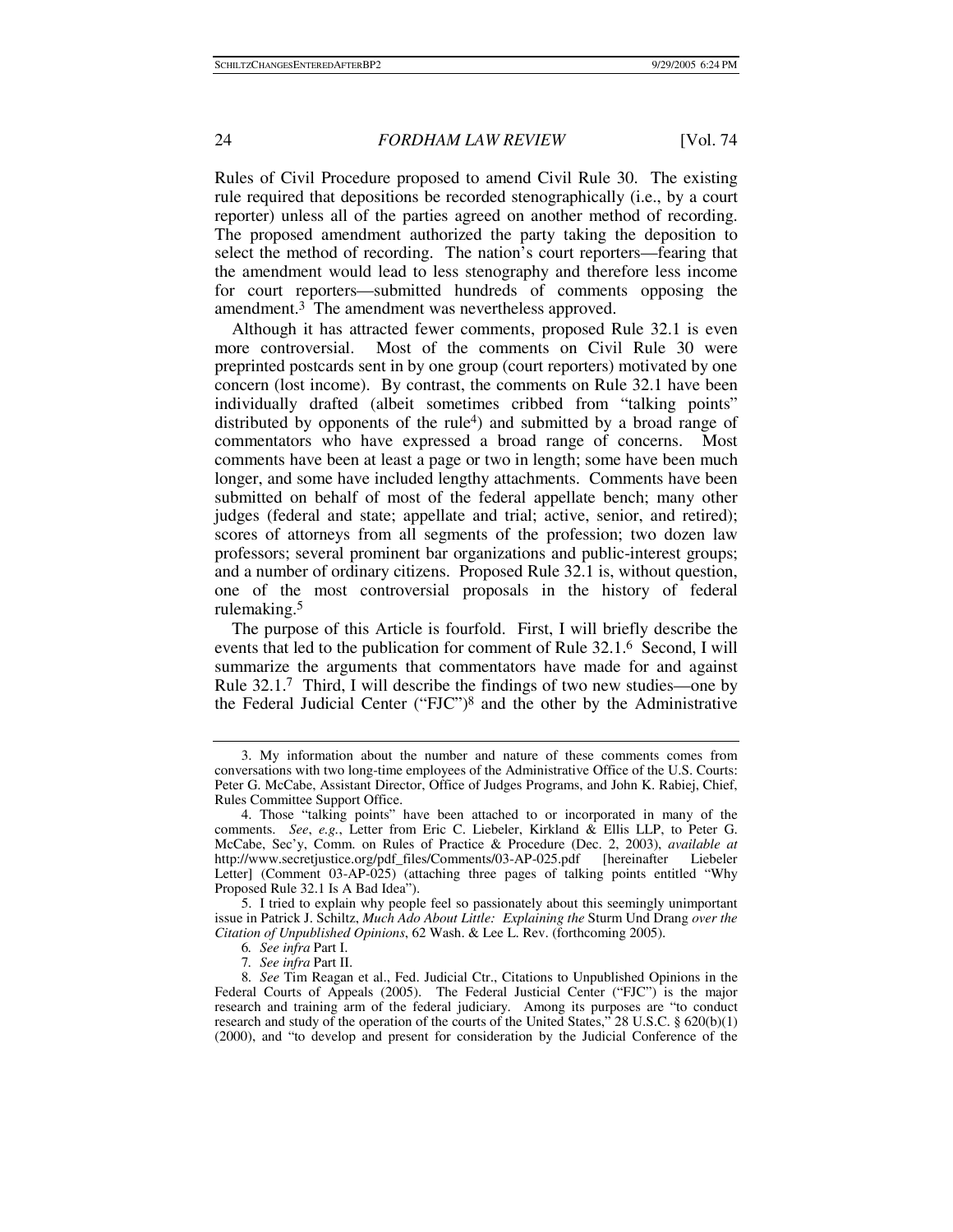Office of the U.S. Courts  $("AO")^9$ —that explore whether any of these arguments are supported or refuted by empirical evidence.10 Finally, I will share some reflections about Rule  $32.1$ ,<sup>11</sup> which is still wending its way through the Rules Enabling Act ("REA") process.12

Before I begin, I should make clear that I am not a disinterested party. I have served as Reporter to the Advisory Committee since 1997, and, in that capacity, I have been responsible for drafting Rule 32.1 and the accompanying Committee Note, reading and summarizing all of the comments on Rule 32.1, and giving advice to the Advisory Committee about how to proceed with Rule 32.1. I have spent hundreds of hours working on Rule 32.1 for the Advisory Committee, and much of this Article is derived from that work.13 I emphasize that the views expressed in this

10*. See infra* Part III.

11*. See infra* Part IV.

 12. The Rules Enabling Act, 28 U.S.C. § 2072, established the basic procedural framework for amending the rules of practice and procedure (including the Federal Rules of Appellate Procedure ("FRAP" or "Appellate Rules")). Today, the process typically includes eight steps: (1) the Advisory Committee recommends the proposed amendment for publication; (2) the Standing Committee approves the proposed amendment for publication; (3) the proposed amendment is published and public comment is received; (4) the Advisory Committee, after reviewing the public comment, approves the proposed amendment; (5) the Standing Committee approves the proposed amendment; (6) the Judicial Conference approves the proposed amendment at its fall meeting; (7) the U.S. Supreme Court approves the proposed amendment by the following May 1; (8) the proposed amendment takes effect on December 1, unless Congress passes legislation blocking it. *See* 28 U.S.C. §§ 2071-2077; Leonidas Ralph Mecham, Admin. Office of the U.S. Courts, The Rulemaking Process: A Summary for the Bench and Bar (2004), *available at* http://www.uscourts.gov/rules/proceduresum.htm.

 13. This Article is adopted in part from two memoranda that I drafted. The first was a memorandum from me to members of the Advisory Committee. *See* Memorandum from Patrick J. Schiltz, Reporter, Advisory Comm. on Appellate Rules, to Advisory Comm. on Appellate Rules (Mar. 18, 2004) (on file with author). (My memorandum was later converted into a May 2004 report from the Advisory Committee to the Standing Committee.

United States recommendations for improvement of the administration and management of the courts of the United States," *id.* § 620(b)(2). The Judicial Conference is the policymaking arm of the federal judiciary. It is headed by the Chief Justice of the United States and consists of twenty-seven members: the Chief Justice, the chief judges of the thirteen courts of appeals, the chief judge of the Court of International Trade, and a district judge from each of the twelve geographic circuits. *See* 28 U.S.C. § 331. The Conference typically meets twice each year about a wide range of matters, including proposed amendments to the federal rules of practice and procedure. *See id.* 

<sup>9</sup>*. See* Memorandum from John K. Rabiej, Chief, Rules Comm. Support Office, Admin. Office of the U.S. Courts, to Advisory Comm. on Appellate Rules (Feb. 24, 2005) [hereinafter Rabiej Memorandum] (on file with author). The Administrative Office of the U.S. Courts ("AO") is the administrative arm of the federal judiciary, responsible for assisting the federal courts by providing administrative support, program management, and policy development. The AO is also charged with implementing the policies of the Judicial Conference and supporting the committees that work on behalf of the Conference, including the five advisory committees and the Committee on Rules of Practice and Procedure. *See* Administrative Office of the U.S. Courts, http://www.uscourts.gov/adminoff.html (last visited Aug. 22, 2005). The Committee on Rules of Practice and Procedure—commonly known as the "Standing Committee"—is charged with reviewing the recommendations of the advisory committees and recommending changes in the rules of practice and procedure to the Judicial Conference. 28 U.S.C. § 2073(b).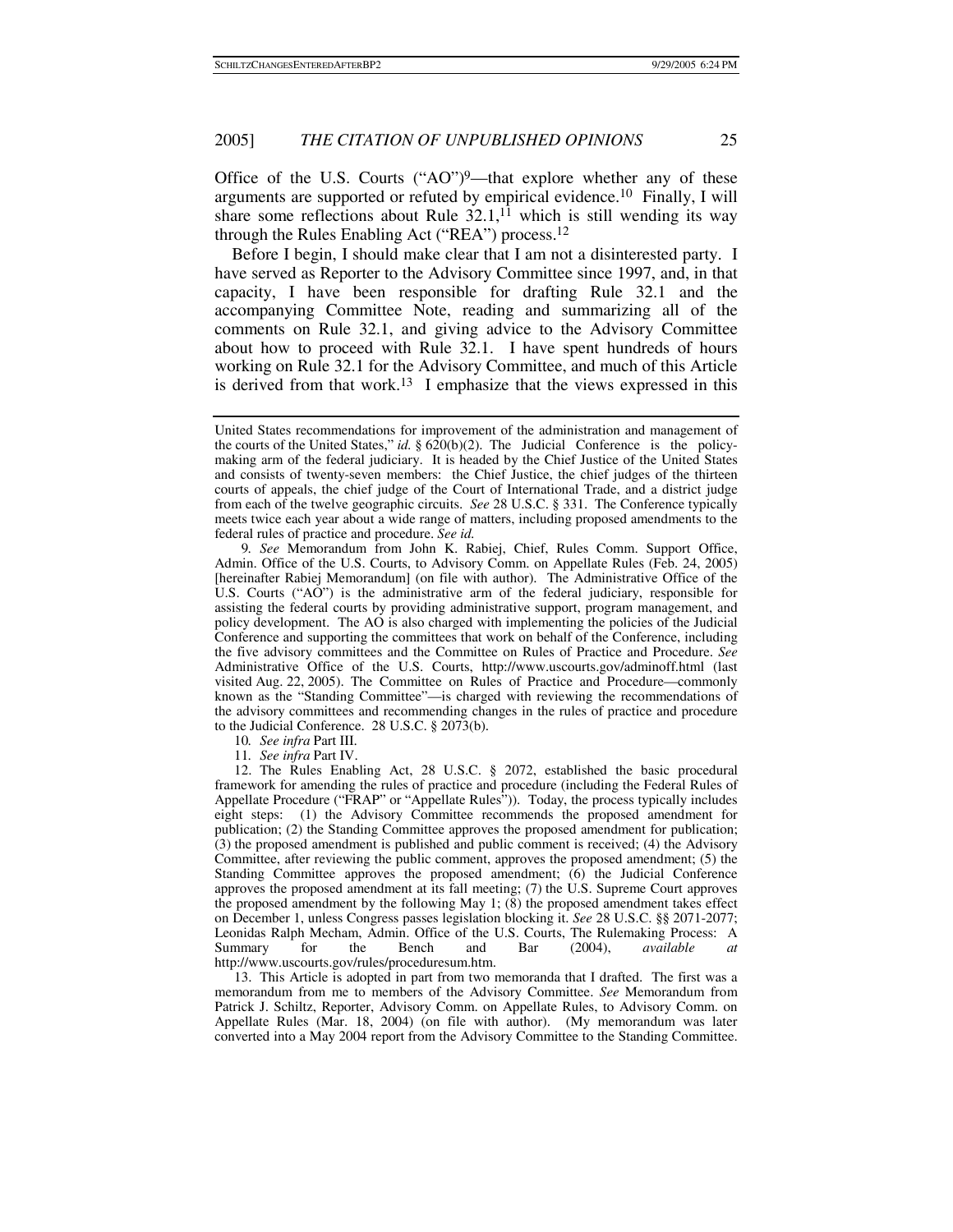Article are mine alone and not necessarily those of the Advisory Committee or any of its present or former members.

#### I. THE BACKGROUND

Last year, the federal courts of appeals disposed of 56,381 cases.<sup>14</sup> Over half of those were either "procedural" terminations (26,835) or terminations brought about through "Consolidations & Cross Appeals" (2108).15 The remainder (27,438) were terminations "on the merits"—that is, cases in which the parties submitted briefs and the court rendered a decision after considering the facts and the law.16

In general, dispositions on the merits can be grouped into three categories. In the first category are dispositions that are accompanied by a "published" opinion—that is, an opinion that is published in West's *Federal Reporter* and that is universally recognized as creating binding precedent.<sup>17</sup> Less than nineteen percent of the cases disposed of on the merits last year resulted in published opinions.18 In the second category are dispositions that are accompanied by an "unpublished" opinion—that is, an opinion that is not published in the *Federal Reporter* and that, in almost all circuits, is not considered to create binding precedent.<sup>19</sup> Last year, over eighty-one percent of the merits dispositions resulted in unpublished opinions.<sup>20</sup> In the third category are dispositions that are not accompanied by any opinion published or unpublished. These dispositions are often referred to as

14*. See* Admin. Office of the U.S. Courts, Fed. Court Mgmt. Statistics 2004, Courts of Appeals, http://www.uscourts.gov/cgi-bin/cmsa2004.pl (follow "National Totals" hyperlink). This figure does not include the work of the Federal Circuit, which categorizes workload data differently than the other twelve circuits.

15*. Id.* "Procedural" terminations are appeals that were dropped after the case was settled or the appellant decided not to proceed.

16*. Id.*

 17. Scholars disagree about what it means to treat a decision of a court as "precedent" or "binding precedent." When I use those terms, I am resorting to what Polly J. Price described as the "traditional" definition of precedent—"that the holding of a case . . . must either be followed, distinguished, or overruled." Polly J. Price, *Precedent and Judicial Power After the Founding*, 42 B.C. L. Rev. 81, 86 (2000). I use the traditional definition not because I wish to endorse it—I do not know enough to have a position—but because commentators who refer to "precedent" or "binding precedent" in the debate over Rule 32.1 almost invariably have in mind the traditional definition.

18*. See* Leonidas Ralph Mecham, Admin. Office of the U.S. Courts, Judicial Business of United States Courts Supplemental Table, 2004 Annual Report of the Director 39 tbl.S-3 (2004), *available at* http://www.uscourts.gov/judbus2004/tables/s3.pdf [hereinafter Judicial Business]. Those published opinions include 4782 that were "signed" (i.e., attributed to a specific author) and 366 that were "unsigned" (i.e., issued per curiam).

 19. "Unpublished opinion" is, of course, a misnomer, given that many unpublished opinions are published (in West's *Federal Appendix* and elsewhere). But it is has become a term of art within the legal profession.

20*. See* Judicial Business, *supra* note 18, at 39 tbl.S-3.

*See* Memorandum from Judge Samuel A. Alito, Jr., Chair, Advisory Comm. on Appellate Rules, to Judge David F. Levi, Chair, Standing Comm. on Rules of Practice & Procedure (May 14, 2004), *available at* http://www.uscourts.gov/rules/Reports/AP5-2004.pdf [hereinafter May 2004 Report]). The second was a May 2005 report from the Advisory Committee to the Standing Committee. *See* May 2005 Report, *supra* note 1.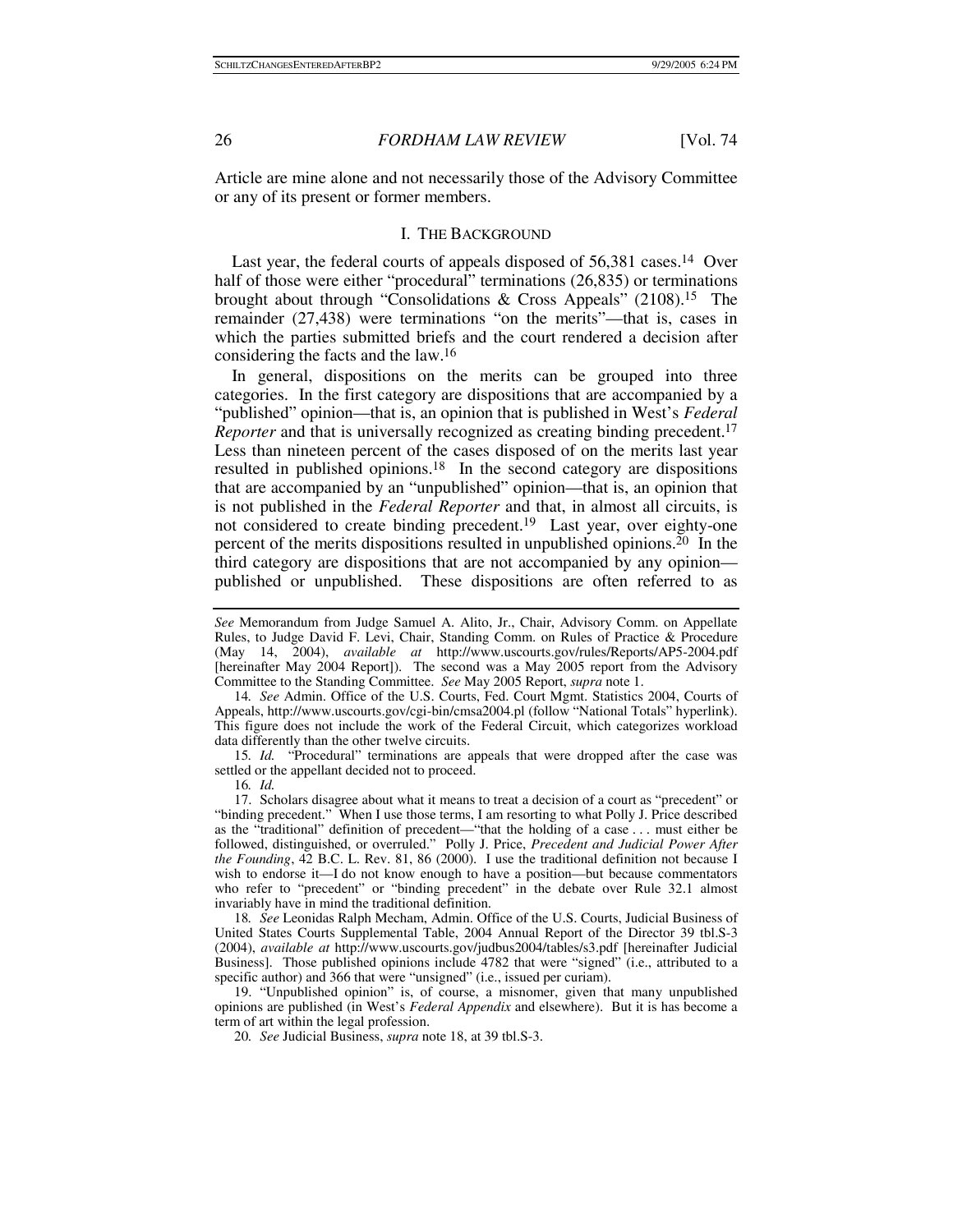"judgment orders" or "summary dispositions." They are one-line orders that simply affirm (or, rarely, reverse) the decision below without providing any explanation for the court's action. Only about three percent of last year's merits dispositions resulted in judgment orders.21

Proposed Rule 32.1 addresses only one category of dispositions: unpublished opinions. And Rule 32.1 addresses only one question about unpublished opinions: Can they be cited? Rule 32.1 does not address any other question, including the question whether Article III of the U.S. Constitution requires a federal court to treat all of its opinions (published or not) as precedent. (This issue is often referred to as "the *Anastasoff* issue," after a decision of the U.S. Court of Appeals for the Eighth Circuit22—later vacated—holding that a federal court is indeed required to treat all of its prior decisions as precedent.) In the words of the Committee Note to Rule 32.1,

 Rule 32.1 is extremely limited. It takes no position on whether refusing to treat an "unpublished" opinion as binding precedent is constitutional. It does not require any court to issue an "unpublished" opinion or forbid any court from doing so. It does not dictate the circumstances under which a court may choose to designate an opinion as "unpublished" or specify the procedure that a court must follow in making that decision. It says nothing about what effect a court must give to one of its "unpublished" opinions or to the "unpublished" opinions of another court. The one and only issue addressed by Rule 32.1 is the *citation* of judicial dispositions that have been *designated* as "unpublished" or "nonprecedential" by a federal or state court—whether or not those dispositions have been published in some way or are precedential in some sense.<sup>23</sup>

In short, Rule 32.1 addresses only the simple question whether a litigant who submits a paper to, say, the Second Circuit may cite in that paper an unpublished opinion of the Second Circuit (or any other federal court).24

This question is not addressed—one way or another—in FRAP. Instead, it is addressed by the local rules of the thirteen circuits. The circuits take

<sup>21</sup>*. See id.*

<sup>22</sup>*.* Anastasoff v. United States, 223 F.3d 898 (8th Cir.), *vacated as moot on reh'g en banc*, 235 F.3d 1054 (8th Cir. 2000).

<sup>23</sup>*. See* Comm. on Rules of Practice & Procedure of the Judicial Conference of the U.S., Preliminary Draft of Proposed Amendments to the Federal Rules of Appellate, Bankruptcy, Civil, and Criminal Procedure 33-34 (2003) [hereinafter Preliminary Draft] (citation omitted).

 <sup>24.</sup> No court prohibits all citation of unpublished opinions. Rather, every circuit allows an unpublished opinion issued in a related case to be cited—for example, to support an assertion of issue preclusion or double jeopardy. Where circuits differ is in the degree to which they permit an unpublished opinion issued in an unrelated case to be cited. Typically, a party seeks to cite such an opinion for the same reason that the party might cite the opinion of a district court or a foreign court: not because the opinion binds the court of appeals, but because the party hopes that the court of appeals will be persuaded by the opinion's reasoning or result. When I refer in this Article to the "citation of unpublished opinions," I am referring only to this latter type of citation—the type of citation that is the focus of the controversy over Rule 32.1.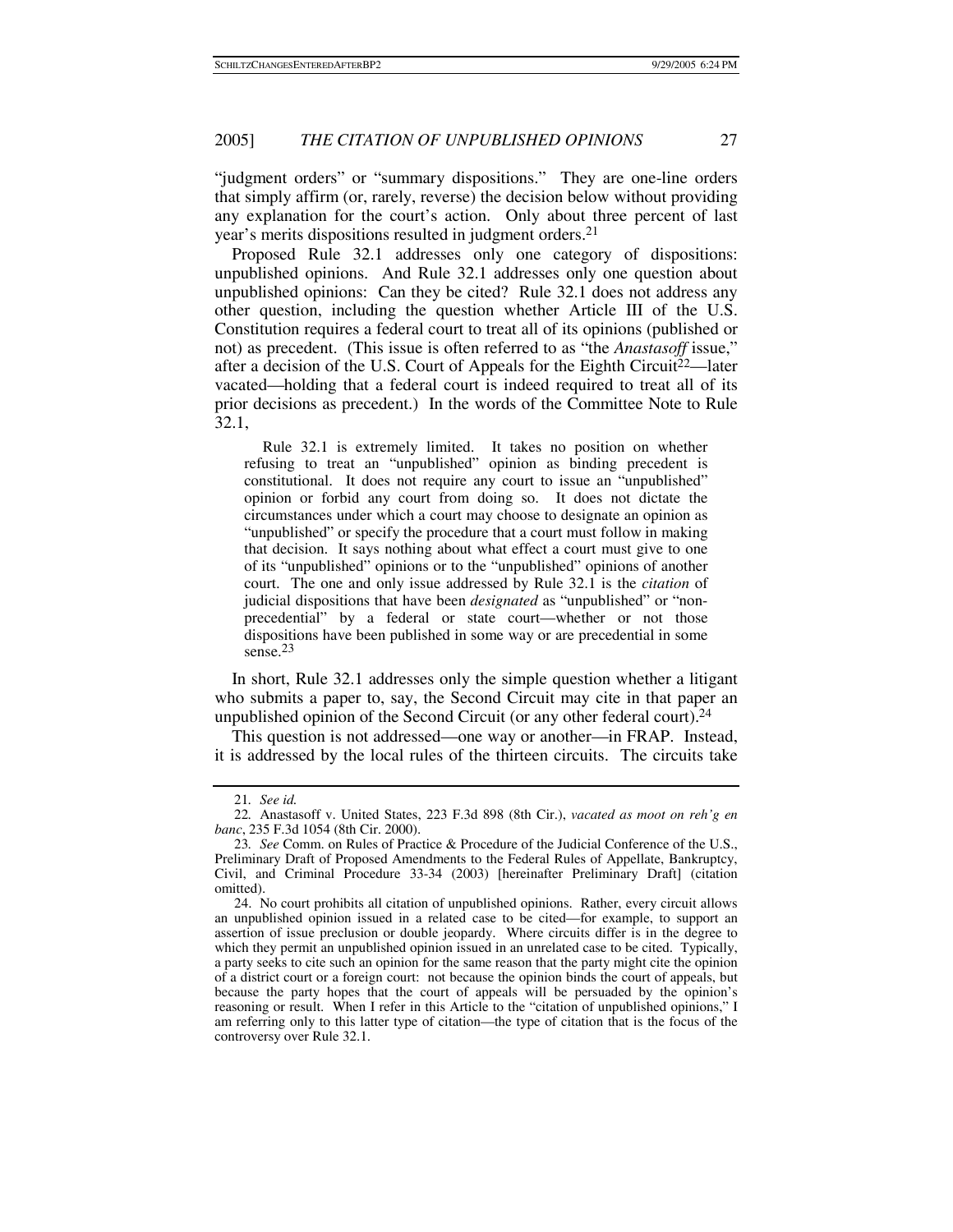three approaches. Four "restrictive"25 circuits—the Second, Seventh, Ninth, and Federal—altogether ban the citation of unpublished opinions.26 Six "discouraging" circuits—the First, Fourth, Sixth, Eighth, Tenth, and Eleventh<sup>27</sup>—discourage parties from citing unpublished opinions but permit it in some circumstances (typically, when no published opinion adequately addresses the same issue as the unpublished opinion). Three "permissive" circuits—the Third, Fifth, and D.C.—freely permit such citation.28

Like nature, appellate lawyers abhor a vacuum—at least when the vacuum is in FRAP and the vacuum is filled with conflicting and sometimes confusing local rules. The appellate bar also abhors any rule that functions as a gag order, dictating to lawyers what they may and may not argue on behalf of their clients. As a result, appellate lawyers (and others) have for years been urging the Advisory Committee to propose national rules that would force the circuits to permit the citation of unpublished opinions. I have elsewhere detailed these efforts and the tortured history of the Advisory Committee's consideration of the unpublished-opinions issue.<sup>29</sup> A very brief recap will suffice for purposes of this Article.

The issue was first added to the Advisory Committee's study agenda in 1991 at the behest of the Federal Courts Study Committee, $30$  which expressed concern about the "many problems" created by "non-publication policies and non-citation rules,"31 and at the behest of the Local Rules Project,<sup>32</sup> which recommended that unpublished opinions should be governed by consistent national standards rather than by inconsistent local

 <sup>25.</sup> The categorization and terminology are taken from the FJC's report. *See* Reagan et al., *supra* note 8, at 1.

<sup>26</sup>*. See* 2d Cir. R. 0.23; 7th Cir. R. 53(b)(2)(iv), 53(e); 9th Cir. R. 36-3(b); Fed. Cir. R. 47.6(b).

<sup>27</sup>*. See* 1st Cir. R. 32.3(a)(2); 4th Cir. R. 36(c); 6th Cir. R. 28(g); 8th Cir. R. 28A(i); 10th Cir. R. 36.3(B); 11th Cir. R. 36-2.

<sup>28</sup>*. See* 3d Cir. Internal Operating P. 5.7; 5th Cir. R. 47.5.4; D.C. Cir. R. 28(c)(1). The Fifth Circuit's rule applies only to unpublished opinions issued on or after January 1, 1996, and the D.C. Circuit's rule applies only to unpublished opinions issued on or after January 1, 2002.

<sup>29</sup>*. See* Schiltz, *supra* note 5.

 <sup>30.</sup> The Federal Courts Study Committee was created by Congress in 1988 and charged with studying the American judicial system and making recommendations for improvement. *See* Judicial Improvements and Access to Justice Act, Pub. L. No. 100-702, 102 Stat. 4642 (codified in scattered sections of 28 U.S.C. (2000)).

<sup>31</sup>*. See* Fed. Courts Study Comm., Report of the Federal Courts Study Committee 130 (1990).

 <sup>32.</sup> The Project was authorized by the Judicial Conference and operated under the auspices of the Standing Committee. *See* Report of the Proceedings of the Judicial Conference of the United States: September 19-20, 1984, at 67 (1984). The Project was a massive, multi-year undertaking, involving a close review of the 5000-plus local rules in effect in the federal courts at the time. *See* Comm. on Rules of Practice & Procedure of the Judicial Conference of the U.S., Report of the Local Rules Project (1988).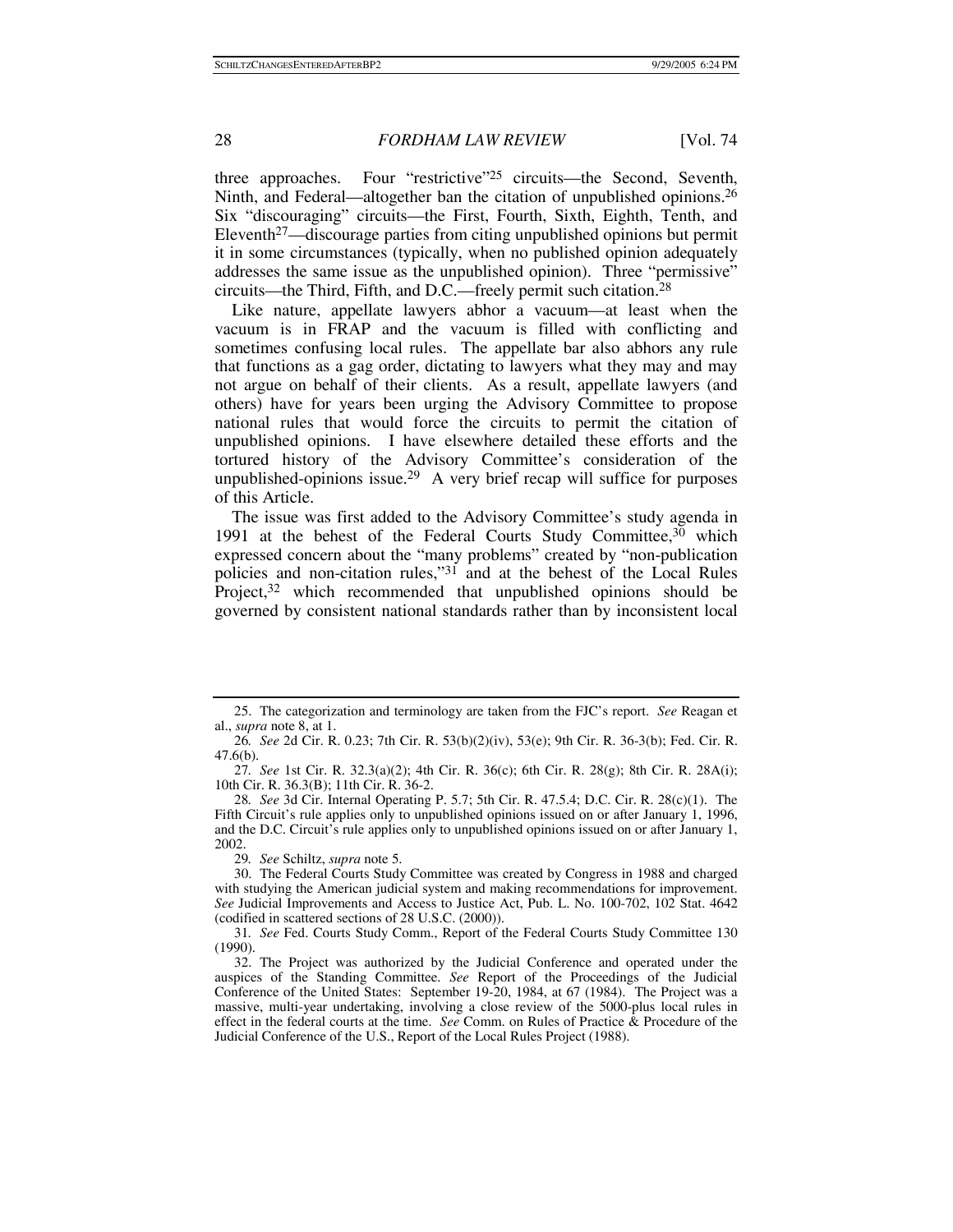rules.33 The issue languished on the agenda of the Advisory Committee until 1998, when the Advisory Committee voted not to pursue it after a survey of the chief judges of the circuits revealed almost unanimous—and, on the whole, quite passionate—opposition to rulemaking on the topic of unpublished opinions.34

After about a thirty-month hiatus, the issue was put back on the Advisory Committee's agenda by the Solicitor General of the United States,<sup>35</sup> who serves as a member of the Advisory Committee. Although Judge Will Garwood (then the chair of the Advisory Committee) and I both argued that the Advisory Committee should not proceed in light of the strong views that the chief judges had expressed less than three years earlier,36 we were in the minority. The Advisory Committee decided to press ahead. The Advisory Committee's efforts eventually culminated in the publication of proposed Rule 32.1.

Rule 32.1 was published for comment—along with several other proposed amendments to FRAP—in August  $2003.^{37}$  By February 2004, when the comment period closed, the Advisory Committee had received 513 written comments about the proposed rules.<sup>38</sup> Almost all of those comments addressed Rule 32.1; only nine comments did not mention Rule 32.1 at all.39 Interestingly, about seventy-five percent of all comments (pro and con) regarding Rule 32.1—and about eighty percent of the comments opposing Rule 32.1—came from a single circuit (the Ninth).40

<sup>33</sup>*. See* Memorandum from Daniel R. Coquillette, Reporter, Comm. on Rules of Practice & Procedure, and Mary P. Squiers, Director, Local Rules Project, to Comm. on Rules of Practice & Procedure 68 (Jan. 14, 1991) (on file with author).

<sup>34</sup>*. See* Minutes of the Spring 1998 Meeting of the Advisory Committee on Appellate Rules 26-30 (Apr. 16, 1998) [hereinafter Spring 1998 Minutes]. The minutes of all of the recent meetings of the Advisory Committee (and of the Standing Committee and the other advisory committees) are available on the website maintained by the AO. *See* Admin. Office of the U.S. Courts, Federal Rulemaking, Minutes of Committee Meetings, http://www.uscourts.gov/rules/minutes.htm (last visited Aug. 22, 2005).

<sup>35</sup>*. See* Letter from Seth P. Waxman, Solicitor General, to Will Garwood, Chair, Advisory Comm. on Appellate Rules (Jan. 16, 2001) (on file with author).

<sup>36</sup>*. See* Minutes of Spring 2001 Meeting of the Advisory Committee on Appellate Rules 64-65 (Apr. 11, 2001), *available at* http://www.uscourts.gov/rules/Minutes/app0401.pdf.

<sup>37</sup>*. See* Preliminary Draft, *supra* note 23, at 1-44.

 <sup>38.</sup> In addition, fifteen witnesses testified at a public hearing on April 13, 2004. *See* Transcript of Hearing Before Advisory Committee on Appellate Rules (Apr. 13, 2004) [hereinafter Hearing Transcript]. All fifteen witnesses testified about Rule 32.1.

 <sup>39.</sup> This can be determined by reviewing the summaries of the comments contained in the May 2004 Report. *See* May 2004 Report, *supra* note 13.

<sup>40</sup>*. See id.* at 2. For example, of the twenty-one law professors who wrote to oppose Rule 32.1, *see id.* at 99-100, only two have no obvious Ninth Circuit connection—that is, a Ninth Circuit connection that appears in their online biographies. Seventeen are former Ninth Circuit clerks (eight of those seventeen clerked for Judge Alex Kozinski), and two others did not clerk on the Ninth Circuit but now teach there.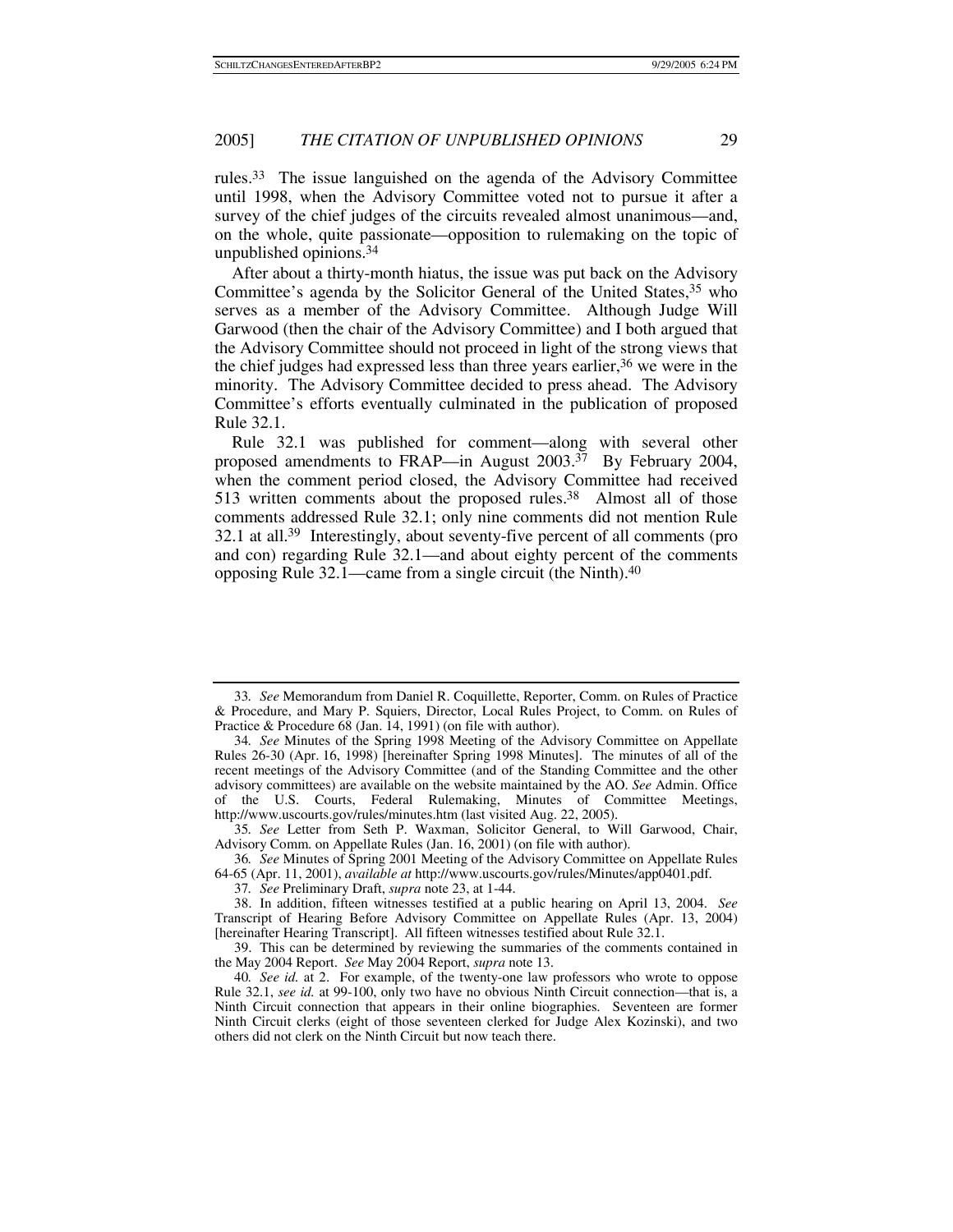## II. THE ARGUMENTS

When over 500 of the best judges, lawyers, and law professors in America get into a fight over a proposed rule, no stone will be left unturned, and no argument will be left unmade. In this section, I set forth the main arguments that have been made for and against Rule 32.1. I have distilled these arguments from the thousands of pages of public comments that have been submitted.<sup>41</sup>

## A. *Arguments Against Rule 32.1*

## 1. Circuit Autonomy

A circuit should be free to conduct its business as it sees fit unless there is a compelling reason to impose uniformity. This is particularly true with respect to measures such as no-citation rules, which reflect decisions made by circuits about how best to allocate their scarce resources to meet the demands placed on them.

Circuits confront dramatically different local conditions. Among the features that vary from circuit to circuit are the size, subject matter, and complexity of the circuit's caseload; the number of active and senior judges on the circuit; the geographical scope of the circuit; the process used by the circuit to decide which opinions are designated as unpublished; the time and attention devoted by circuit judges to unpublished opinions; and the legal culture of the circuit (such as the aggressiveness of the local bar). These features are best known to the judges who work within the circuit every day. No advisory committee composed entirely or almost entirely of outsiders should tell a circuit that it cannot implement a rule that the circuit has deemed necessary to handle its workload, unless that advisory committee has strong evidence that a uniform national rule is needed to solve a serious problem.

### 2. Lack of Problems Solved by Rule 32.1

The Advisory Committee does not have such evidence with respect to Rule 32.1. Indeed, the Committee Note fails to identify a single serious problem with the status quo that Rule 32.1 would solve.

### a. *Inconsistent Local Rules*

The main problem identified by the Committee Note is that no-citation rules impose a "hardship[]" on attorneys by forcing them to "pick through

 <sup>41.</sup> I will not litter this Part II with dozens of footnotes citing hundreds of comments. Some of the arguments that I will set forth were made by literally hundreds of commentators. Other arguments were not made in their entirety by anyone; I have instead patched together the arguments from various points made by various commentators. All of the comments are public documents and can be obtained from the AO or online. *See supra* note 2.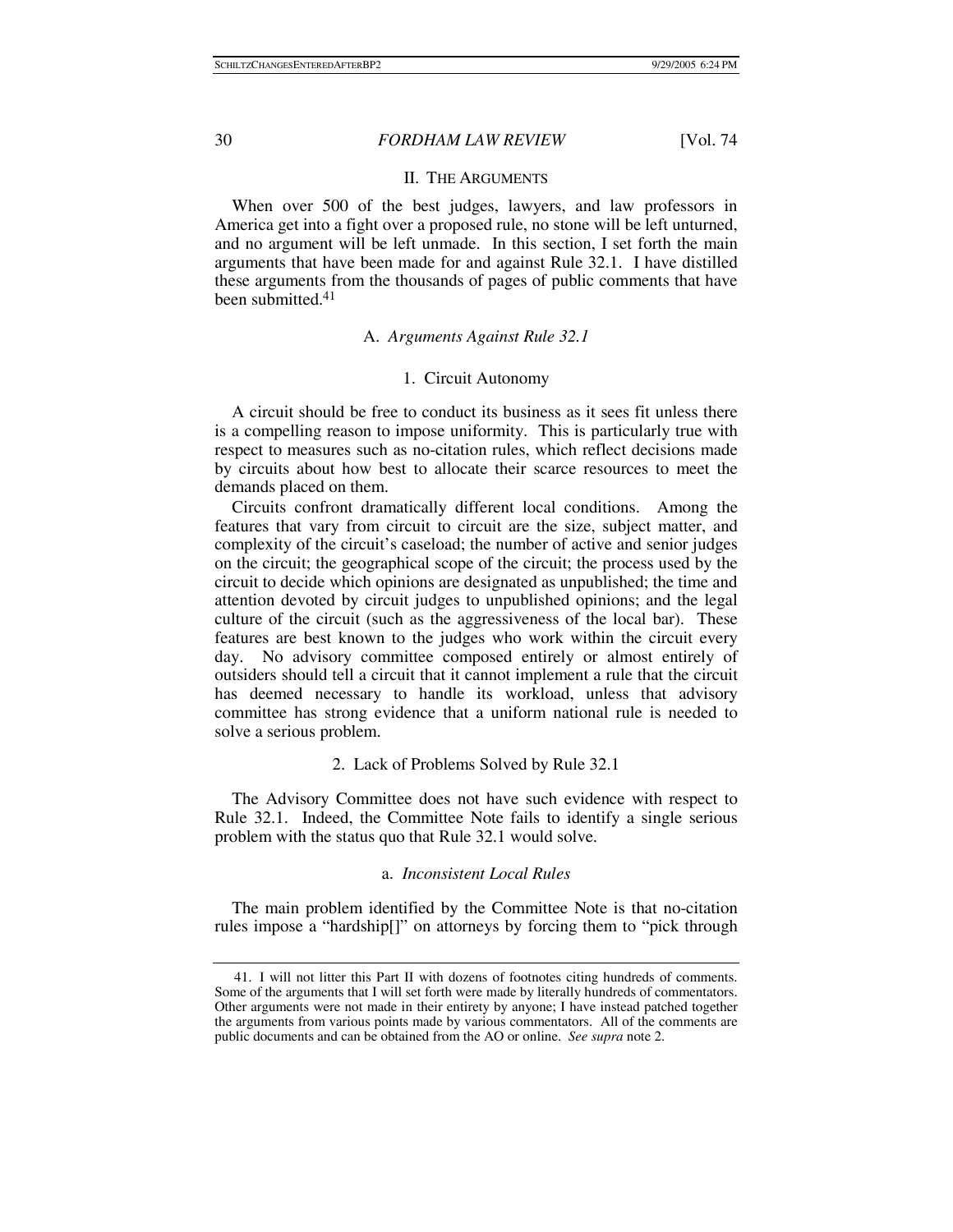the conflicting no-citation rules of the circuits in which they practice."42 This is not much of a hardship. Every circuit has implemented numerous local rules, and attorneys will continue to have to "pick through" those rules whether or not Rule 32.1 is approved. It is not unreasonable to ask an attorney who seeks to practice in a circuit to read and follow that circuit's local rules—local rules that are readily available from the clerk or online. Moreover, no-citation rules are particularly easy to follow, as they are generally clear and, in most circuits, they appear right on the face of unpublished opinions. A lawyer who reads an unpublished opinion is told up front exactly what use he or she may make of it. It is not surprising that the Advisory Committee has not identified any occasion on which an attorney was in fact confused about the no-citation rule of a circuit, much less any occasion on which an attorney was "sanctioned or accused of unethical conduct for improperly citing an 'unpublished' opinion."43 Attorneys have no difficulty locating, understanding, and following nocitation rules.

Even if inconsistent local rules on citing unpublished opinions posed a hardship, Rule 32.1 would do little to alleviate that hardship. Most litigators practice in only one state and one circuit. Thus, most litigators are inconvenienced far more by differences between the rules of their state courts and the rules of their federal courts than they are by differences among the rules of various federal courts. The minority of attorneys who practice in multiple circuits tend to work for the Justice Department or for large law firms and thus have the time and resources to learn and follow each circuit's local rules.

Although Rule 32.1 would help the Justice Department and big firms by creating uniformity among federal circuits, it could harm the typical attorney who practices in only one state by creating disuniformity between, for example, the rules of the California courts (which bar the citation of unpublished opinions of the intermediate appellate courts<sup>44</sup>) and the rules of the Ninth Circuit (which, under Rule 32.1, would have to permit citation). Moreover, even within the federal courts, Rule 32.1 would create uniformity only with respect to citation. The rule would not create uniformity with respect to the use that circuits make of unpublished opinions. Thus, those who practice in multiple federal circuits would still have to become familiar with inconsistent rules about unpublished opinions. If uniformity is the Advisory Committee's concern, it would be far better, for the reasons described below, to propose a rule that would uniformly bar the citation of unpublished opinions.

 <sup>42.</sup> Preliminary Draft, *supra* note 23, at 38.

<sup>43</sup>*. Id.*

<sup>44</sup>*. See* Cal. R. Ct. 977.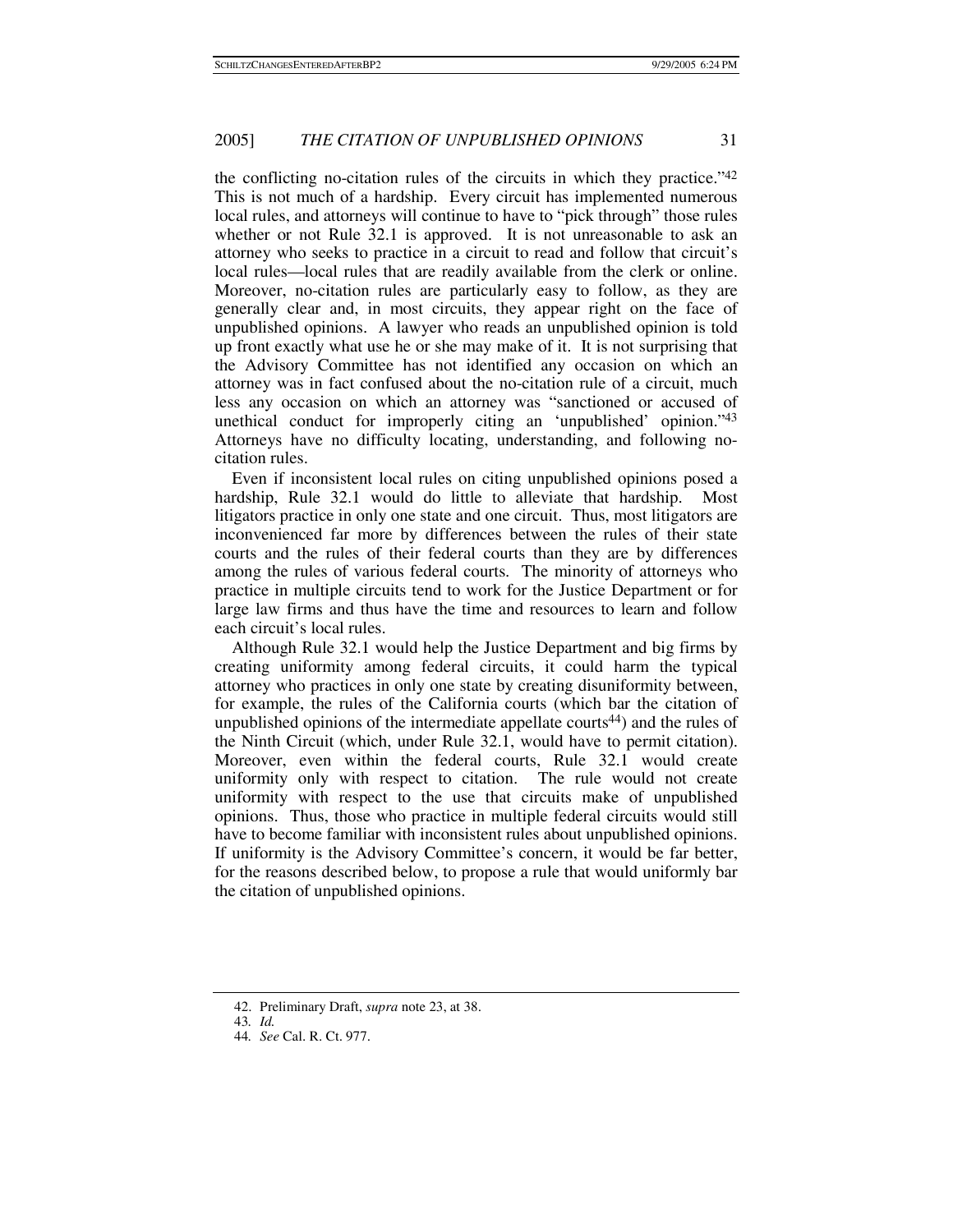#### b. *First Amendment*

The Committee Note also alludes to a potential First Amendment problem.45 No court has found that no-citation rules violate the First Amendment, and no court will. Courts impose myriad restrictions on what an attorney may say to a court and how an attorney may say it. A nocitation rule no more threatens First Amendment values than does a rule limiting the size of briefs to thirty pages.46

#### 3. Lack of Benefits Provided by Rule 32.1

Not only has the Advisory Committee failed to identify any problems that Rule 32.1 would solve, it has failed to identify any benefits that Rule 32.1 would provide.

## a. *Insight and Information*

Rule 32.1 would not, as the Committee Note claims, "expand. sources of insight and information that can be brought to the attention of judges."47 Unpublished opinions provide little "insight" or "information." To understand why, one needs to appreciate when and how unpublished opinions are produced.

Appellate courts have essentially two functions: error correction and law creation. With few exceptions,48 unpublished opinions are issued in the vast majority of cases that call on a court only to correct error. Unpublished opinions merely inform the parties and the lower court of why the court of appeals concluded that the lower court did or did not err. Unpublished opinions do not establish a new rule of law; expand, narrow, or clarify an existing rule of law; apply an existing rule of law to facts that are significantly different from the facts presented in published opinions; create or resolve a conflict in the law; or address a legal issue in which the public has a significant interest. As one judge wrote, "[O]ur uncitable memorandum dispositions do nothing more than apply settled circuit law to the facts and circumstances of an individual case. They do *not* make or alter or nuance the law. The principles we use to decide cases in memorandum dispositions are already on the books and fully citable."<sup>49</sup>

 49. Letter from Stephen S. Trott, Circuit Judge, U.S. Court of Appeals for the Ninth Circuit, to Peter G. McCabe, Sec'y, Comm. on Rules of Practice & Procedure 1 (Jan. 8,

<sup>45</sup>*. See* Preliminary Draft, *supra* note 23, at 38.

<sup>46</sup>*. See*, *e.g.*, Fed. R. App. P. 32(a)(7)(A).

 <sup>47.</sup> Preliminary Draft, *supra* note 23, at 38.

 <sup>48.</sup> Unpublished opinions are sometimes issued in cases that present important legal questions, but in which the court is not confident that it has answered those questions correctly—usually because the facts were unusual or the advocacy was poor or lopsided. In such circumstances, a court may not want to speak authoritatively or comprehensively about an issue—or foreclose a particular line of argument—when a future case may present more representative facts or more skilled advocacy.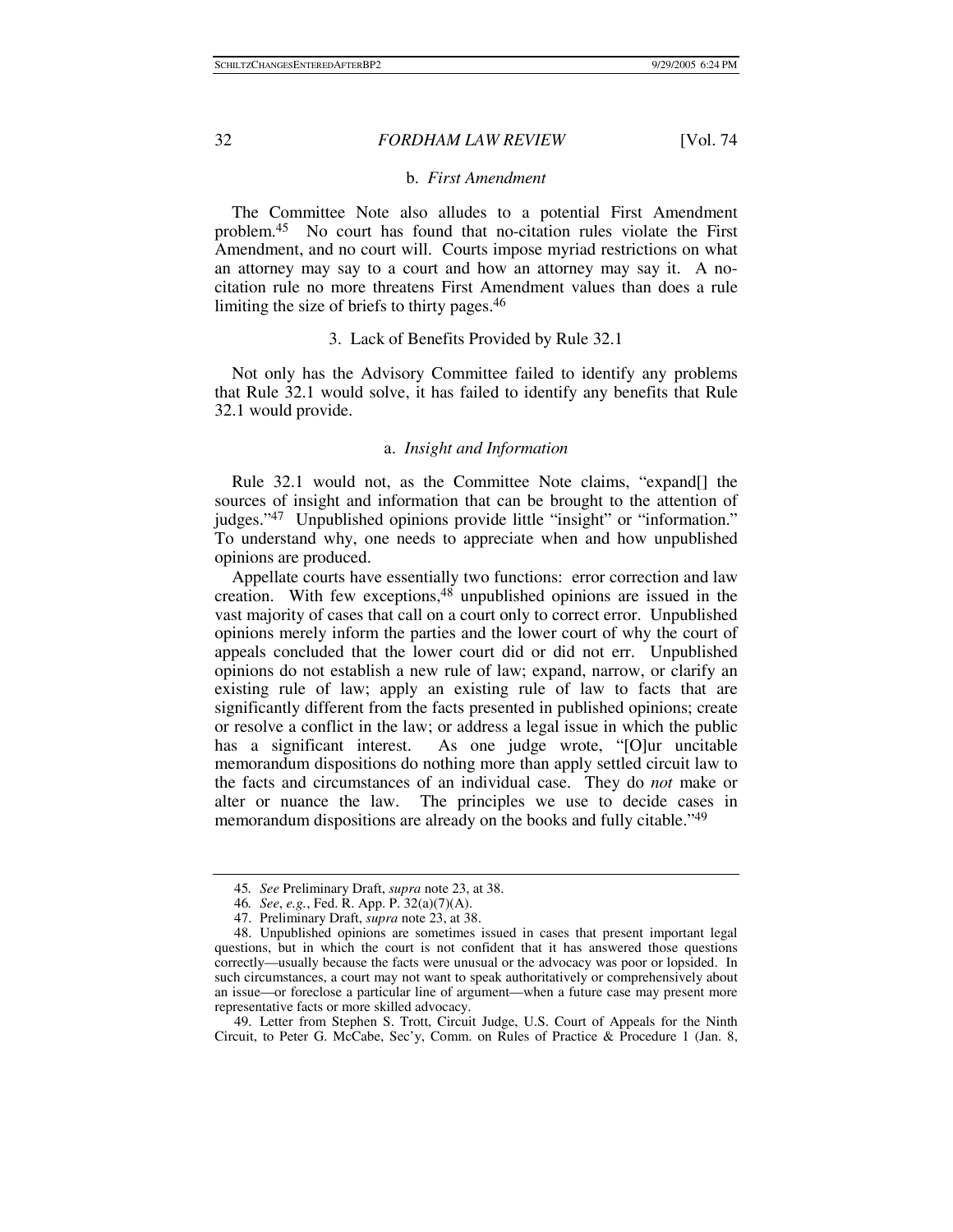Because an unpublished opinion functions solely as a one-time explanation to the parties and the lower court, judges are careful to make sure that the result is correct, but they spend very little time reviewing the opinion itself. Usually the opinion is drafted by a member of the circuit's staff or by a law clerk; often, the staff member or law clerk simply converts a bench memo into an opinion. The opinion will generally say almost nothing about the facts, because its intended audience—the parties and the lower court—are already familiar with the facts. It is common for a panel to spend as little as five minutes on an unpublished opinion. The opinions usually do not go through multiple drafts, members of the panel usually do not request modifications, and the opinions usually are not circulated to the entire court before they are released. An unpublished opinion may accurately express the views of none of the members of the panel. As long as the result is correct, judges do not care much about the language. As one judge explained, "What matters is the result, not the precise language of the disposition or even its reasoning. [Unpublished opinions] reflect the panel's agreement on the outcome of the case, nothing more."50

Because of these features, citing unpublished opinions will not only provide little insight or information, but will actually result in judges being misled. A court's holding cannot be understood outside of the factual context, but unpublished opinions say little or nothing about the facts (because they are written for those already familiar with the case). Thus, it is difficult to discern what an unpublished opinion actually held, and easy for judges and parties to be misled. In addition, because unpublished opinions are hurriedly drafted by staff and clerks, and because they receive little attention from judges, they often contain statements of law that are imprecise or inaccurate. Even slight variations in the way that a legal principle is stated can have significant consequences. If unpublished opinions could be cited, courts would often be led to believe that the law had been changed in some way by an unpublished opinion, when no such change was intended. And finally, unpublished opinions are a poor source of information about a particular judge's views on a legal issue. As noted, it is possible that an unpublished opinion of a panel does not accurately express the views of any judge on that panel. Citing unpublished opinions might mislead lower courts and others about the personal views of a judge.

Even assuming that there are cases in which citing an unpublished opinion would be valuable—cases in which an unpublished opinion might be persuasive "by virtue of the thoroughness of its research or the persuasiveness of its reasoning"51—Rule 32.1 is not needed. Any party can

<sup>2004),</sup> *available at* http://www.secretjustice.org/pdf\_files/Comments/03-AP-129.pdf (Comment 03-AP-129).

 <sup>50.</sup> Letter from Barry G. Silverman, Circuit Judge, U.S. Court of Appeals for the Ninth Circuit, to Peter G. McCabe, Sec'y, Comm. on Rules of Practice & Procedure 1 (Dec. 17, 2003), *available at* http://www.secretjustice.org/pdf\_files/Comments/03-AP-075.pdf (Comment 03-AP-075).

 <sup>51.</sup> Preliminary Draft, *supra* note 23, at 34.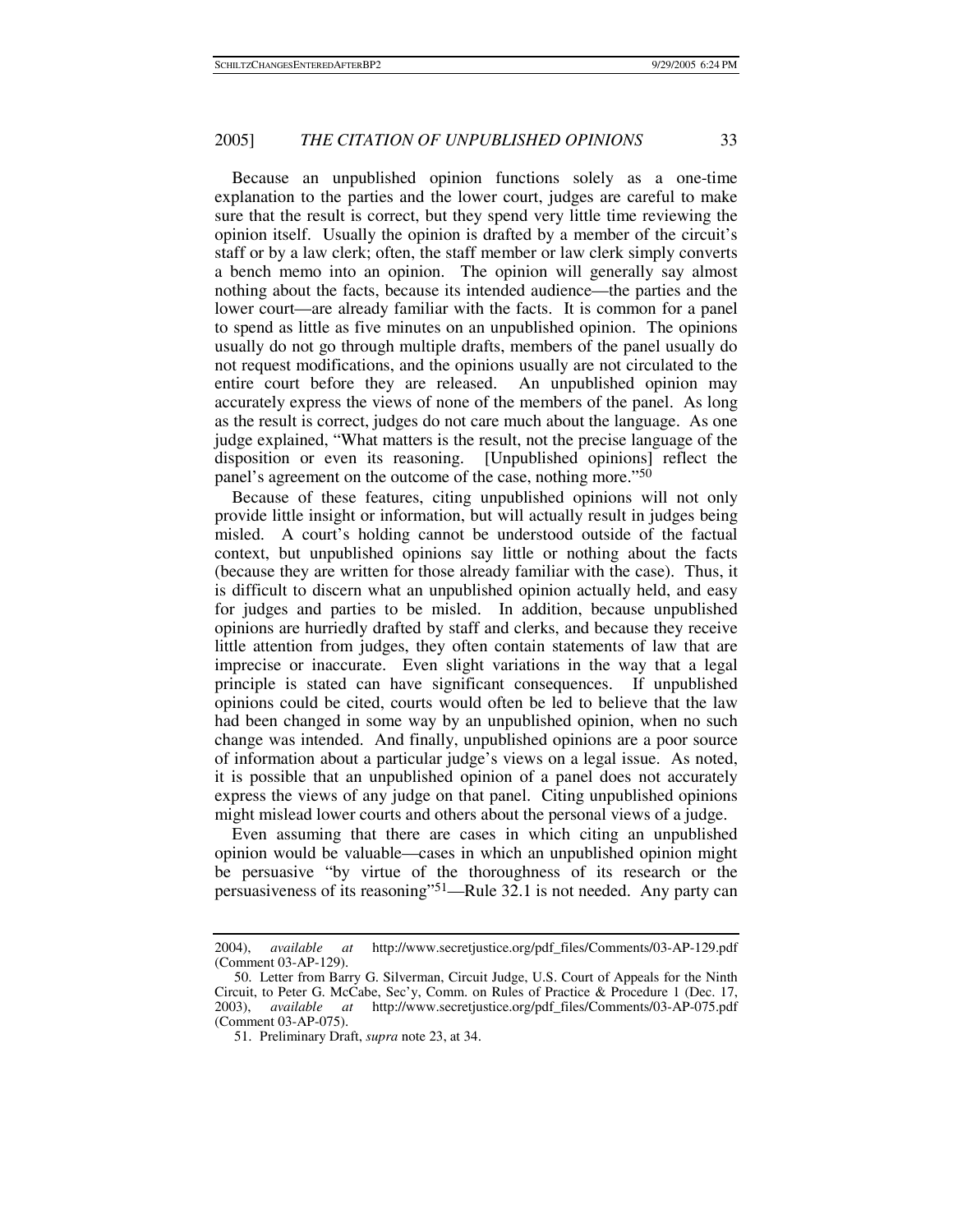petition a court of appeals to publish an opinion that has been designated as unpublished. Courts recognize that they sometimes err in designating opinions as unpublished and are quite willing to correct those mistakes when those mistakes are brought to their attention. More importantly, nothing prevents any party in any case from borrowing—word-for-word, if the party wishes—the research and reasoning of an unpublished opinion.

The fact is, though, that parties want to cite unpublished opinions not because they are inherently persuasive, but because parties want to argue (explicitly or implicitly) that a panel of the circuit agreed with a particular argument—and for that reason, and not because of the opinion's research or reasoning, the circuit should agree with the argument again. As one judge commented,

[N]othing prevents a party from copying wholesale the thorough research or persuasive reasoning of an unpublished disposition—without citation. But that's not what the party seeking to actually cite the disposition wants to do at all; rather, it wants the added boost of claiming that *three court of appeals judges endorse that reasoning*. 52

This, however, is a dishonest and misleading use of unpublished opinions. As described above, judges often sign off on unpublished opinions that do not accurately express their views; indeed, it will be the rare unpublished opinion that will precisely and comprehensively describe the views of any of the panel's judges. In short, no-citation rules merely prevent parties from using unpublished opinions illegitimately—to mislead a court. All legitimate uses of unpublished opinions—such as mining them for nuggets of research or reasoning—are already available to parties.

## b. *Transparency*

Rule 32.1 would not, as the Committee Note claims, "mak[e] the entire process more transparent to attorneys, parties, and the general public."53 As the Committee Note itself describes, unpublished opinions are already widely available and widely read by judges, attorneys, parties, and the general public—and sometimes reviewed by the Supreme Court. Those opinions can be requested from the clerk, reviewed on the websites of the circuits and other free Internet sites, and researched with Westlaw and LEXIS. Unpublished opinions are no less transparent than published opinions. They are not hidden from anyone.

Proponents of Rule 32.1 often cite suspicions that courts use unpublished opinions to duck difficult issues or to hide decisions that are contrary to law, but there is no evidence that these suspicions are valid. Even those (very few) judges who have expressed support for Rule 32.1 have cited only

 <sup>52.</sup> Letter from Alex Kozinski, Circuit Judge, U.S. Court of Appeals for the Ninth Circuit, to Samuel A. Alito, Jr., Chair, Advisory Comm. on Appellate Rules 4 (Jan. 16, 2004), *available at* http://www.secretjustice.org/pdf\_files/Comments/03-AP-169.pdf [hereinafter Kozinski Letter] (Comment 03-AP-169).

 <sup>53.</sup> Preliminary Draft, *supra* note 23, at 38.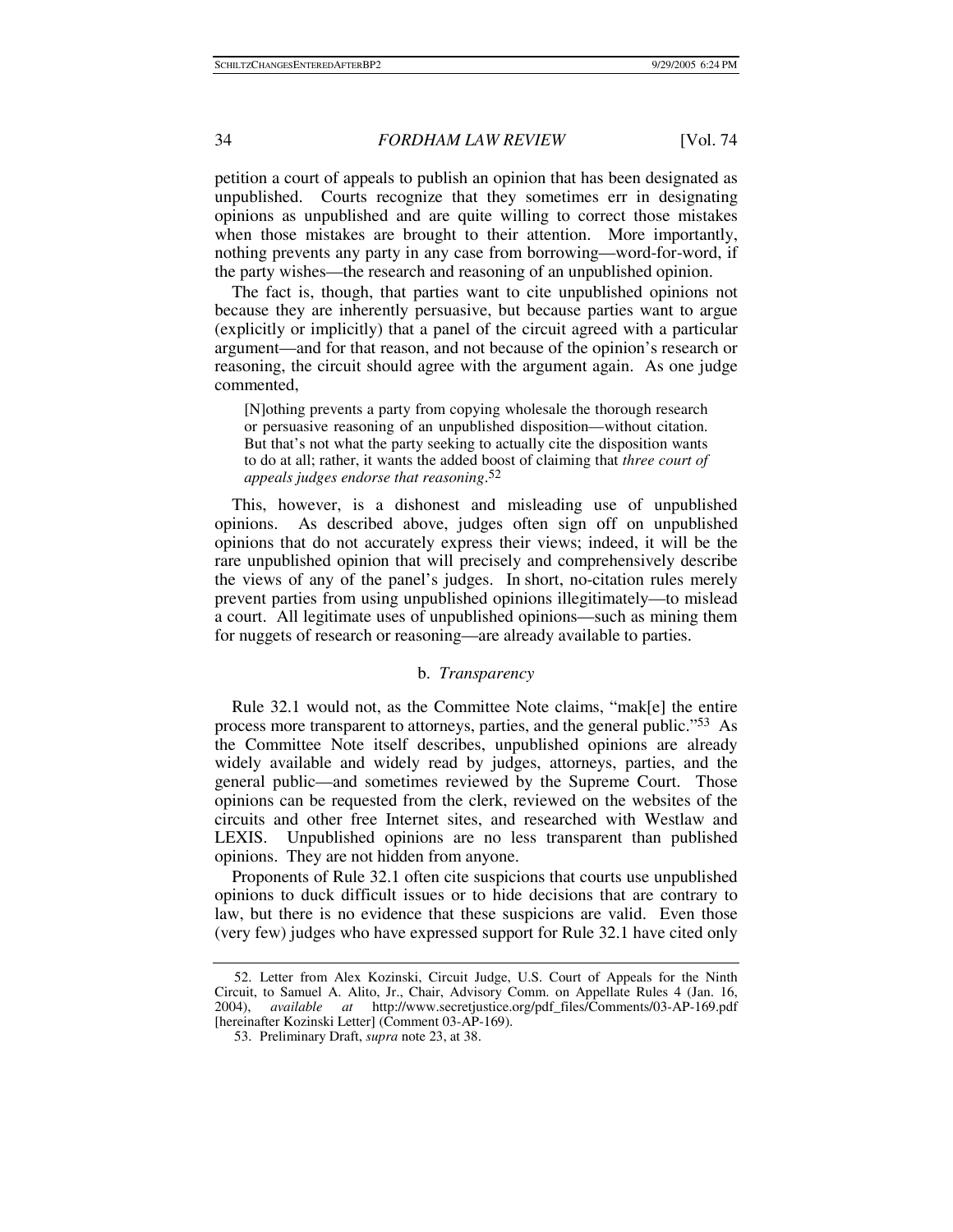the perception that unpublished opinions are used improperly; they agree that the perception is not accurate. Since the Ninth Circuit changed its nocitation rule to allow parties to bring to the court's attention in a rehearing petition any unpublished opinions that were in conflict with the decision of the panel,54 almost no party has been able to do so. Every judge makes mistakes, but there is no evidence that judges are intentionally and systematically using unpublished opinions for improper purposes.

## 4. Costs Imposed by Rule 32.1

Although Rule 32.1 would not address any real problem with the status quo—and although Rule 32.1 would not result in any real benefit—Rule 32.1 would inflict enormous costs on judges, attorneys, and parties, and perhaps even on state courts.

## a. *Federal Judges*

The judges of many circuits are now overwhelmed. The number of appeals filed has increased dramatically faster than the number of authorized judgeships, and Congress has been slow to fill judicial vacancies. Judges and their staffs are already stretched to the limit; there is no margin for error when it comes to imposing new responsibilities on them.

Drafting published opinions takes a lot of time. Because judges know that such opinions will bind future panels and lower courts—and because judges know that those opinions will be widely cited as reflecting the views of the judges who write or join them—published opinions are drafted with painstaking care. A published opinion provides extensive information about the facts and the procedural background, because it is written for strangers to the case, and because those strangers will not be able to identify its precise holding without such information. The author of a published opinion will devote dozens (sometimes hundreds) of hours to writing, editing, and polishing multiple drafts. Although law clerks may help with the research or produce a first draft, the authoring judge will invest a great deal of his or her own time in drafting the opinion. The final draft will be reviewed carefully by the other members of the panel, who will often request revisions. Before the opinion is released, it will be circulated to all of the members of the court, and other judges will sometimes request changes.

By contrast, as described above, unpublished opinions generally take very little time. They are written quickly by court staff or law clerks, and judges give them only cursory attention—precisely because judges know that the opinions need to function only as explanations to those involved in the cases and will not be cited to future panels or to lower courts within the circuit.

<sup>54</sup>*. See* 9th Cir. R. 36-3(b)(iii).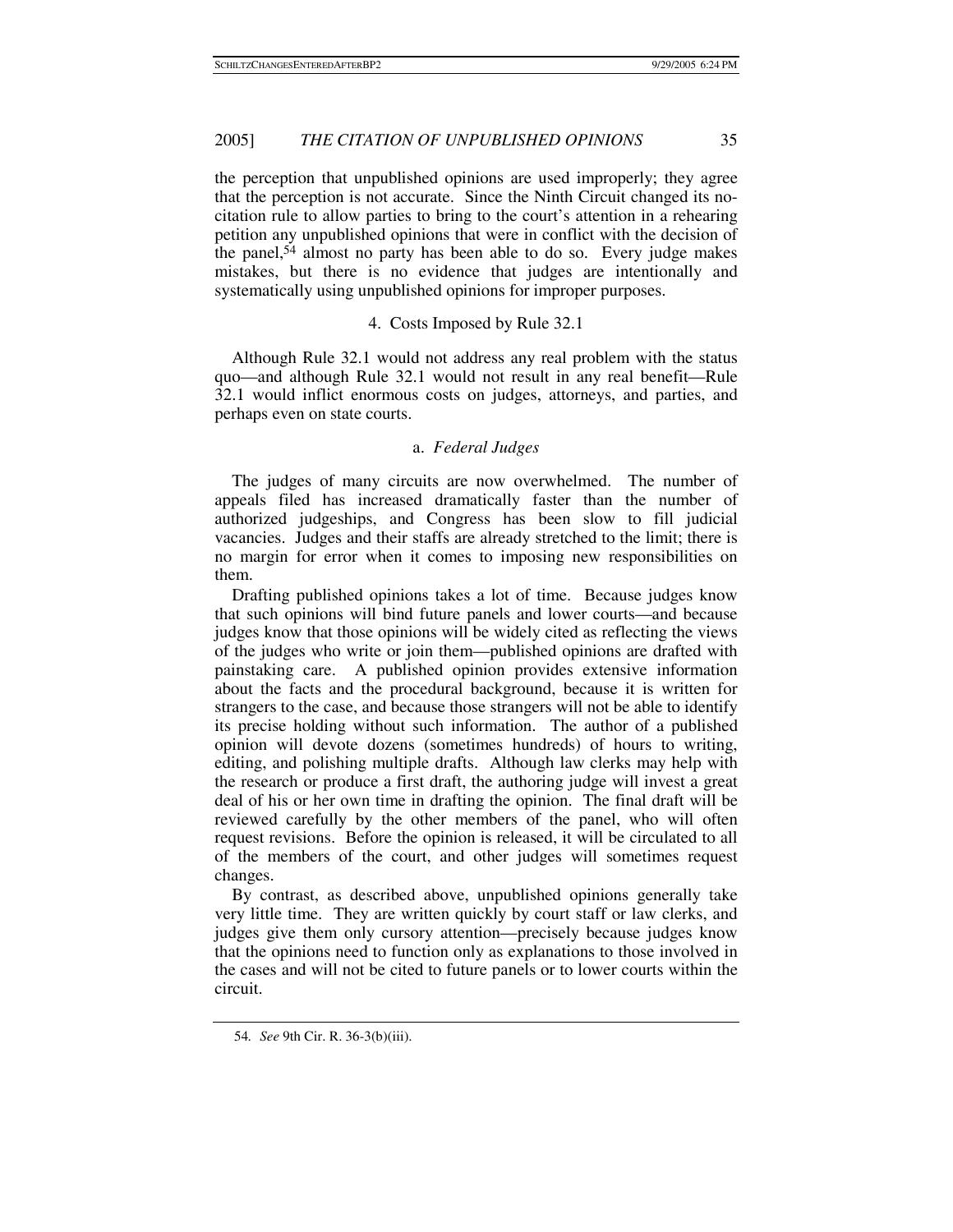Rule 32.1 will force judges to spend as much time drafting unpublished opinions as they now spend drafting published opinions. Judges will also take the time to write concurring and dissenting opinions, to prevent courts from misunderstanding their personal views. The Advisory Committee cannot: (i) change the audience for unpublished opinions (from the parties, their attorneys, and the lower court under the current system to future panels, district courts within the circuit, and the rest of the world under Rule 32.1); and (ii) change the purpose of unpublished opinions (from giving a brief, one-time explanation to those already familiar with the case under the current system to being used forever to persuade courts to rule a particular way under Rule 32.1); and not (iii) change the nature of unpublished opinions. As one group of judges commented, "[the] efficiency [of unpublished opinions] is made possible only when the authoring judge has confidence that shorthand statements, clearly understood by the parties, will not later be scrutinized for their legal significance by a panel not privy to the specifics of the case at hand."55

Because judges will spend much more time writing unpublished opinions if Rule 32.1 is approved, at least two consequences will follow. First, judges will have less time available to devote to published decisions—the decisions that really matter. The quality of published opinions will suffer. The law will be less clear. Apparent inconsistencies will abound. Inadvertent intra- and inter-circuit conflicts will arise more frequently. All of this will result in more litigation, more appeals, and more en banc proceedings, which will result in even more demands on judges, which will give them even less time to devote to writing published opinions. Second, parties will have to wait much longer to get unpublished decisions. Parties now often get an unpublished decision in a few days; under Rule 32.1, they may have to wait for a year or more, because judges will be putting much more effort into them, and because judges generally will be busier.

Although Rule 32.1 will reduce the time that judges have available to spend on opinions, it will increase the amount of attention that drafting opinions will require. Parties will cite more cases to the courts, meaning that conscientious judges and their law clerks will have more opinions to read, explain, and distinguish in the course of writing opinions. As one judge wrote, "Once brought to the court's attention . . . there is no way simply to ignore our memorandum dispositions."<sup>56</sup> This will be a timeconsuming process, because to fully understand an unpublished opinion which, as described above, will usually say little about the facts—the judge or the law clerk will have to go back and read the briefs and record in the

 <sup>55.</sup> Letter from John M. Walker, Jr., Chief Judge, U.S. Court of Appeals for the Second Circuit, to Peter G. McCabe, Sec'y, Comm. on Rules of Practice & Procedure 7 (Feb. 11, 2004), *available at* http://www.secretjustice.org/pdf\_files/Comments/03-AP-329.pdf [hereinafter Walker Letter] (Comment 03-AP-329).

 <sup>56.</sup> Letter from Diarmuid F. O'Scannlain, Circuit Judge, U.S. Court of Appeals for the Ninth Circuit, to Peter G. McCabe, Sec'y, Comm. on Rules of Practice & Procedure 3 (Feb. 5, 2004), *available at* http://www.secretjustice.org/pdf\_files/Comments/03-AP-285.pdf (Comment 03-AP-285).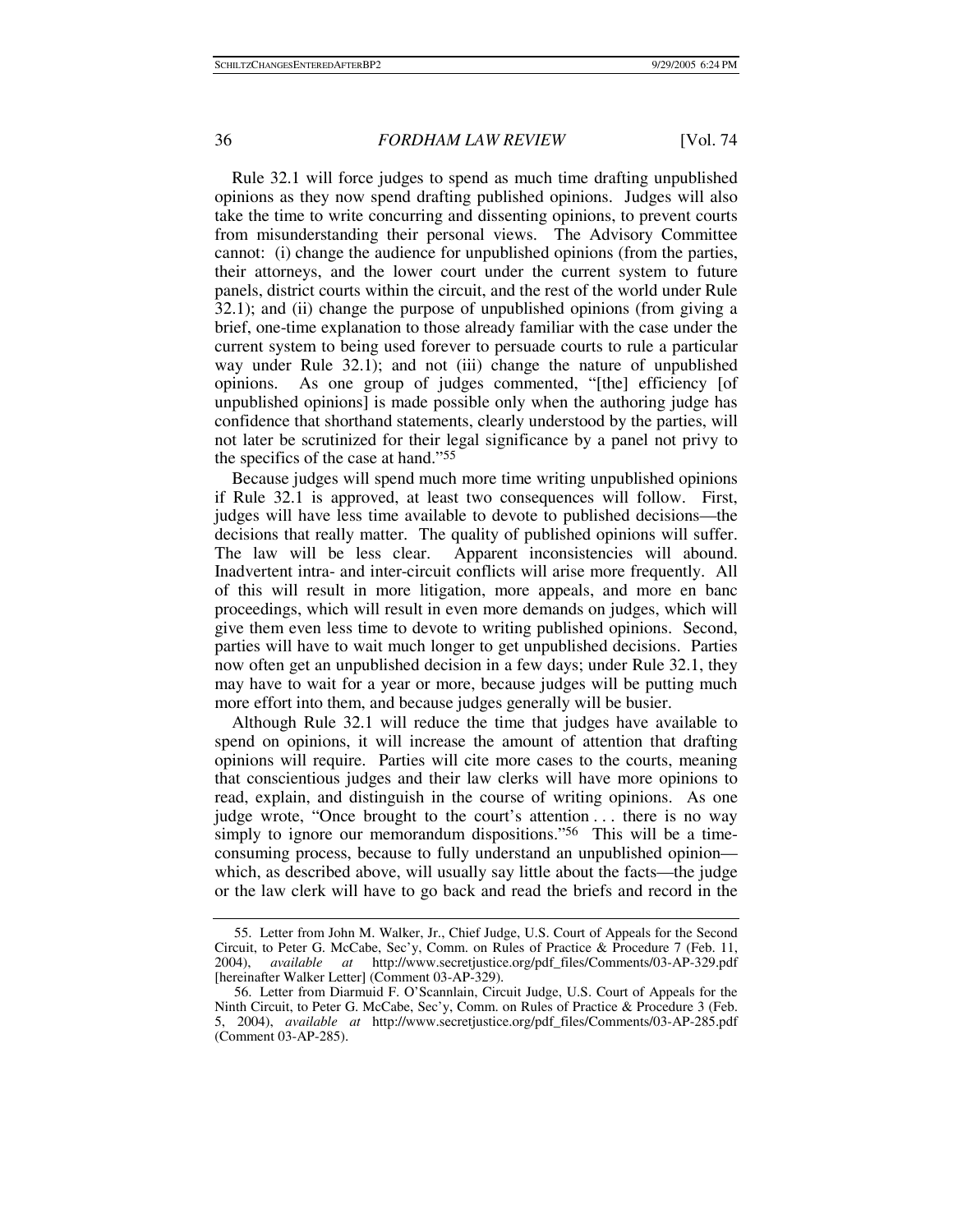case. The result will be that parties—who now often wait a year or more to get a published decision—will have to wait even longer.

Of course, Rule 32.1 cannot change the fact that there are only twentyfour hours in a day. Judges are already stretched to the limit. If they have to spend more time on both published and unpublished opinions, they will have to compensate in some way. One way that judges will compensate is by issuing no opinion in an increasing number of cases—i.e., by disposing of an increasing number of cases with one-line judgment orders. This will be harmful, for a number of reasons.

First, one-line dispositions are unfair to the parties, who are entitled to some explanation of why they won or lost an appeal, as well as to some assurance that their arguments were read, understood, and taken seriously. Parties who are not told why they won or lost an appeal—and who are not provided with any evidence that their arguments were even read—will lose confidence in the judicial system. Second, one-line dispositions are unfair to lower-court judges, who are entitled to know why they have been affirmed or reversed. Lower-court judges cannot correct their mistakes unless those mistakes are made known to them. Third, one-line dispositions deprive parties of a meaningful chance to petition for en banc reconsideration by the circuit or certiorari from the Supreme Court. Without any explanation of the panel's decision, it is almost impossible for the en banc court or the Supreme Court to know if a case is worth further review. Finally, when judges issue an unpublished opinion, they have to discuss the basic rationale for the disposition. That provides at least some discipline. That discipline is lacking when a panel issues a one-line disposition.

## b. *Attorneys*

Attorneys who oppose no-citation rules represent only a small fraction of the bar—although, because they are very vocal, they have created the illusion that there is widespread dissatisfaction with such rules. In fact, most lawyers support no-citation rules, and for good reason.

Abolishing no-citation rules would vastly increase the body of case law that would have to be researched. If unpublished opinions can be cited, then they might influence the court; and if unpublished opinions might influence the court, then an attorney must research them. As one oftrepeated "talking point" put it, "As a matter of prudence, and probably professional ethics, practitioners could not ignore relevant opinions decided by the very circuit court before which they are now litigating."57 Even an attorney who understands that unpublished opinions are largely useless and who does not want to waste time researching them will have to prepare for the possibility that his or her opponent will use them. One way or another, attorneys will have to read unpublished opinions.

 <sup>57.</sup> Liebeler Letter, *supra* note 4, app. at 1.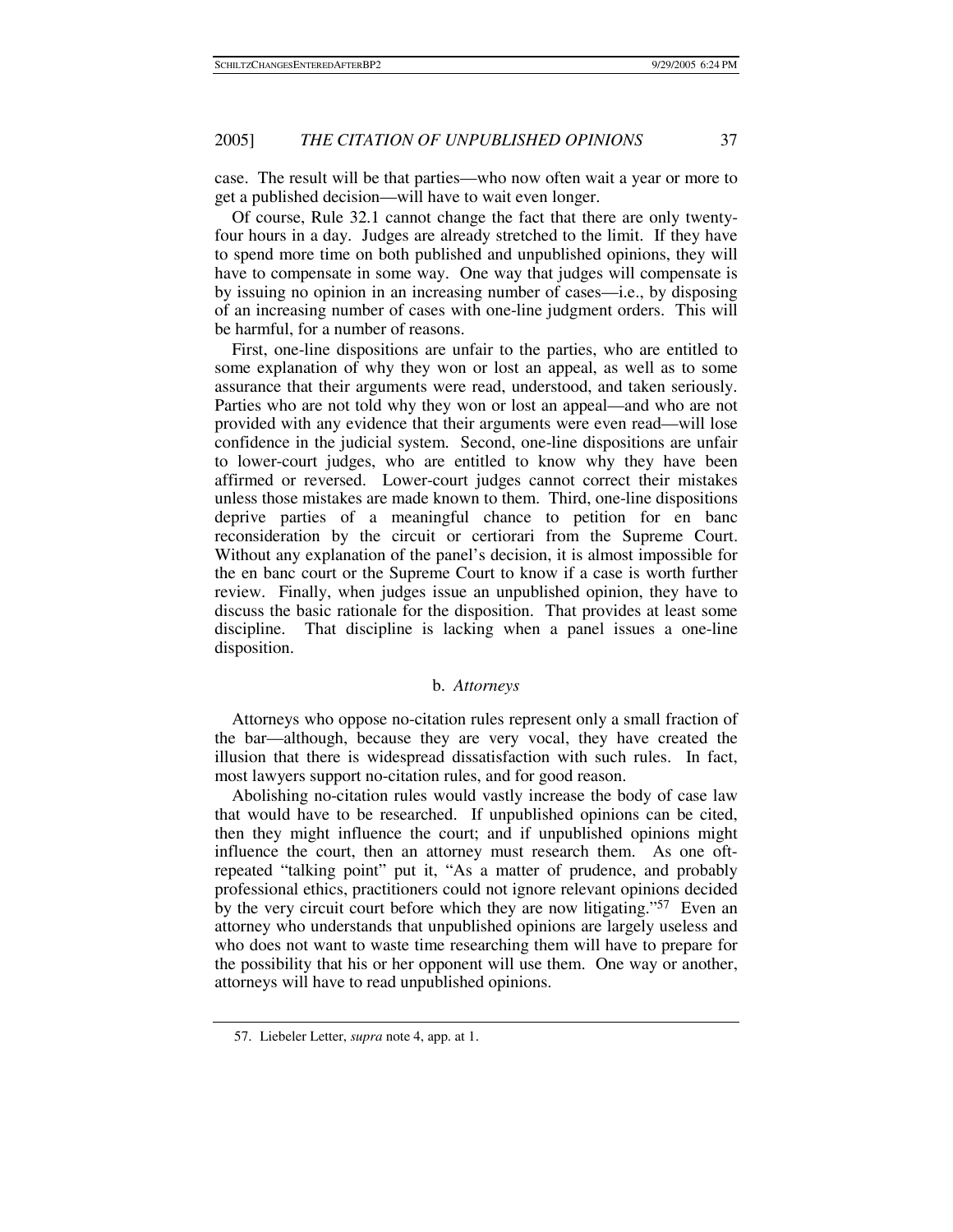An attorney will be faced with a difficult dilemma when he or she runs across an unpublished opinion that is contrary to his or her position. Even if unpublished opinions are formally treated as non-binding,

the advocate is faced with the Hobson's choice of either using up precious pages in her brief distinguishing the unpublished decisions, or running the uncertain risk of condemnation from her opponent (or worse, the court) for ignoring those decisions.

 In other words, even if it were possible to maintain some sort of *formal* distinction between permissively citable unpublished decisions and mandatory, precedential published opinions, the *substance* of the distinction would quickly erode.<sup>58</sup>

The hardship imposed on attorneys is not just a function of the dramatic increase in the number of opinions that they will have to read; it is also a function of the nature of those opinions. Because unpublished opinions say so little about the facts, attorneys will struggle to understand them. Attorneys will often have to retrieve the briefs or records of old cases to be certain that they understand what unpublished opinions held.

Attorneys already find it almost impossible to keep current on the law even the law in one or two specialities. So many courts are publishing so many opinions—and there are so many ambiguities and inconsistencies in those opinions—that it is often very difficult for a conscientious attorney to know what the law "is" on a particular question. Rule 32.1 will compound this problem many times over, not only because the number of opinions that "matter" will multiply, but because the unpublished opinions that will have to be consulted are "a particularly watery form of precedent."59 Because so little time goes into writing them, unpublished opinions will introduce into the corpus of the law thousands of ambiguous, imprecise, and misleading statements that will be represented as the "holdings" of circuits. It will be harder than ever for attorneys to keep up with the law.

Litigators are not the only attorneys who will be burdened by Rule 32.1. Transactional attorneys and others who counsel clients about how to structure their affairs will have more opinions to read and, because more law means more uncertainty, will have difficulty advising their clients about the legal implications of their conduct. This problem will be particularly acute for attorneys who must advise large corporations and other organizations that operate in multiple jurisdictions.

While all attorneys—litigators and non-litigators—will be harmed by Rule 32.1, some will be harmed more than others. Unpublished opinions are not as readily available as published opinions. Not all libraries and legal offices can afford to purchase West's *Federal Appendix* and rent space to store it. And not all lawyers can afford to use Westlaw or LEXIS.

 <sup>58.</sup> Letter from Robert G. Badal et al., to Peter G. McCabe, Sec'y, Comm. on Rules of Practice & Procedure 4 (Feb. 12, 2004), *available at* http://www.secretjustice.org/pdf\_files/Comments/03-AP-462.pdf (Comment 03-AP-462).

 <sup>59.</sup> Kozinski Letter, *supra* note 52, at 13.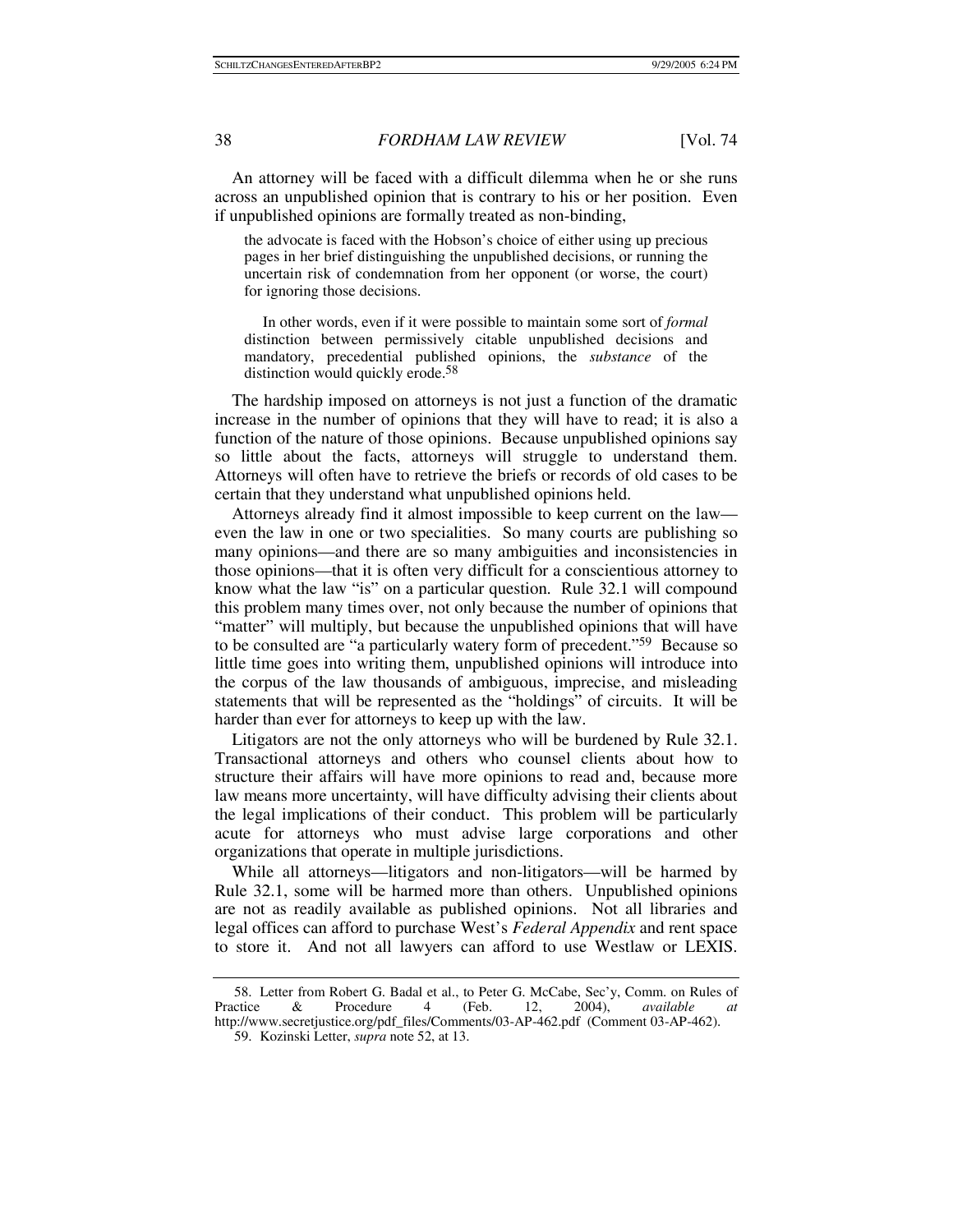(Indeed, not all attorneys have access to computers.) The E-Government Act<sup>60</sup> (which requires circuits to make all of their decisions—published and unpublished—available on their websites) will help, but it will not level the playing field entirely. For example, the Act does not require circuits to provide electronic access to their old unpublished decisions, and it is unlikely that researching unpublished opinions on circuit websites will be as easy as researching those opinions on Westlaw or LEXIS.

Even if the day arrives when unpublished opinions become equally available to all, attorneys will still have to read them. Some attorneys are already overwhelmed with work or have clients who cannot pay for more of their time. These attorneys—including solo practitioners, small-firm lawyers, public defenders, and counsel appointed under the Criminal Justice Act of 196461—will bear the brunt of Rule 32.1. Rule 32.1 will thus increase the already substantial advantage enjoyed by large firms, government attorneys, and in-house counsel at large corporations.

## c. *Parties*

If Rule 32.1 is approved, all parties in all cases—both cases that terminate in published opinions and cases that terminate in unpublished opinions—will have to wait longer for their cases to be resolved, for the reasons described above. Delays are bad for everyone, but they are particularly harmful to the most vulnerable litigants—such as plaintiffs in personal injury cases who can no longer pay their medical bills or habeas petitioners who are unlawfully incarcerated.

As described above, Rule 32.1 will result in more one-line dispositions. More parties will never be given an explanation for why they lost their appeal or even assurance that their arguments were taken seriously. This will result in less transparency and less confidence in the judicial system.

Rule 32.1 will increase the already high cost of litigation, for reasons described above. Clients will have to pay more attorneys to read more cases. Increasing the cost of litigation will, of course, harm the poor and middle class the most, adding to the already considerable advantages enjoyed by the powerful and the wealthy. Rule 32.1 will particularly disadvantage pro se litigants and prisoners, who often do not have access to the Internet or to the *Federal Appendix*.

## d. *State Courts*

Rule 32.1 could harm state courts. For example, the rule would permit litigants to cite, and federal courts to rely on, the unpublished opinions of the California state courts in diversity and other actions, even though the California courts themselves have determined that these cases should not be looked to for expositions of state law. This, in turn, will enable litigants to

 <sup>60.</sup> E-Government Act of 2002, 44 U.S.C.A. § 3501 (2004).

 <sup>61. 18</sup> U.S.C. § 3006A (2000).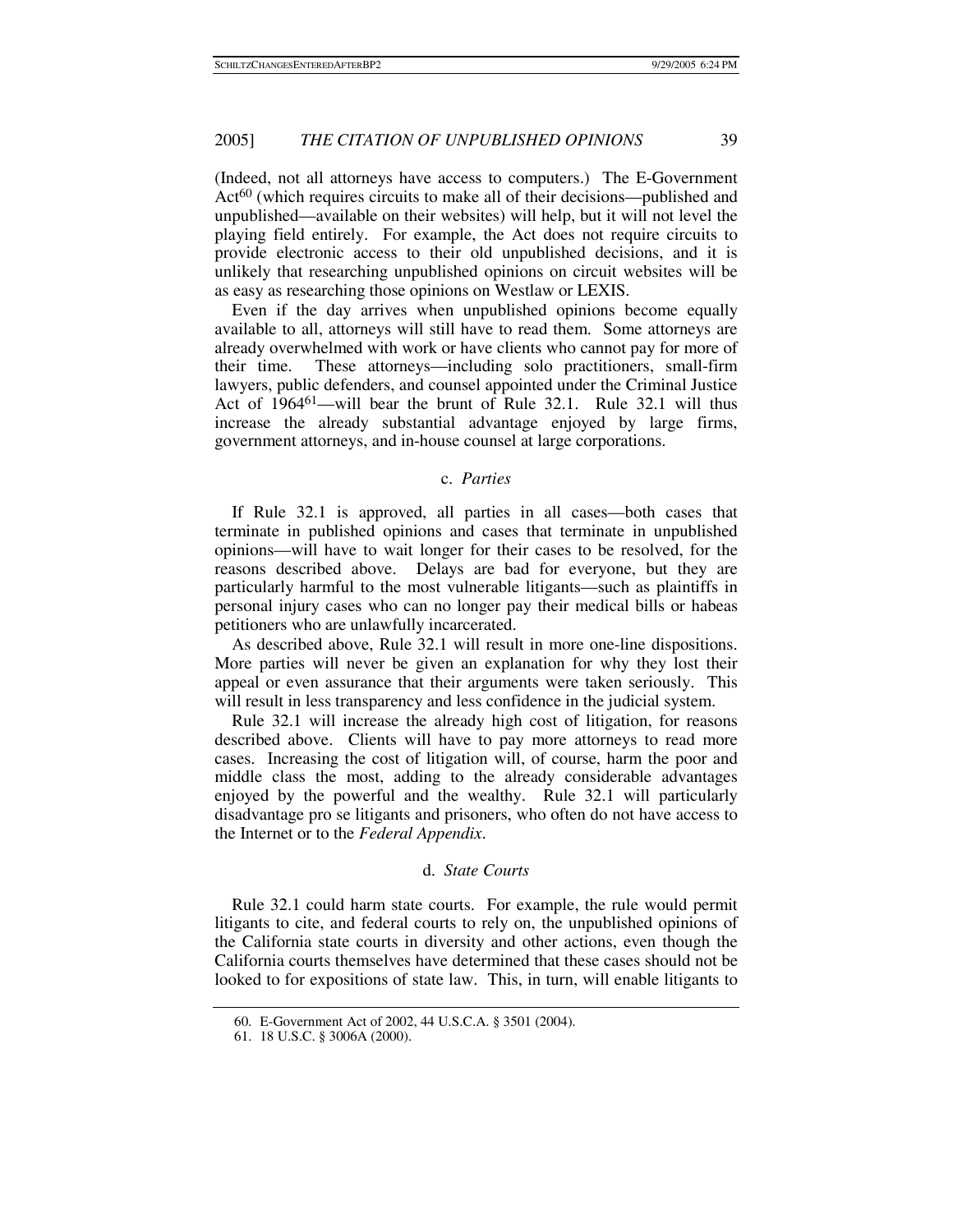use the unpublished decisions of the California state courts to influence the development of California law, through the "back door" of the federal courts. Thus, many of the costs imposed by Rule 32.1 on federal courts such as the need for judges to spend more time writing unpublished opinions—will also be imposed on state courts.

## e. *De Facto Precedent*

The Committee Note admits that Rule 32.1 would inflict the costs described above if it required courts to treat their unpublished opinions as binding precedent, but then gives assurance that Rule 32.1 does not do so.<sup>62</sup> The Advisory Committee is naive in believing that a clear distinction between "precedential" and "non-precedential" will be maintained.

As noted, parties will be citing unpublished opinions precisely for their precedential value—that is, as part of an argument (implicit or explicit) that, because a panel of a circuit decided an issue one way in the past, another panel of the circuit should decide the issue the same way now. When circuits are confronted with this argument, they will not be able to say that the prior unpublished opinion is not binding precedent and therefore can be ignored. Rather, the court will have to distinguish it or explain why it will not be followed. As one group of judges commented, "As a practical matter, we expect that [unpublished opinions] will be accorded significant precedential effect, simply because the judges of a court will be naturally reluctant to repudiate or ignore previous decisions."63

From the point of view of the court's workload, then, the Committee Note's assurance that courts will not have to treat their unpublished opinions as binding precedent will make little difference. This phenomenon will be even more apparent in the lower courts. It will be a rare district court judge who will ignore an unpublished opinion of the circuit that will review his or her decision. If unpublished opinions are cited to lower courts, lower courts will have to treat them as though they were binding, even if that is not technically true. In sum, all of the consequences described above—such as courts having to spend more time writing unpublished opinions and attorneys having to spend more time researching them—will occur, whether or not the unpublished opinions are labeled "non-binding."

## 5. Other Non-binding Authority

The Committee Note argues that there is no compelling reason to treat unpublished opinions differently from other non-binding sources of authority, such as "the opinions of federal district courts, state courts, and

<sup>62</sup>*. See* Preliminary Draft, *supra* note 23, at 36.

 <sup>63.</sup> Letter from John L. Coffey et al., Circuit Judges, U.S. Court of Appeals for the Seventh Circuit, to Samuel A. Alito, Jr., Chair, Advisory Comm. on Appellate Rules 1 (Feb. 11, 2004), *available at* http://www.secretjustice.org/pdf\_files/Comments/03-AP-396.pdf [hereinafter Coffey Letter] (Comment 03-AP-396).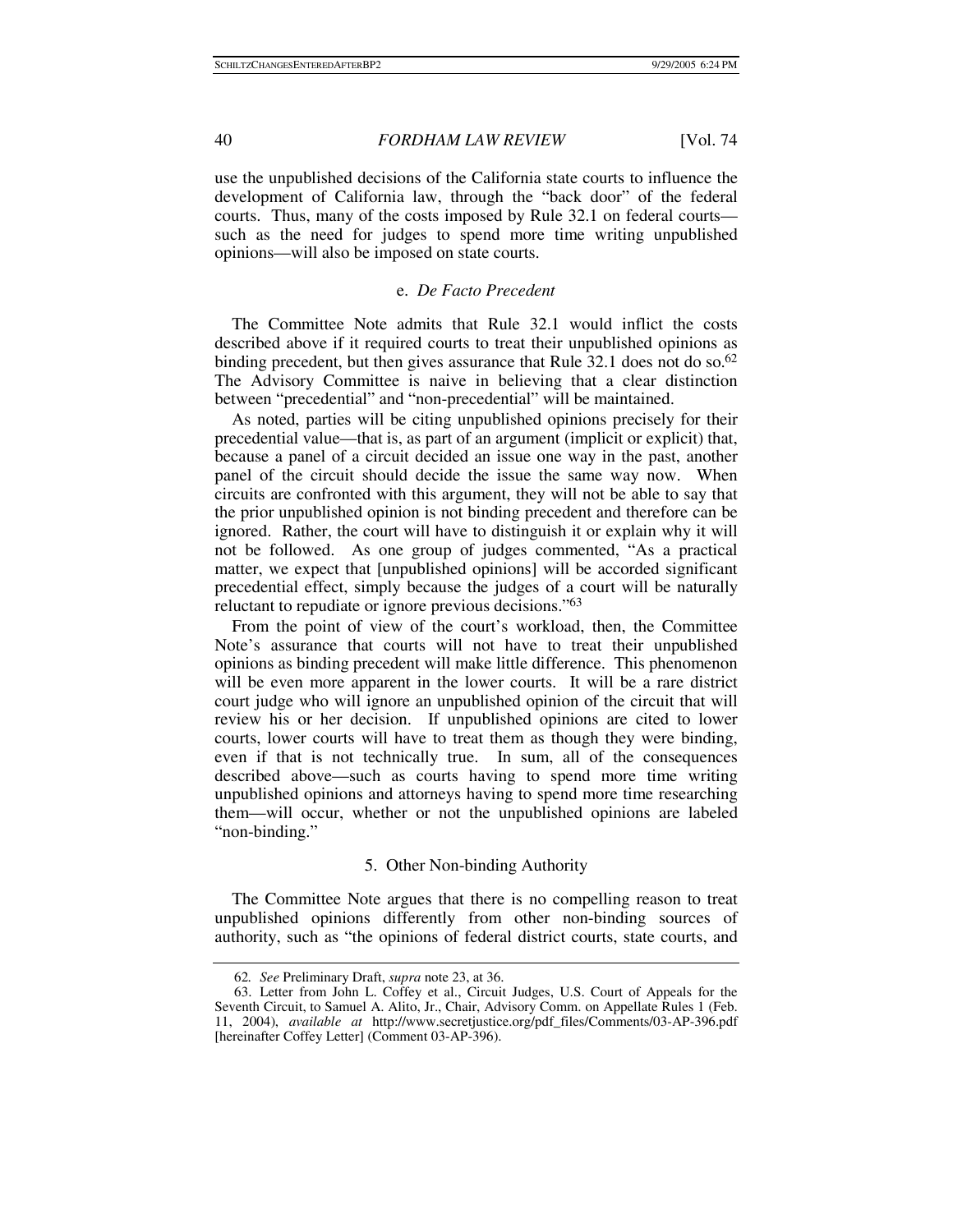foreign jurisdictions, law review articles, treatises, newspaper columns, Shakespearian sonnets, and advertising jingles."64 This argument overlooks important distinctions.

First, the fact that law review articles or newspaper columns can be cited in a brief will not have any effect on the author of such materials. The author of a law review article or a newspaper column is going to do precisely the same amount of work—and write precisely the same words whether or not his or her work can later be cited to a court. By contrast, making the unpublished opinions of a court of appeals citable will affect their authors, as described above.

Second, there is no chance that law review articles or newspaper columns will be cited by parties for their precedential value—that is, as part of an argument that, because a circuit did *x* once, it should do *x* again. Law review articles, newspaper columns, and the like are cited only for their persuasive value because that is the only value they have. An unpublished opinion, by contrast, is cited by a party who wants a circuit (or a lower court within the circuit) to decide an issue a particular way—not because the unpublished opinion, like a law review article, is powerfully persuasive, but because the unpublished opinion, unlike the law review article, was at least nominally issued in the name of the circuit.

The same point can be made about the opinions of other circuits, lower federal courts, state courts, or foreign jurisdictions. As one commentator wrote,

When the opinions, even the unpublished ones, of another court are cited, the underlying argument is as follows: the other court accepted or advanced a particular reasoning and, therefore, this court should too—it can, and should, trust the other court's judgment. When an unpublished opinion of the same court is cited, however, the underlying argument is invariably a precedential one, in the most basic sense: this court accepted or advanced a particular reasoning in another case and, therefore, it would be fundamentally unfair not to apply that same rationale in the instant case. Such opinions *are* cited for their precedential value.<sup>65</sup>

Finally, there is no chance that a lower court will feel bound to adhere to the views of the author of a law review article or newspaper column. As one judge wrote, "Shakespearian sonnets, advertising jingles and newspaper columns are not, and cannot be mistaken for, expressions of the law of the circuit. Thus, there is no risk that they will be given weight far disproportionate to their intrinsic value."66 Or, as one bar committee wrote, "unlike unpublished decisions, there is no risk these other materials will be

 <sup>64.</sup> Preliminary Draft, *supra* note 23, at 35.

 <sup>65.</sup> Letter from Lee A. Casey, Baker & Hostetler LLP, to Peter G. McCabe, Sec'y, Comm. on Rules of Practice & Procedure 2 (Feb. 12, 2004), *available at* http://www.secretjustice.org/pdf\_files/Comments/03-AP-478.pdf (Comment 03-AP-478).

 <sup>66.</sup> Kozinski Letter, *supra* note 52, at 2.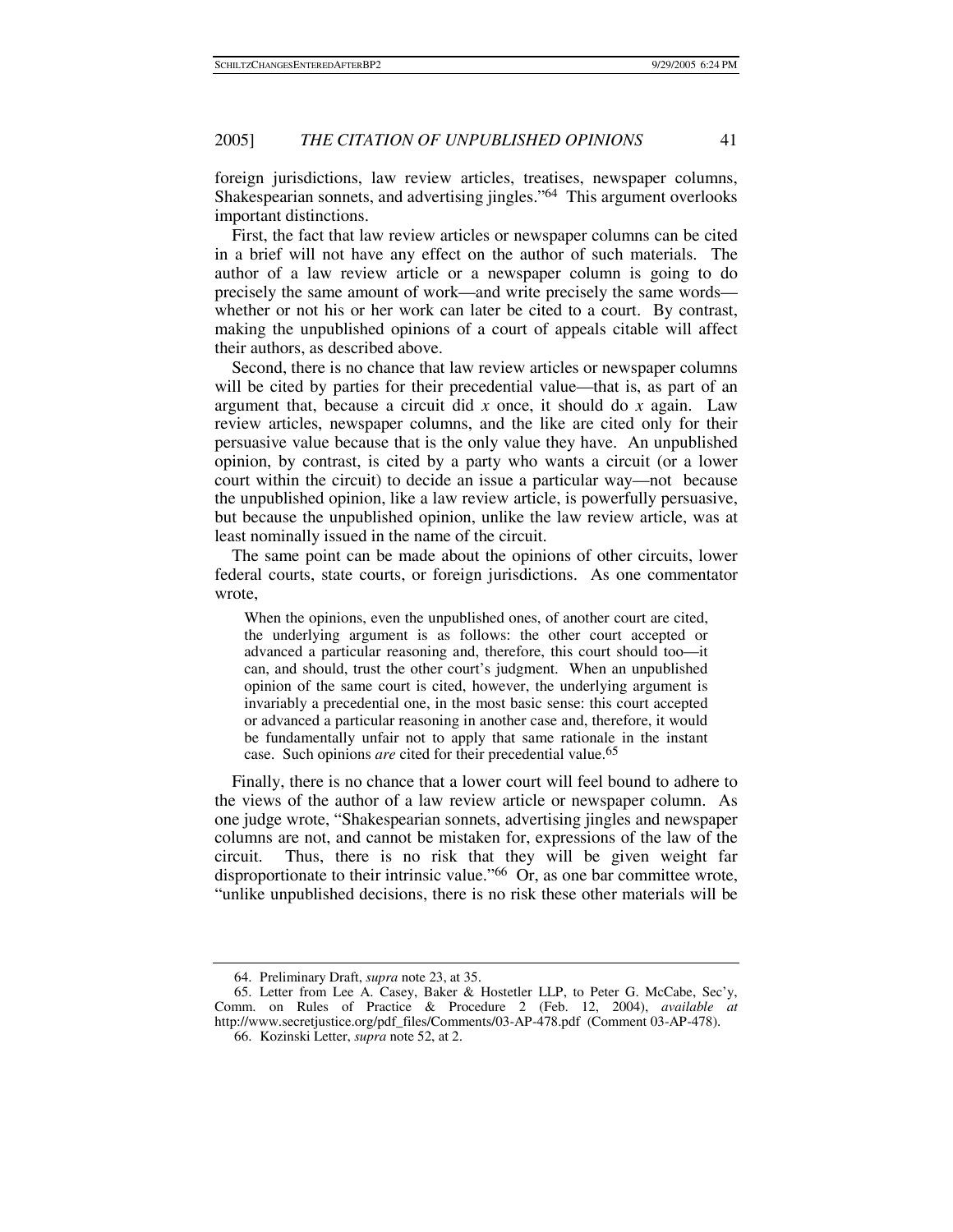mistaken for the law of the circuit or given undue weight by the lower courts or litigants."67

The risk that unpublished opinions will be given undue weight is particularly acute in the lower courts, which is why some no-citation rules apply to those courts, as well as to parties.

The word of a federal Court of Appeals will not be treated as a law review article or newspaper column, no matter how many admonitions from the appellate court that its unpublished opinions have no precedential authority. Every judge and lawyer in America has internalized the hierarchical nature of our justice system; the word of a federal Court of Appeals, even unpublished, will not be treated the same as the word of a legal scholar or newspaper columnist.<sup>68</sup>

## 6. Experience of Permissive Courts

The Committee Note is wrong in suggesting that, because some circuits have liberalized no-citation rules without experiencing problems, the concerns about Rule  $32.1$  are overblown.<sup>69</sup> The conditions of each circuit vary significantly, making it hazardous to assume that the experience of one circuit will be duplicated in another. As noted above, circuits vary with respect to such things as the size, subject matter, and complexity of the caseload; the number of judges; and the local legal culture. Just because the Fifth Circuit is able to permit the citation of unpublished opinions does not mean that the Ninth Circuit can do so.

In addition, almost no circuit has gone as far as Rule 32.1 in permitting the citation of unpublished opinions. All circuits (except the Fifth) discourage such citation in some way, forbid it in some circumstances, or both. And three circuits with liberal citation rules—the Third, Fifth, and Eleventh—have only recently made their unpublished opinions widely available. It is virtually costless for a circuit whose unpublished opinions do not appear in the *Federal Appendix* or in the Westlaw and LEXIS databases to allow those opinions to be cited.

Two other facts should be noted. First, some circuits that have liberalized no-citation rules have done so only recently, so it is too early to know whether they will experience difficulties. Second, some of the circuits that permit liberal citation of unpublished opinions also make frequent use of one-line dispositions. This supports—rather than refutes the arguments of those who oppose Rule 32.1.

 <sup>67.</sup> E-mail from John A. Taylor, Jr., Chair, Comm. on Appellate Courts, State Bar of Ca., to Peter G. McCabe, Sec'y, Comm. on Rules of Practice & Procedure 2 (Feb. 10, 2004), *available at* http://www.secretjustice.org/pdf\_files/Comments/03-AP-319.pdf (Comment 03- AP-319).

 <sup>68.</sup> Letter from E. Vaughn Dunnigan to Peter G. McCabe, Sec'y, Comm. on Rules of Practice & Procedure 1 (Feb. 8, 2004), *available at* http://www.secretjustice.org/pdf\_files/Comments/03-AP-322.pdf (Comment 03-AP-322).

<sup>69</sup>*. See* Preliminary Draft, *supra* note 23, at 37.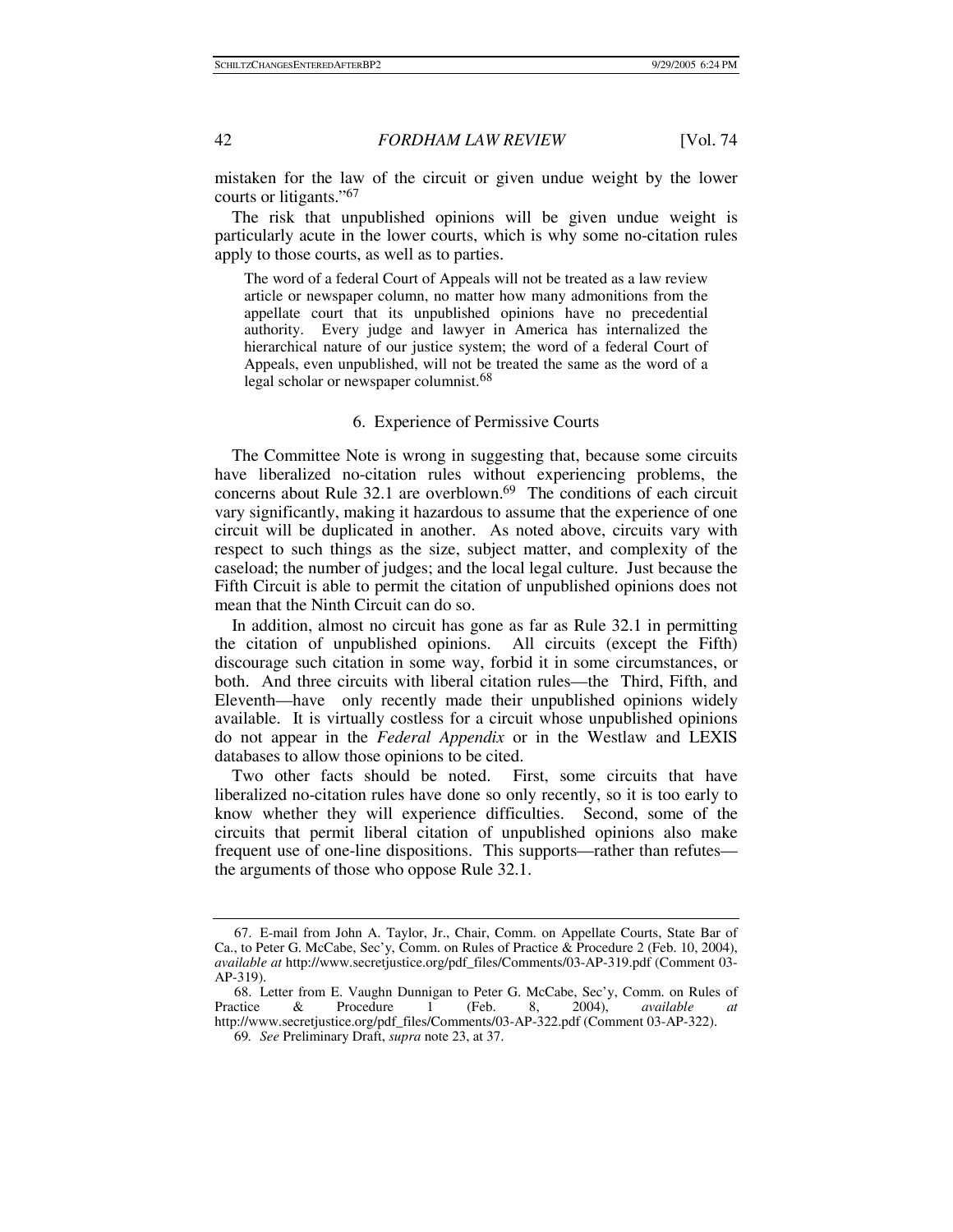## 7. Rules Enabling Act Authority

The Advisory Committee does not have the authority to force circuits to permit citation of unpublished opinions. Rule 32.1 is not a "general rule[] of practice and procedure"70 because, if the rule is adopted, "some judges will make the opinion more elaborate in order to make clear the context of the ruling, while other judges will shorten the opinion in order to provide less citable material."71 Because Rule 32.1 would "affect the construction and import of opinions," the rule is "beyond the scope of the rulemaking authority of 28 U.S.C. § 2072."72

#### B. *Arguments for Rule 32.1*

## 1. Civic Values

It is not Rule 32.1, but no-citation rules, that require a compelling justification. In a democracy, the presumption is that citizens may discuss with the government the actions that the government has taken. Under the First Amendment, the presumption is that prior restraints on speech especially speech about the government made to the government—are invalid. In a common-law system, the presumption is that judicial decisions are citable. In an adversary system, the presumption is that lawyers are free to make the best arguments available. No-citation rules—through which judges instruct litigants, "You may not even mention what we've done in the past, much less engage us in a discussion about whether what we've done in the past should influence what we do in this case"—are profoundly antithetical to American values. The burden should not be on the Advisory Committee to defend Rule 32.1 but on opponents of Rule 32.1 to defend nocitation rules.

## 2. Insight and Information

The main problem created by no-citation rules—a problem that Rule 32.1 would eliminate—is that no-citation rules deprive the courts, attorneys, and parties of the use of unpublished opinions. The evidence is overwhelming that unpublished opinions are indeed a valuable source of "insight and information."73

First, unpublished opinions are often read. "[L]awyers, district court judges, and appellate judges regularly read and rely on unpublished decisions despite prohibitions on doing so."74 Numerous commentators—

 <sup>70. 28</sup> U.S.C. § 2072(a) (2000).

 <sup>71.</sup> Walker Letter, *supra* note 55, at 5. 72*. Id.*

 <sup>73.</sup> Preliminary Draft, *supra* note 23, at 38.

 <sup>74.</sup> E-mail from Richard Frankel, Trial Lawyers for Pub. Justice, to Peter G. McCabe,

Sec'y, Comm. on Rules of Practice & Procedure, app. at 4 (Feb. 14, 2004), *available at*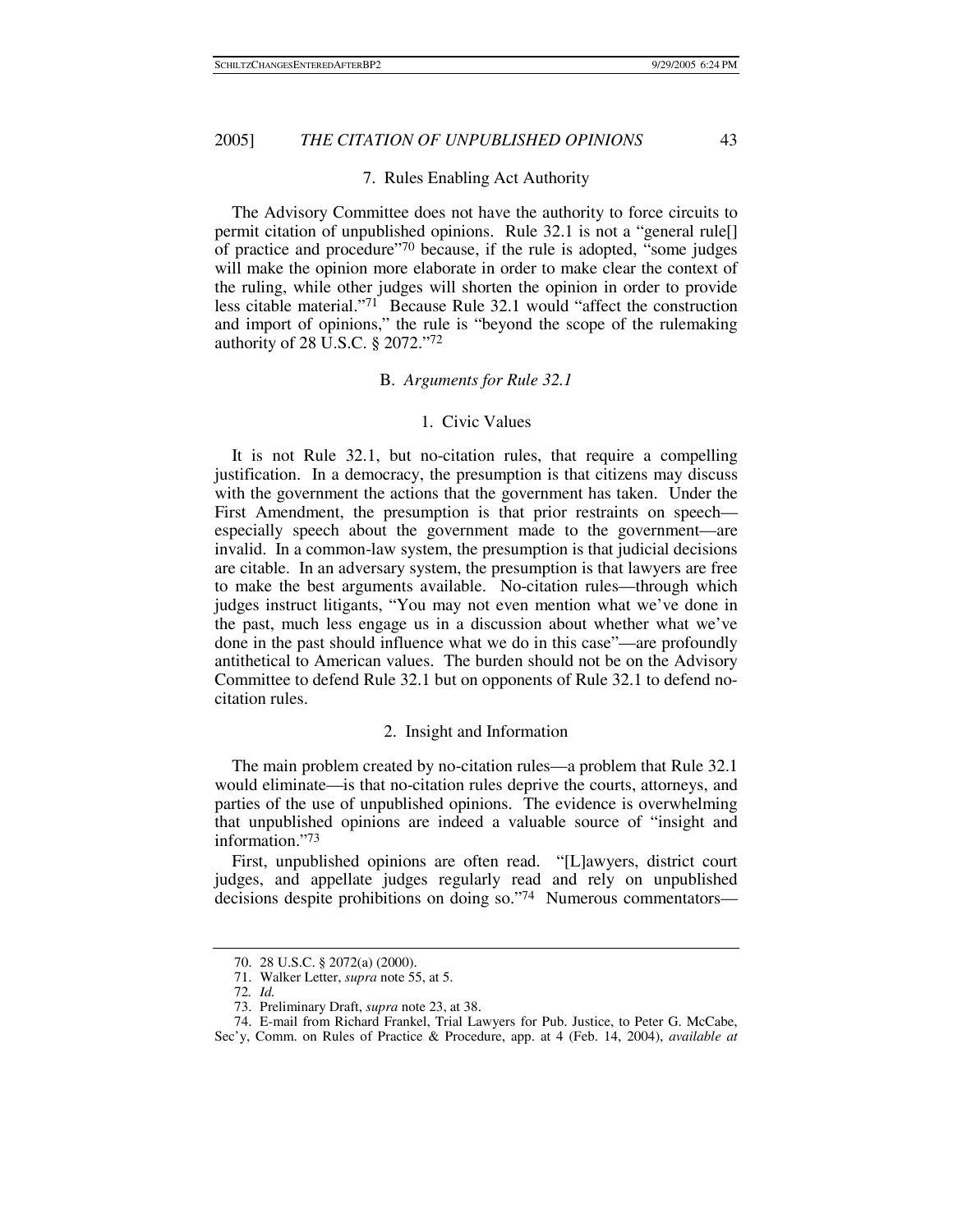supporters and opponents of Rule 32.1 alike—said that they regularly read unpublished opinions.

Second, unpublished opinions are often cited by attorneys. One commentator wrote the following:

My own experience has been that the prohibition on [citation] currently in effect in the lower courts of the Ninth Circuit is utterly disregarded, not just by bad lawyers but also by good ones—even by leading lawyers, not always, to be sure, but in many cases when there is no binding, published authority available."75

Third, unpublished decisions are often cited by judges. Researchers have identified hundreds of citations to unpublished opinions by appellate courts and district courts—including appellate courts and district courts in jurisdictions that have adopted no-citation rules. One of the most pointed of those citations appears in *Harris v. United Federation of Teachers*:

There is apparently no published Second Circuit authority directly on point for the proposition that § 301 does not confer jurisdiction over fair representation suits against public employee unions. In the "unpublished" opinion in *Corredor*, which of course is published to the world on both the Lexis and Westlaw services, the Court expressly decides the point .... Yet the Second Circuit continues to adhere to its technological[ly]-outdated rule prohibiting parties from citing such decisions . . . thus pretending that this decision never happened and that it remains free to decide an identical case in the opposite manner because it remains unbound by this precedent. This Court nevertheless finds the opinion of a distinguished Second Circuit panel highly persuasive, at least as worthy of citation as law review student notes, and eminently predictive of how the Court would in fact decide a future case such as this one.76

Fourth, there are some areas of the law in which unpublished opinions are particularly valuable. One appellate judge, after describing a recent occasion on which a staff attorney had cited many unpublished decisions in advising a panel of judges about how to dispose of a case, commented as follows:

 Judges rely on this material for one reason; it is helpful. For instance, unpublished orders often address recurring issues of adjective law rarely covered in published opinions. . . . We have all encountered the situation in which there is no precedent in our own circuit, but research reveals that colleagues in other circuits have written on the issue, albeit in an unpublished order. I see no reason why we ought not be allowed to

http://www.secretjustice.org/pdf\_files/Comments/03-AP-406.pdf [hereinafter Frankel Letter] (Comment 03-AP-406).

 <sup>75.</sup> Letter from Leslie R. Weatherhead, Witherspoon, Kelley, Davenport & Toole, to Peter G. McCabe, Sec'y, Comm. on Rules of Practice & Procedure 3 (Feb. 11, 2004), *available at* http://www.secretjustice.org/pdf\_files/Comments/03-AP-473.pdf (Comment 03- AP-473).

 <sup>76.</sup> Harris v. United Fed'n of Teachers, No. 02-Civ. 3257, 2002 WL 1880391, at \*1 n.2 (S.D.N.Y. Aug. 14, 2002).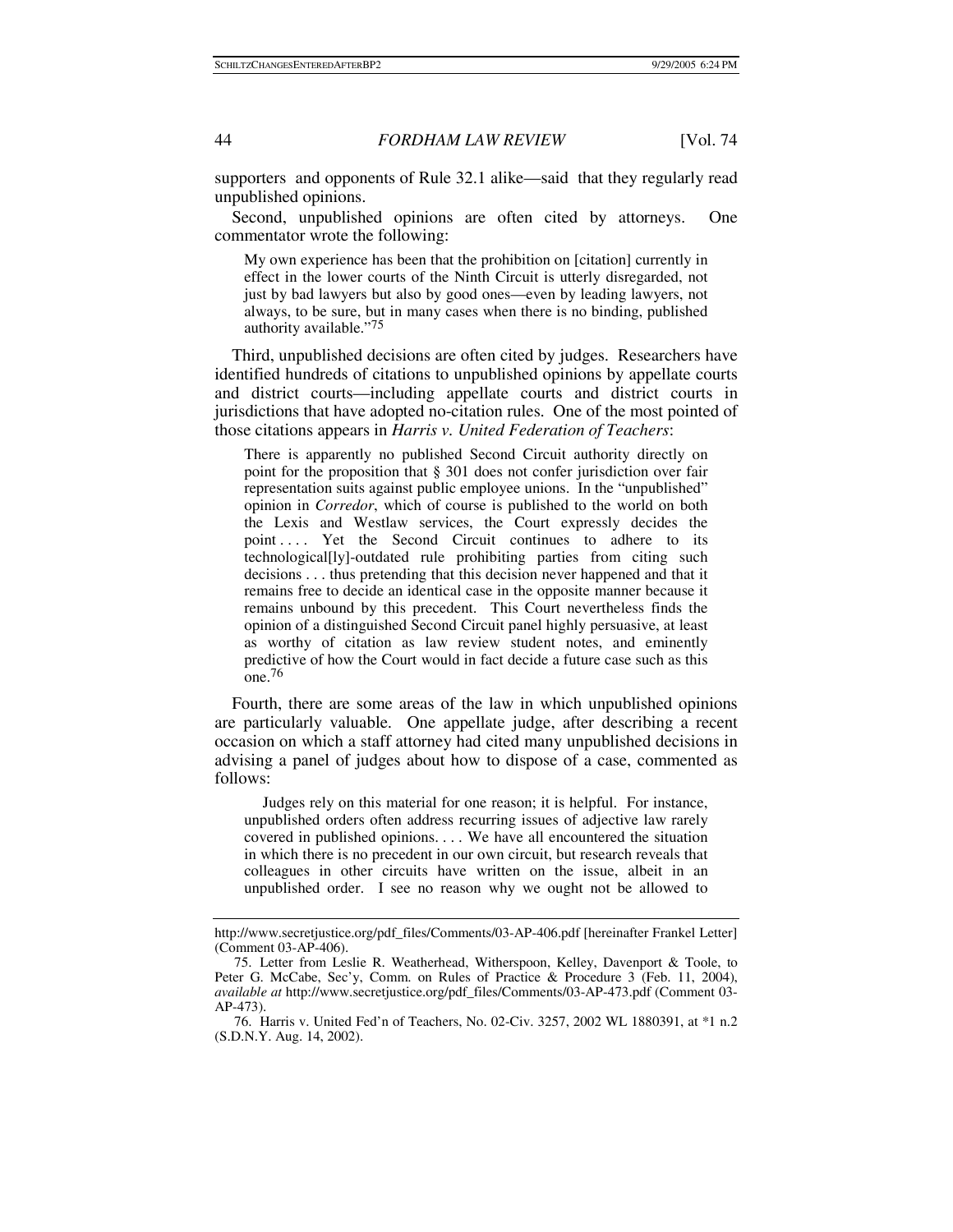consider such material, and I certainly do not understand why counsel, obligated to present the best possible case for his client, should be denied the right to comment on legal material in the public domain.<sup>77</sup>

Fifth, unpublished opinions can be particularly helpful to district court judges, who so often must exercise discretion in applying relatively settled law to an infinite variety of facts. For example, district courts are instructed to strive for uniformity in sentencing, and thus they are often anxious for any evidence about how similarly situated defendants are being treated by other judges. Many unpublished opinions provide this information. The value of unpublished opinions to district court judges may explain why only four of the 1000-plus active and senior district judges in the United States including only two of the 150-plus district judges in the Ninth Circuit submitted comments opposing Rule 32.1.<sup>78</sup>

Sixth, there is not already "too much law," as some opponents of Rule 32.1 claim. Judge Richard A. Posner (ironically, an opponent of Rule 32.179) has written, "Despite the vast number of published opinions, most federal circuit judges will confess that a surprising fraction of federal appeals, at least in civil cases, are difficult to decide not because there are too many precedents but because there are too few on point."80 Attorneys are most likely to cite—and judges are most likely to consult—an unpublished opinion not because it contains a sweeping statement of law (a statement that can be found in countless published opinions), but because the facts of the case are very similar to the facts of the case before the court. Parties should be able to bring such factually similar cases to a court's attention, and courts should be able to consult them for what they are worth.

For all of these reasons, no-citation rules should be abolished. When attorneys can and do read unpublished opinions—and when judges can and do get influenced by unpublished opinions—it makes no sense to prohibit attorneys and judges from talking about the opinions that both are reading.

## 3. Legal Significance

In addition to the evidence that unpublished opinions do indeed often serve as sources of insight and information for both attorneys and judges, there are other reasons to doubt the oft-repeated claim that unpublished opinions merely apply settled law to routine facts and therefore have no precedential value.

To begin with, it is difficult for a court to predict whether a case will have precedential value.

 <sup>77.</sup> Letter from Kenneth F. Ripple, Circuit Judge, U.S. Court of Appeals for the Seventh Circuit, to Samuel A. Alito, Jr., Chair, Advisory Comm. on Appellate Rules 1-2 (Feb. 12, 2004), *available at* http://www.secretjustice.org/pdf\_files/Comments/03-AP-335.pdf [hereinafter Ripple Letter] (Comment 03-AP-335).

<sup>78</sup>*. See* May 2004 Report, *supra* note 13, at 97.

<sup>79</sup>*. See* Coffey Letter, *supra* note 63, at 3.

 <sup>80.</sup> Richard A. Posner, The Federal Courts: Challenge and Reform 166 (1996).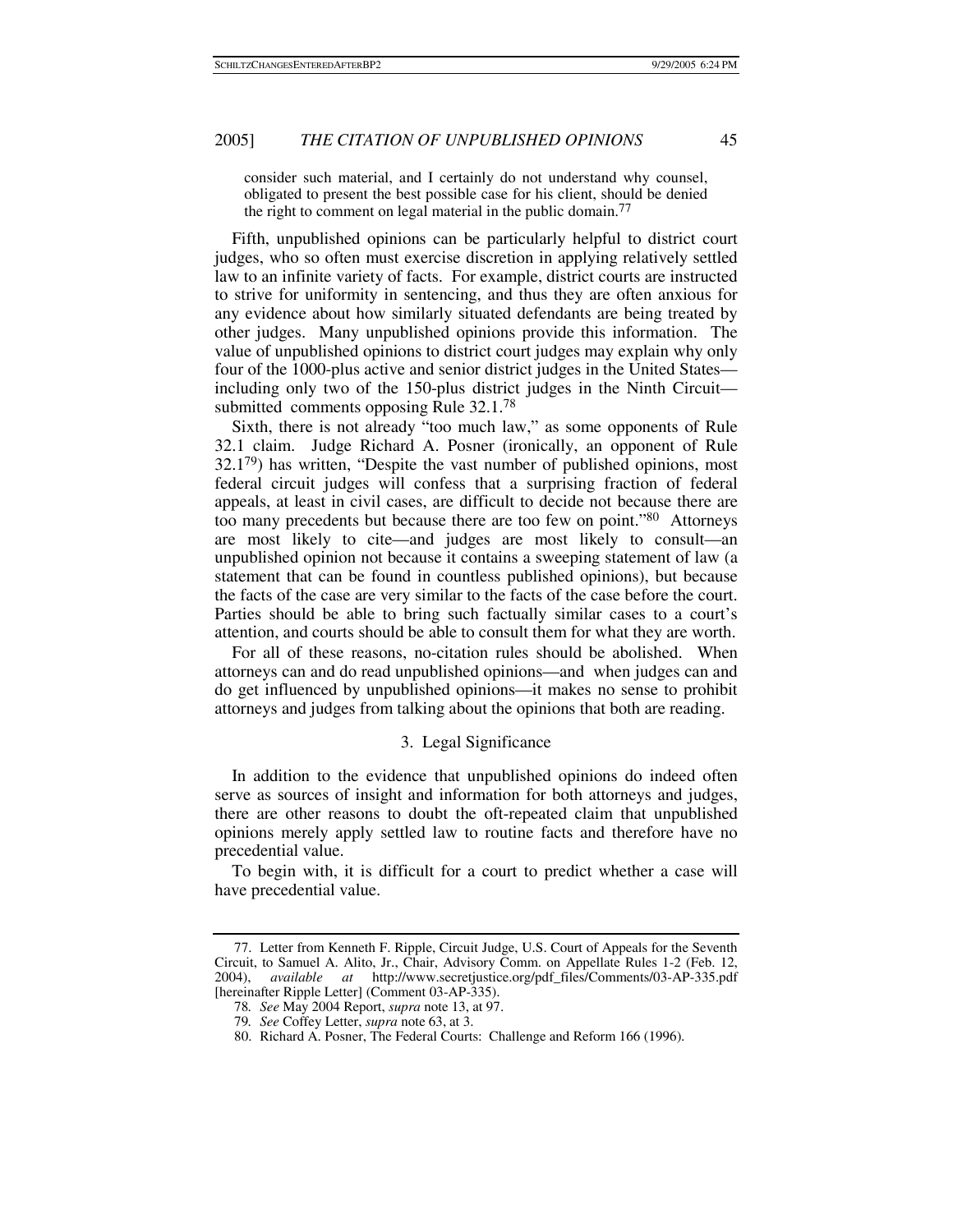Only when a case comes along with arguably comparable facts does the precedential relevance of an earlier decision-with-opinion arise. This point naturally leads one to question how an appellate panel can, ex ante, determine the precedential significance of its ruling. Lacking omniscience, an appellate panel cannot predict what may come before its court in future days.<sup>81</sup>

As one attorney commented,

[W]e can and do expect a lot from our judges, but the assumption that *any court* can know, at the time of issuing a decision, that the decision neither adds (whatsoever) to already existing case law and that it could *never* contribute (in any way) to future development of the law, strikes even me as hero-worship taken beyond the cusp of reality.82

In addition, even if a court could reliably predict whether an opinion establishes a precedent worth being cited, making that decision would itself take a lot of time. "The very choice of treating an appealed case as nonprecedential, if done conscientiously, has to be preceded by thoughtful analysis of the relevant precedents."<sup>83</sup> Time, of course, is precisely what courts who issue unpublished opinions say they do not have.

Given these limitations, it is not surprising that courts often designate as "unpublished" decisions that should be citable. The most famous example involves the Fourth Circuit's declaring an act of Congress unconstitutional in an unpublished opinion<sup>84</sup>—something that the Supreme Court, on review, labeled "remarkable and unusual."85 Other examples abound. For example, in *United States v. Rivera-Sanchez*, 86 the Ninth Circuit described how twenty inconsistent unpublished opinions on the same unresolved and difficult question of law had been issued by Ninth Circuit panels before a citable decision settled the issue.

More evidence of the unreliability of these designations can be found in the many unpublished decisions that have been reviewed by the Supreme Court.87 The fact that the Supreme Court decides to review a case does not

 <sup>81.</sup> Richard B. Cappalli, *The Common Law's Case Against Non-Precedential Opinions*, 76 S. Cal. L. Rev. 755, 773 (2003) (attached to Letter from Richard B. Cappalli, Professor of Law, The James E. Beasley Sch. of Law, Temple Univ., to Advisory Comm. on Appellate Rules (Feb. 4, 2004), *available at* http://www.secretjustice.org/pdf\_files/Comments/03-AP-435.pdf) (Comment 03-AP-435).

 <sup>82.</sup> Letter from Michael N. Loebl, Fulcher, Hagler, Reed, Hanks & Harper, LLP, to Samuel A. Alito, Jr., Chair, Advisory Comm. on Appellate Rules 4 (Feb. 16, 2004), *available at* http://www.secretjustice.org/pdf\_files/Comments/03-AP-454.pdf (Comment 03- AP-454).

 <sup>83.</sup> Cappalli, *supra* note 81, at 768.

<sup>84</sup>*. See* Edge Broad. Co. v. United States, No. 90-2668, 1992 WL 35795 (4th Cir. Feb. 27, 1992), *rev'd*, 509 U.S. 419 (1993).

 <sup>85.</sup> United States v. Edge Broad. Co., 509 U.S. 418, 425 n.3 (1993).

 <sup>86. 222</sup> F.3d 1057, 1062-63 (9th Cir. 2000).

 <sup>87.</sup> A recent example is *Muhammad v. Close*, 540 U.S. 749 (2004), in which the Supreme Court reversed an unpublished decision that "was flawed as a matter of fact" suggesting that the facts were neither clear nor straightforward—"and as a matter of law"—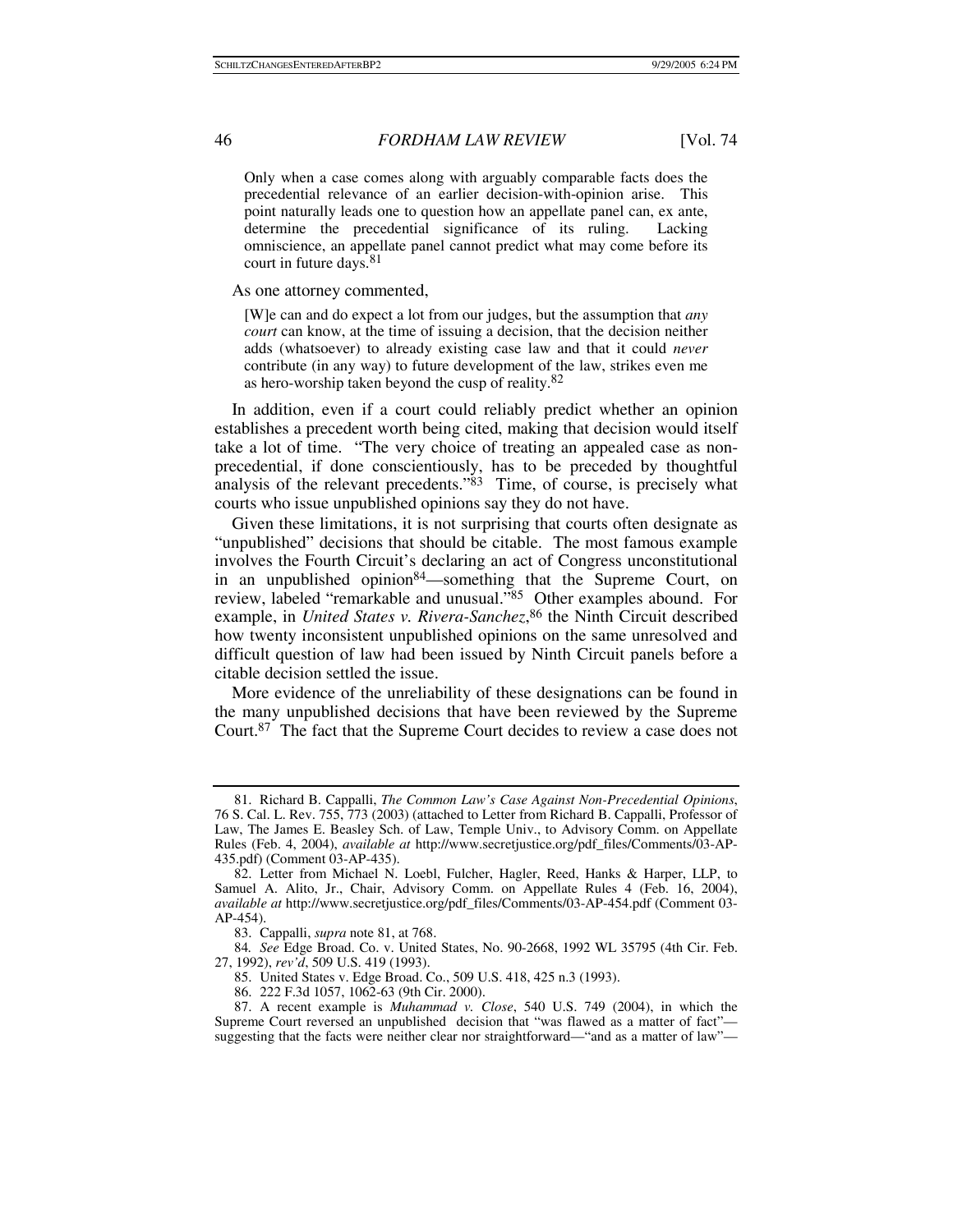necessarily mean that the circuit made a mistake in designating the opinion as unpublished, but the fact that an opinion was deemed "certworthy" by the Supreme Court does suggest that something worthy of being cited may have occurred in that opinion. Finally, it must be remembered that many unpublished opinions reverse the decisions of district courts or are accompanied by concurrences or dissents—implying that their results may not be clear or uncontroversial.

Interestingly, researchers who have studied unpublished opinions have found that the decision to designate an opinion as unpublished is influenced by factors other than the novelty or complexity of the issues.<sup>88</sup> For example, the background of judges plays a role. The more experience that a judge has had with an area of law in practice, the less likely the judge is to publish opinions in that  $area^{89}$  (which, ironically, means that citable opinions in that area will disproportionately be published by the judges who know the least about it).

### 4. Removing "Market" Constraints

Even if, despite all of this evidence, it remains unclear whether unpublished opinions offer much of value, Rule 32.1 has a major advantage over no-citation rules: It lets the "market" determine the value of unpublished opinions. A glaring inconsistency runs through the arguments of the opponents of Rule 32.1. On the one hand, they argue that unpublished opinions contain nothing of value—that such opinions are useless, fact-free, poorly-worded, hastily-converted bench memos written by twenty-six-year-old law clerks. On the other hand, they argue that, if Rule 32.1 is approved, attorneys will be devoting thousands of hours to researching these worthless opinions, briefs will be crammed with citations to these worthless opinions, district courts will feel compelled to follow these worthless opinions, and circuit judges will have no alternative but to carefully analyze and distinguish these worthless opinions. Opponents of Rule 32.1 cannot have it both ways. Either (a) unpublished opinions contain something of value, in which case parties should be able to cite them, or (b) unpublished opinions contain nothing of value, in which case parties will not cite them.

Under no-citation rules, judges make this decision; they decide ex ante whether an opinion is so worthless that it should not be published (or cited). If they are wrong in their assessment, the "market" cannot correct them because there is no "market." Citation is banned. Under Rule 32.1, the "market" makes this decision. Citation is not banned. Unpublished

because the opinion took what the Supreme Court regarded as the wrong side of a circuit split. *Id.* at 754.

<sup>88</sup>*. See* Deborah Jones Merritt & James J. Brudney, *Stalking Secret Law: What Predicts Publication in the United States Courts of Appeals*, 54 Vand. L. Rev. 71 (2001); Donald R. Songer, *Criteria for Publication of Opinions in the U.S. Courts of Appeals: Formal Rules Versus Empirical Reality*, 73 Judicature 307 (1990).

<sup>89</sup>*. See* Merritt & Brudney, *supra* note 88, at 95-96.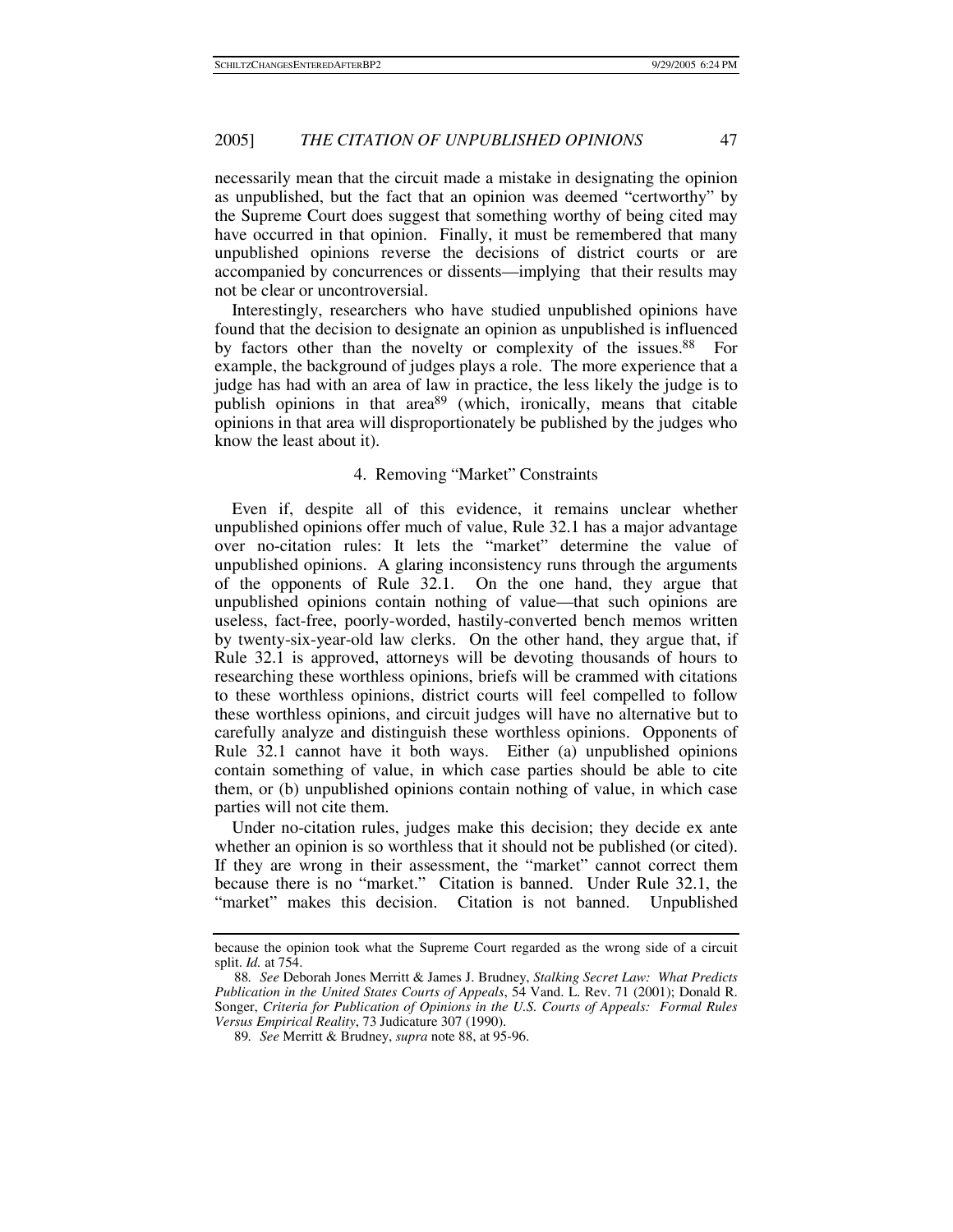opinions will be cited if they are valuable, and they will not be cited if they are not valuable.

## 5. Costs Imposed by No-Citation Rules

No-citation rules create several other problems—problems that Rule 32.1 would eliminate.

## a. *Arbitrariness and Injustice*

No-citation rules lead to arbitrariness and injustice. Our common-law system is founded on the notion that like cases should be decided in a like manner. It helps no one—not judges, not attorneys, not parties—when attorneys are forbidden even to tell a court how it decided a similar case in the past. Such a practice can only increase the chances that like cases will not be treated alike.

## b. *Lack of Accountability*

No-citation rules undermine accountability. It is striking that judges opposing Rule 32.1 have argued, in essence, "If parties could tell us what we've done, we'd feel morally obliged to justify ourselves. Therefore, we are going to forbid parties from telling us what we've done." Put differently, judges opposing Rule 32.1 have insisted on the right to decide "*x*" in one case and "not *x*" in another case without being asked to reconcile the seemingly inconsistent decisions. Judges always have the right to explain or distinguish their past decisions or to honestly and openly change their minds. But judges should not have the right to forbid parties from even mentioning their past decisions. As one judge wrote, "Public accountability requires that we not be immune from criticism; allowing the bar to render that criticism in their submissions to us is one of the most effective ways to ensure that we give each case the attention that it deserves."90

## c. *Lack of Transparency*

No-citation rules undermine confidence in the judicial system. Nocitation rules make absolutely no sense to non-lawyers. It is almost impossible to explain to a client why a court will not allow his or her lawyer to mention that the court has addressed the same issue in the past—or applied the same law to a similar set of facts. Clients just don't "get it." And, because no-citation rules are so difficult for the average citizen to understand, they create the appearance that courts have something to hide that unpublished opinions are being used for improper purposes. As one judge wrote,

 <sup>90.</sup> Ripple Letter, *supra* note 77, at 2.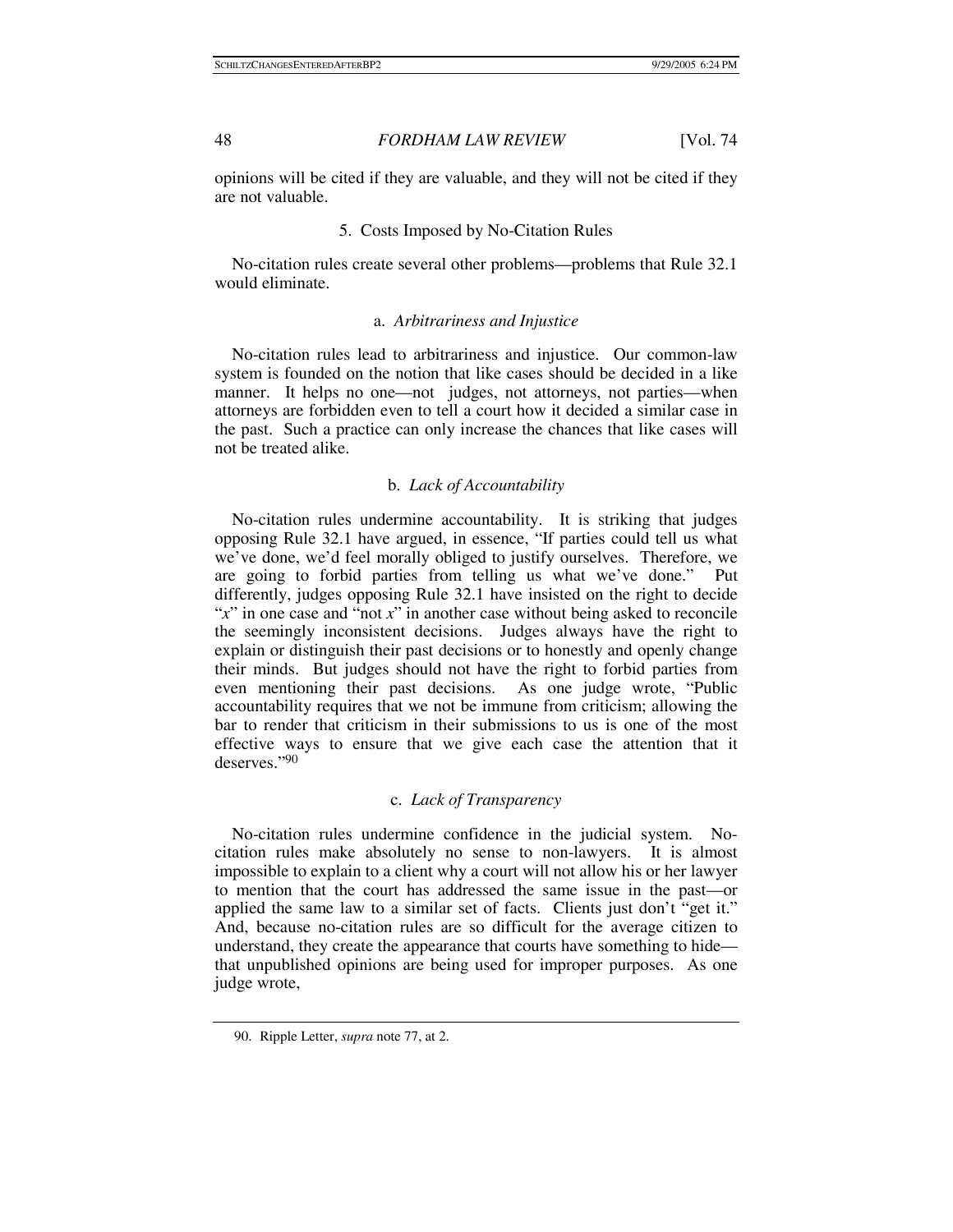It is hard for courts to insist that lawyers pretend that a large body of decisions, readily indexed and searched, does not exist. Lawyers can cite everything from decisions of the Supreme Court to "revised and extended remarks" inserted into the Congressional Record to op-ed pieces in local newspapers; why should the "unpublished" judicial orders be the only matter off limits to citation and argument? It implies that judges have something to hide.

 In some corners there is a perception that they do—that unpublished orders are used to sweep under the rug departures from precedent. [This judge is confident that, at least in his circuit, unpublished opinions are not used improperly.] . . . Still, to the extent that . . . the bar *believes* that this occurs, whether it does or not—allowing citation serves a salutary purpose and reinforces public confidence in the administration of justice.<sup>91</sup>

#### d. *Unequal Treatment*

No-citation rules also give rise to the appearance—if not the reality—of two classes of justice: high-quality justice for wealthy parties represented by big law firms, and low-quality justice for "no-name appellants represented by no-name attorneys."92 Large institutional litigants—and the big firms that represent them—disproportionately receive careful attention to their briefs, an oral argument, and a published decision written by a judge. Others—including the poor and the middle class, prisoners, and pro se litigants—disproportionately receive a quick skim of their briefs, no oral argument, and an unpublished decision copied out of a bench memo by a clerk.

#### e. *Avoidable Mistakes*

Defenders of no-citation rules insist that, although judges pay little attention to the language of unpublished opinions, they are careful to ensure that the results are correct. The problem with this argument is that it "assumes that reasoning and writing are not linked, that is, that clarity characterizes the panel's thinking about the proper decisional rule, but writing out that clear thinking is too burdensome.<sup>"93</sup> Every judge has had the experience of finding that an initial decision just "won't write," and thus every judge knows that it is manifestly untrue that reasoning and writing can be separated. One judge put it this way:

 <sup>91.</sup> E-mail from Frank H. Easterbrook, Circuit Judge, U.S. Court of Appeals for the Seventh Circuit, to Peter G. McCabe, Sec'y, Comm. on Rules of Practice & Procedure 1-2 (Feb. 13, 2004), *available at* http://www.secretjustice.org/pdf\_files/Comments/03-AP-367.pdf [hereinafter Easterbrook Letter] (Comment 03-AP-367).

 <sup>92.</sup> Letter from Beverly B. Mann to Samuel A. Alito, Jr., Chair, Advisory Comm. on Appellate Rules 4 (Feb. 15, 2004), *available at* http://www.secretjustice.org/pdf\_files/Comments/03-AP-408.pdf (Comment 03-AP-408).

 <sup>93.</sup> Cappalli, *supra* note 81, at 785.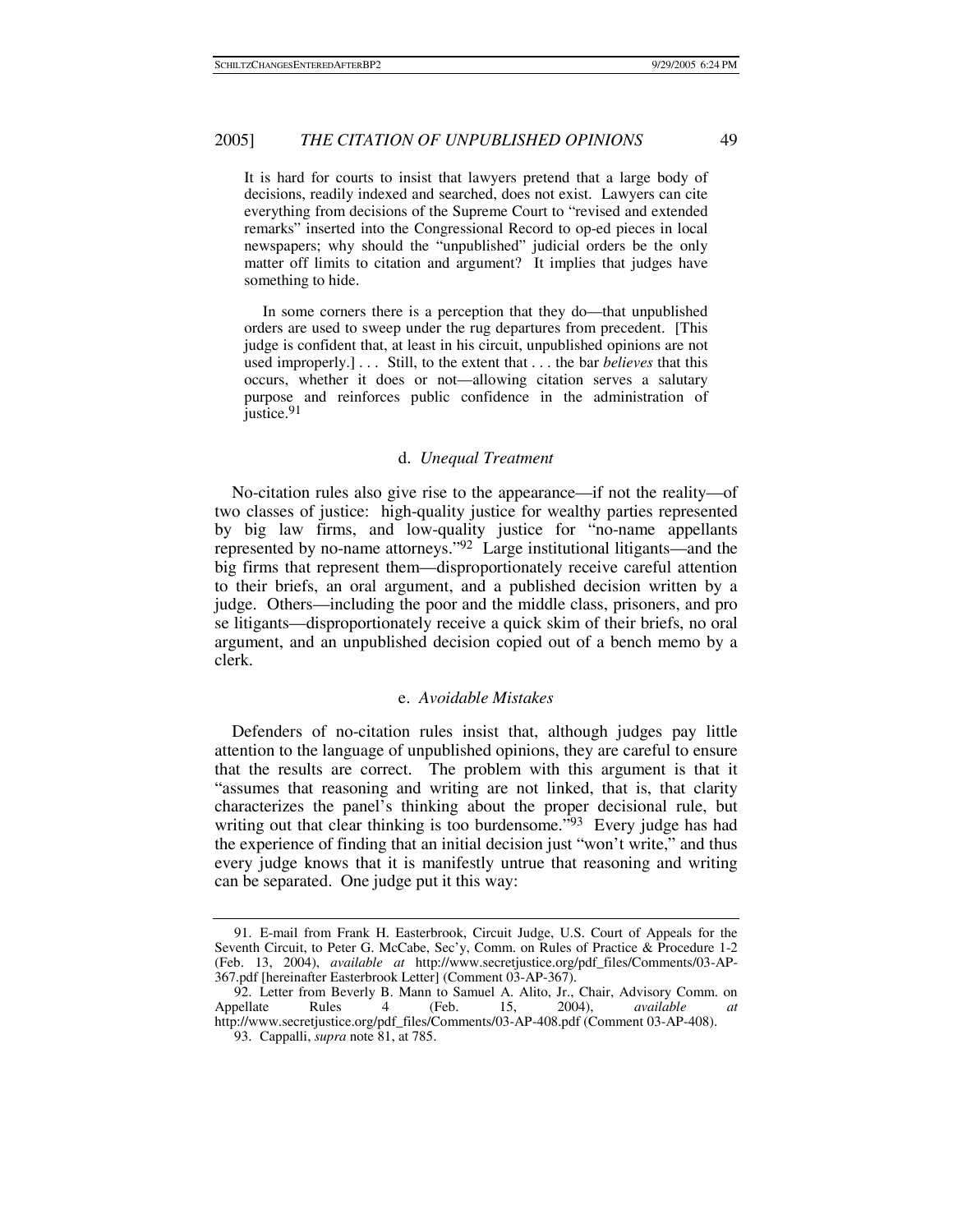There is ... a wholesome, and perhaps necessary, discipline in our ensuring that unpublished orders can be cited to the courts. . . . [R]elegating this material to non-citable status is an invitation toward mediocrity in decisionmaking and the maintenance of a subclass of cases that often do not get equal treatment with the cases in which a published decision is rendered.94

## f. *Inconsistent Local Rules*

The inconsistent local rules among circuits do indeed create a hardship for attorneys who practice in more than one circuit—a hardship that opponents of Rule 32.1 too quickly dismiss. The suggestion of some opponents of Rule 32.1 that the Advisory Committee is insincere in its concern for the impact of inconsistent local rules on those who practice in more than one circuit is belied by the fact that perhaps no problem has been the focus of more of the Advisory Committee's and Standing Committee's attention over the past few years. The Appellate Rules have been amended several times—most recently in 2002—to eliminate variations in local rules. Rule 32.1 and other rules published in August 2003 would do the same. The Advisory Committee and the Standing Committee believe strongly that an attorney should be able to file an appeal in a circuit without having to read and follow dozens of pages of local rules. Inconsistent local rules can only be eliminated one at a time. Any rule that makes federal appellate practice more uniform by eliminating one set of inconsistent local rules is obviously going to leave other inconsistent local rules untouched. That is not an excuse for opposing the rule.

## g. *First Amendment*

Opponents of Rule 32.1 have also been too quick to dismiss the First Amendment problems posed by no-citation rules. No-citation rules offend First Amendment values—if not the First Amendment itself<sup>95</sup>—in banning truthful speech about a matter of public concern (indeed, about a governmental action that is in the public domain). They also offend First Amendment values in forbidding an attorney from making a particular type of argument in support of his or her client—a type of argument that is forbidden, at least in part, because it would put the court to the

 <sup>94.</sup> Ripple Letter, *supra* note 77, at 2.

 <sup>95.</sup> Several judges, lawyers, and law professors have argued that no-citation rules violate the First Amendment. *See*, *e.g.*, Richard S. Arnold, *The Federal Courts: Causes of Discontent*, 56 SMU L. Rev. 767, 778 (2003); David Greenwald & Frederick A.O. Schwarz, Jr., *The Censorial Judiciary*, 35 U.C. Davis L. Rev. 1133, 1161-66 (2002); Salem M. Katsh & Alex V. Chachkes, *Constitutionality of "No-Citation" Rules*, 3 J. App. Prac. & Process 287, 297-300 (2001); Christopher J. Peters, *Adjudicative Speech and the First Amendment*, 51 UCLA L. Rev. 705, 780-83 (2004); Marla Brooke Tusk, Note, *No-Citation Rules as a Prior Restraint on Attorney Speech*, 103 Colum. L. Rev. 1202, 1227-30 (2003); Charles L. Babcock, *No-Citation Rules: An Unconstitutional Prior Restraint*, Litigation, Summer 2004, at 33.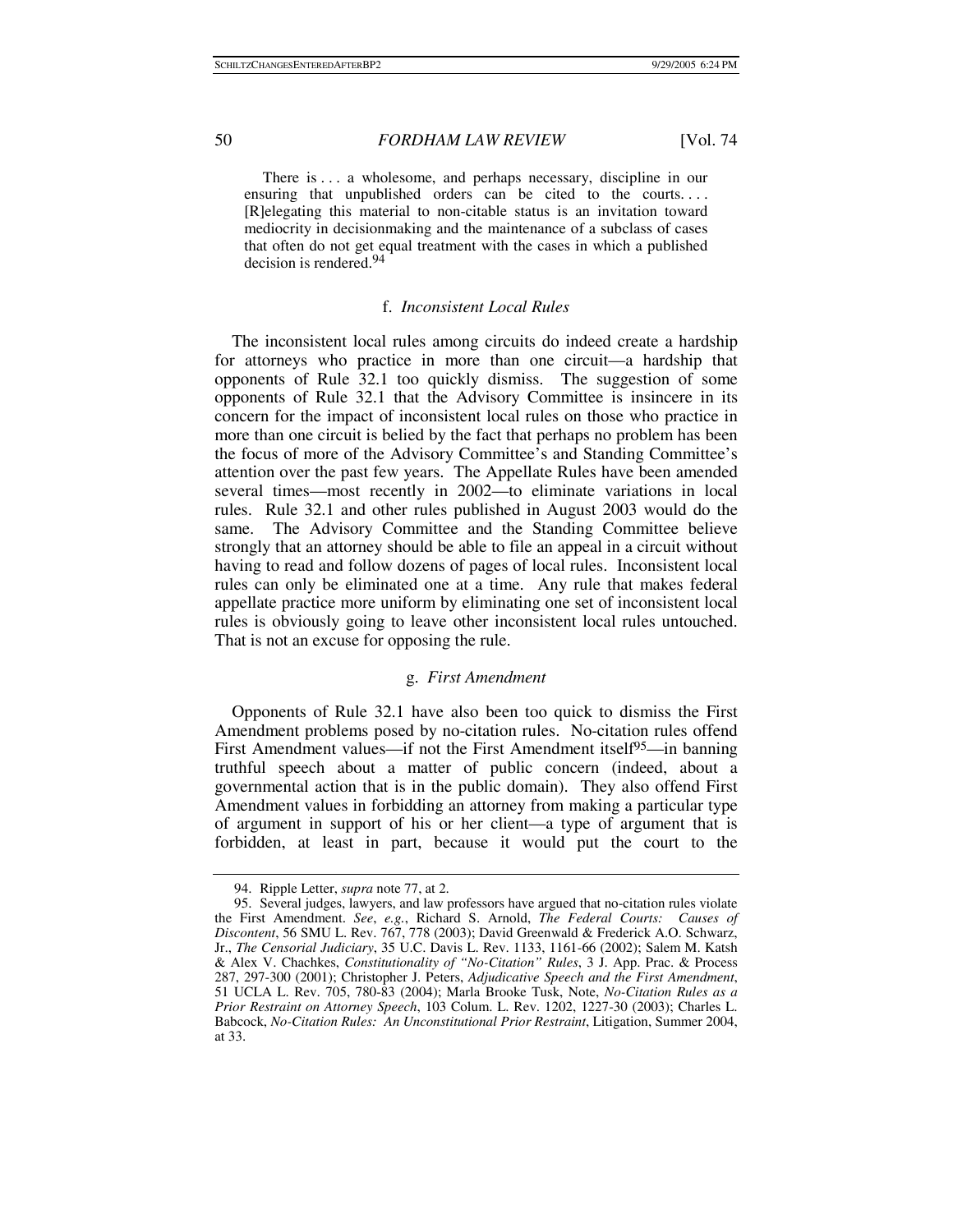inconvenience of having to defend, explain, or distinguish one of its own prior actions. What the Supreme Court said in *Legal Services Corp. v. Velazquez*96 about restrictions that Congress had placed on legal services attorneys could be said about the restrictions that no-citation rules place on all attorneys:

Restricting [Legal Services Corporation] attorneys in . . . presenting arguments and analyses to the courts distorts the legal system by altering the traditional role of the attorneys. . . . An informed, independent judiciary presumes an informed, independent bar. . . . By seeking to prohibit the analysis of certain legal issues and to truncate presentation to the courts, the enactment under review prohibits speech and expression upon which courts must depend for the proper exercise of the judicial power.97

No-citation rules are not like limits on the size of briefs. They differ in the character of the restriction and in the interest purportedly being served by the restriction. A thirty-page limit on briefs does not forbid an attorney from making a particular argument or citing a particular action of the court, and page limits—which every court in America imposes—are necessary if courts are to function. No-citation rules, by contrast, forbid particular arguments (arguments that ask a court to follow one of its prior unpublished decisions), are imposed by only some courts, and are imposed by courts in order to protect themselves from having to take responsibility for their prior actions.

## 6. Costs Imposed by Rule 32.1

Commentators offer a "parade of horribles" that they claim will be suffered by judges, attorneys, and parties if Rule 32.1 is approved. Many of the "horribles" in this parade are the same "horribles" that were paraded out when unpublished opinions became available on Westlaw and LEXIS—and then again when unpublished opinions started being published in the *Federal Appendix*. None of the predictions was accurate. The predictions regarding Rule 32.1 are no more reliable.

#### a. *Experience of Permissive Courts*

Dozens of state and federal courts have already liberalized or abolished no-citation rules, and there is absolutely no evidence that the dire predictions of Rule 32.1's opponents have been realized in those jurisdictions. There is no evidence, for example, that judges are spending more time writing unpublished opinions or that attorneys are bombarding courts with citations to unpublished opinions or that legal bills have skyrocketed for clients.

 <sup>96. 531</sup> U.S. 533 (2001).

<sup>97</sup>*. Id.* at 544-45.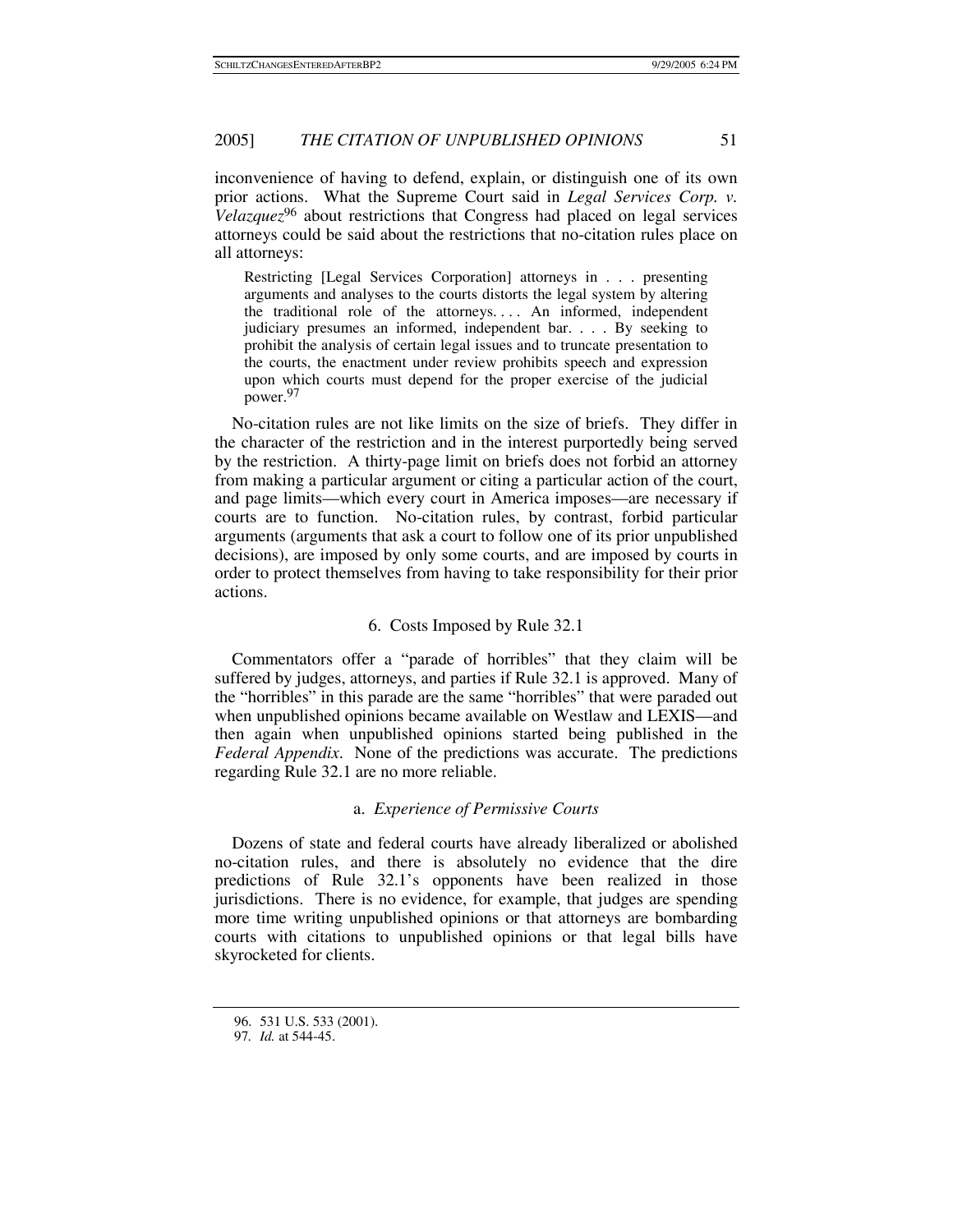While it is true that there are differences among circuits, the circuits that permit citation are similar enough to the circuits that forbid citation that there should be some evidence that liberal citation rules cause harm, and yet no such evidence exists. It is no accident that most of the opposition to permitting citation to unpublished opinions comes from judges and attorneys who have no experience permitting citation to unpublished opinions. It is likewise no accident that little opposition to Rule 32.1 was heard from the judges and attorneys who have such experience. As one judge commented,

What *would* matter are adverse effects and adverse reactions from the bar or judges of the 9 circuits (and 21 states) that now allow citation to unpublished orders. And from that quarter no protest has been heard. This implies to me that the benefits of accountability and uniform national practice carry the day.<sup>98</sup>

## b. *No Increase in Judicial Workloads*

Several points can be made regarding the argument that Rule 32.1 would dramatically increase the workload of judges.

First, there is no evidence that this has occurred in jurisdictions that have abandoned or liberalized no-citation rules. One reason why liberalizing nocitation rules does not seem to result in more work for judges is that unpublished opinions have never been written just for parties and counsel, as proponents of no-citation rules insist. Those decisions have also been written for the en banc court and the Supreme Court. "This may be why the nine circuits that allow citation to these documents have not experienced difficulty: the prospect of citation to a different panel requires no more of the order's author than does the prospect of criticism in a petition for a writ of certiorari."99

Second, judges already have available to them options that would reduce their workloads far more than no-citation rules. The overwork that judges cite in arguing against Rule 32.1 is in part a function of increasing caseloads—which are largely outside of judges' control—but also a function of a particular style of judging. Some of the arguments against Rule 32.1 reflect an attitude toward judging that has become too common in the federal appellate courts and that should be changed.

A judge who claims that he or she sometimes needs to go through seventy or eighty drafts of a published opinion before getting every word exactly right has confused the function of a judge with the function of a legislator. Judges are appointed not to draft statutes, but to resolve concrete disputes. What they hold is law; everything else is dicta. Lower-court judges understand this; they know how to read a decision and extract its holding. Judges could save a lot of time if they would abandon "the

 <sup>98.</sup> Easterbrook Letter, *supra* note 91 at 1.

<sup>99</sup>*. Id.* at 2.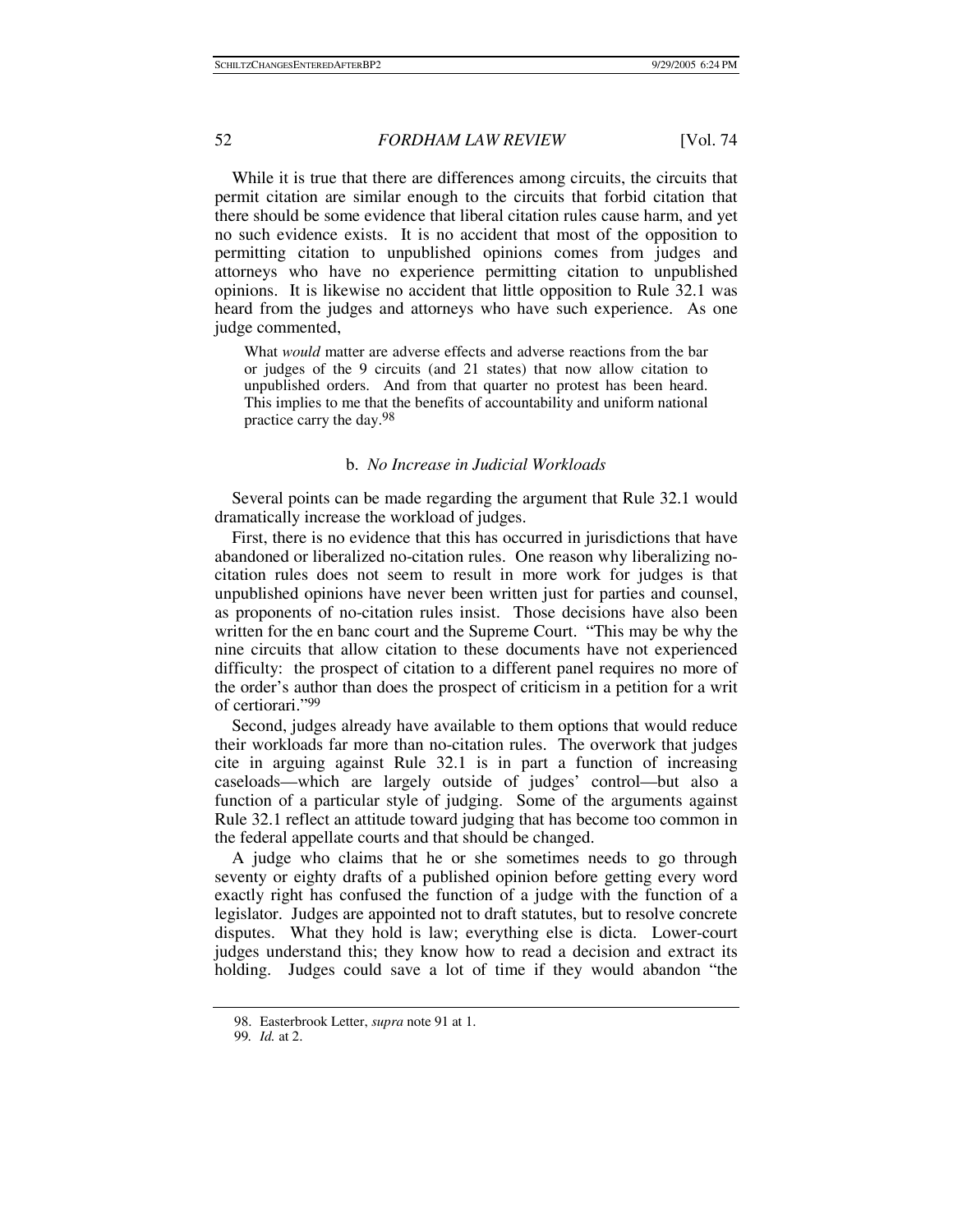discursive, endless federal appellate opinion."100 Judges should write short, direct opinions that address only the one or two issues that most need substantial discussion. Instead, judges too often trudge through every issue mentioned anywhere in a brief. Judges should also spend less time obsessing over every footnote and comma.

Much the same could be said about the drafting of unpublished opinions. If unpublished opinions were written as judges claim—if they were two- or three-paragraph opinions that started with "the parties are familiar with the facts" and then very briefly described why the court agreed or disagreed with the major contentions—then parties would not want to cite them. But many unpublished decisions go far beyond this. They are ten or twelve pages long, they contain a great deal of discussion of the facts, and they go on and on about the law. If an opinion looks like a duck and quacks like a duck, parties are going to want to cite it like a duck.

It is odd to fix the problems with unpublished opinions—not by fixing the problems with unpublished opinions—but by barring people from talking about the problems with unpublished opinions. Judges would not need no-citation rules if they would confine themselves to issuing (i) full precedential opinions in cases that warrant such treatment or (ii) two- or three-paragraph explanations in cases that do not. The problem is that judges insist on "a third, intermediate option: a full and reasoned but unprecedent[ial] appellate opinion."<sup>101</sup> Judges have only themselves to blame.

Third, if abolishing no-citation rules had the impact on judges' workloads that Rule 32.1's opponents fear, then no-citation rules would not be on the wrong side of history. But they are.

 The citadel of no-citation rules is falling. There is a clear trend, both in the individual federal circuits and in the states, toward abandoning those rules. Nine of the thirteen circuits now allow citation of unpublished opinions. And while a majority of the states still prohibit such citation, the margin is slim and dwindling.<sup>102</sup>

As courts have uniformly gotten busier, the trend has uniformly been toward liberalizing rules regarding the citation of unpublished opinions. Obviously even busy courts have been able to handle their caseloads despite abolishing no-citation rules.

Fourth, Rule 32.1 would, in some respects, reduce the workload of judges, because no-citation rules require judges and litigants to treat as

 <sup>100.</sup> Cappalli, *supra* note 81, at 789.

 <sup>101.</sup> E-mail from Andrew M. Siegel, Professor of Law, Univ. of S.C. Sch. of Law, to Advisory Comm. on Appellate Rules 1 (Jan. 30, 2004), *available at* http://www.secretjustice.org/pdf\_files/Comments/03-AP-219.pdf (Comment 03-AP-219).

 <sup>102.</sup> Stephen R. Barnett, *No-Citation Rules Under Siege: A Battlefield Report and Analysis*, 5 J. App. Prac. & Process 473, 497 (2003) (attached to Letter from Stephen R. Barnett, Elizabeth J. Boalt Prof. of Law Emeritus, Univ. of Cal., Berkeley, to Advisory Comm. on Appellate Rules (Jan. 6, 2004), *available at* http://www.secretjustice.org/pdf\_files/Comments/03-AP-032.pdf) (Comment 03-AP-032).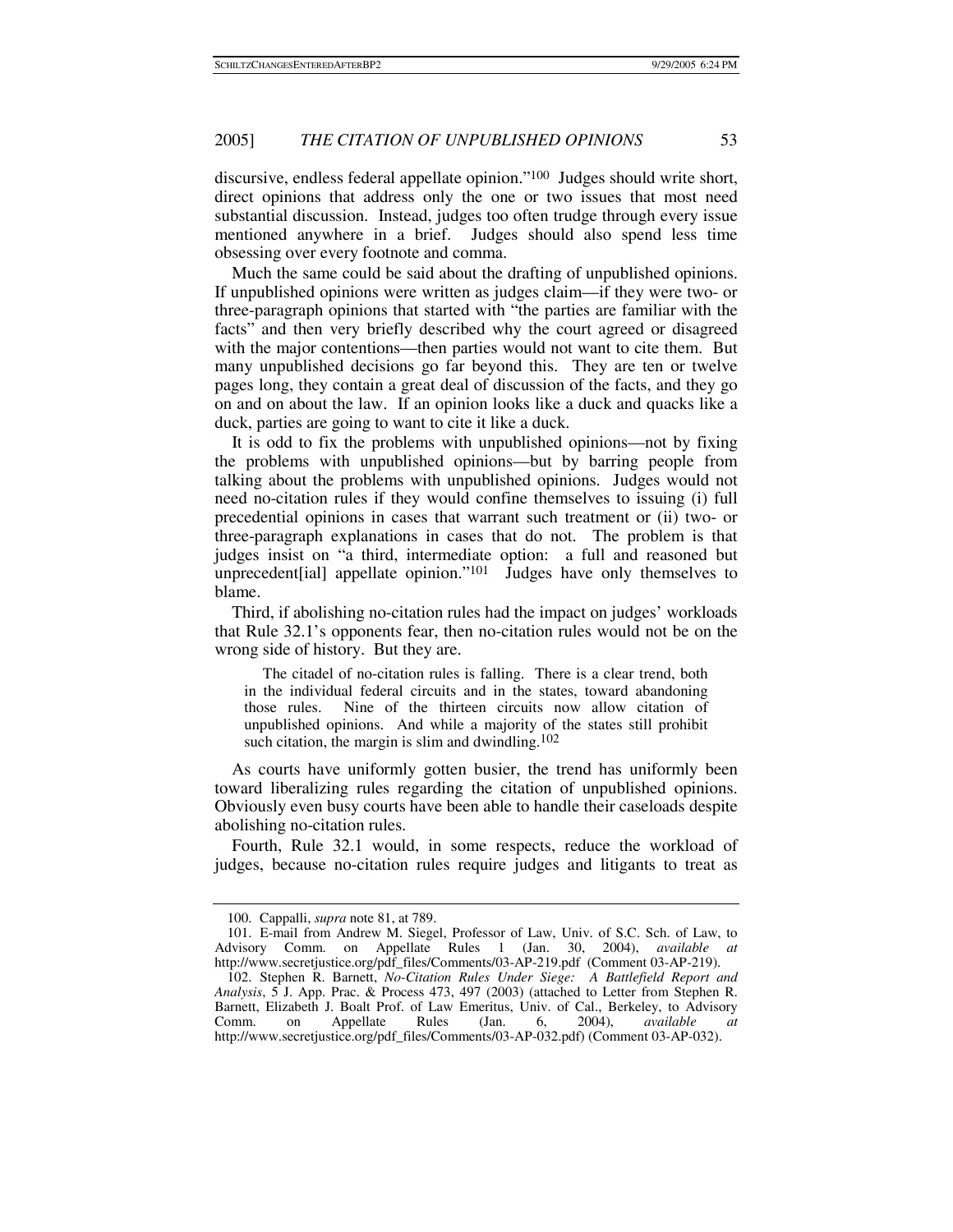issues of first impression questions that have already been addressed many times by the circuit. Take, for example, *United States v. Rivera-Sanchez*, 103 in which the Ninth Circuit admitted that various panels had issued at least twenty unpublished opinions resolving the same unsettled issue of law at least three different ways—all before any published opinion addressed the issue. To quote *Rivera-Sanchez*,

 Our conclusion that this decision meets the criteria for publication was prompted by the fact that it establishes a rule of law that we had not previously announced in a published opinion. Various three-judge panels of our court, however, have issued a number of unpublished memorandum decisions taking different approaches to resolving the question whether the Supreme Court's opinion in *Almendarez-Torres v. United States*, 523 U.S. 224 (1998), requires a district court faced with a defendant convicted of illegal re-entry after deportation whose indictment refers to both 8 U.S.C. § 1326(a) and 8 U.S.C. § 1326(b)(2) to resentence or merely correct the judgment of conviction. These conflicting mandates undoubtedly have created no small amount of confusion for district judges who serve in border districts. While our present circuit rules prohibit the citation of unpublished memorandum dispositions, *see* 9th Cir. R. 36-3, we are mindful of the fact that they are readily available in on line legal databases such as Westlaw and Lexis.

 During oral argument, we asked counsel to submit a list of the unpublished dispositions of this court that have confronted this issue. The parties produced a list of twenty separate unpublished dispositions instructing district courts to take a total of three different approaches to correct the problem. Under our rules, these unpublished memorandum dispositions have no precedential value, *see* 9th Cir. R. 36-3, and this opinion now reflects the law of the circuit. To avoid even the possibility that someone might rely upon them, however, we list these unpublished memorandum decisions below so that counsel and the district courts will know that each of them has been superseded today.104

It is hard to know how the Ninth Circuit's no-citation rule saved the court any time in this instance. An issue that could have been settled authoritatively on the first or second occasion instead was litigated at least twenty-one times. Had an attorney representing a party in, say, the sixth case been able to draw the court's attention to its five prior decisions, it seems likely that the court would have issued a published opinion settling the issue. And attorneys likely would not have litigated the issue over and over again if the court's rules had not required them to treat an issue that had already been addressed twenty times as an issue of first impression. No-citation rules keep issues "in play"—and thus encourage litigation much longer than necessary.

 <sup>103. 222</sup> F.3d 1057 (9th Cir. 2000).

<sup>104</sup>*. Id.* at 1062-63 (citations omitted).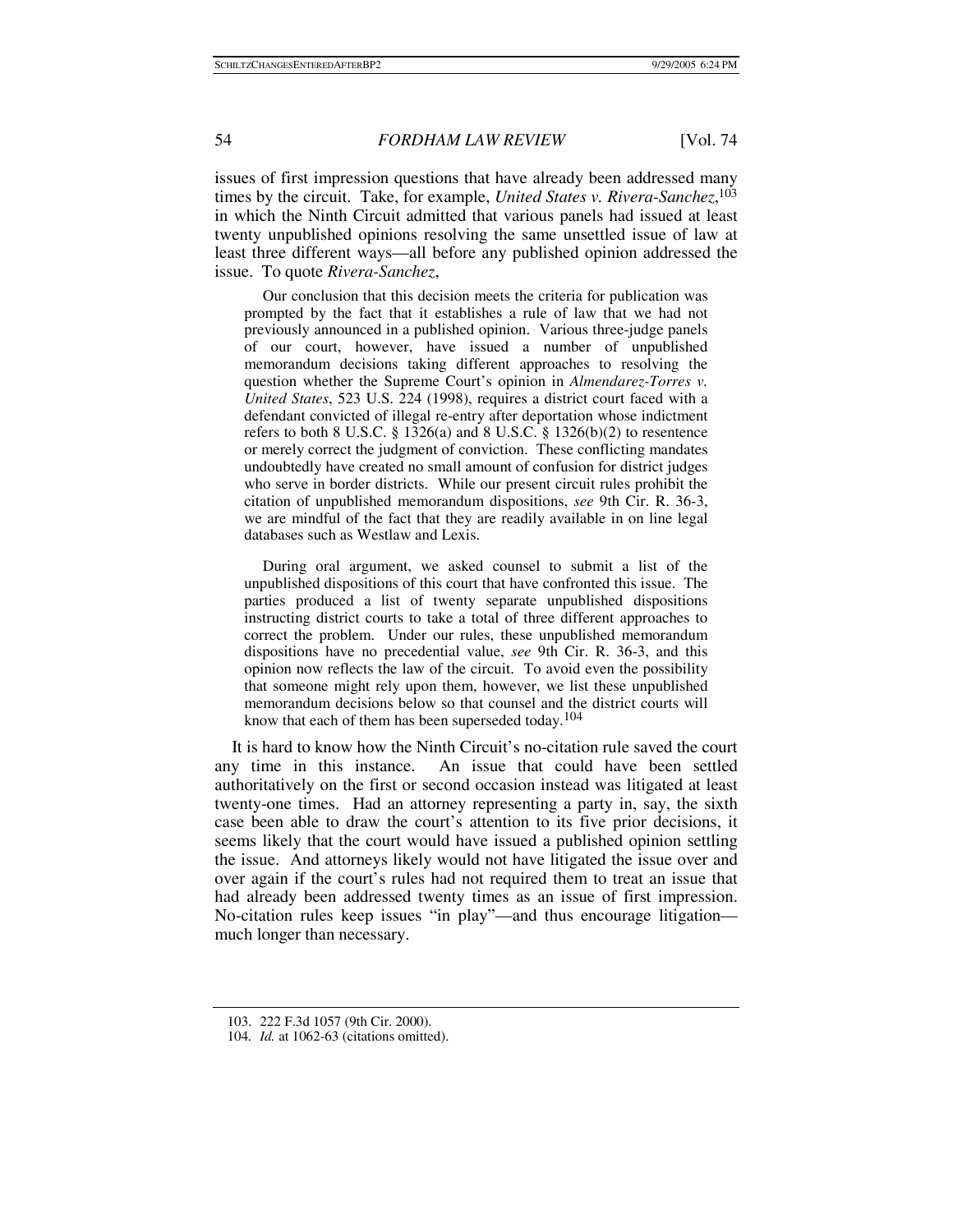## c. *No Increase in Summary Dispositions*

Regarding the argument that Rule 32.1 would result in more one-line dispositions: Opponents of Rule 32.1 have argued both (i) that one-line dispositions would be harmful because parties would not get an explanation of why they won or lost and (ii) that the explanation that many unpublished opinions give parties about why they won or lost is not accurate. What judges are arguing is that they need to be able to keep up the illusion of giving parties adequate explanations for the results of cases. This is not a compelling reason to maintain no-citation rules. It would be better for courts to issue no opinion at all than an opinion that so poorly reflects the views of the judges that those judges are unwilling to have it cited back to them. If, as many judges claim, unpublished opinions accurately report only a result—and not necessarily the reason for the result—then the court should just issue a result. As one commentator wrote,

 If the result of adopting the proposed rule is to force judicial *staff* to write less in unpublished orders, then so be it. It is better to have a onesentence disposition written by an actual judge th[a]n three pages written by a recent law school graduate masquerading as a judge. There is no point . . . for offering an explanation of the court's reasoning to litigants when the court itself is unwilling to be bound by that reasoning.<sup>105</sup>

#### d. *No Misleading of Courts*

Regarding the argument that Rule 32.1 would result in unpublished opinions being used to mislead courts—or that courts would misuse or misunderstand unpublished opinions: The circuit judges who write unpublished opinions do not need this protection. Whatever the flaws of unpublished opinions, those flaws are best known to the judges who write them. It is unlikely that a court will give its own opinion "too much" weight or not understand the limitations of an opinion that it wrote.

Lower-court judges also do not need this protection. Some of the comments against Rule 32.1 take a dim view of the abilities of district court judges. Commentators suggest, for example, that no-citation rules are needed to keep district court judges from being "distracted" by citations to unpublished opinions and to prevent judges from giving those opinions too much weight. This concern is misplaced. District court judges are entrusted on a daily basis with the lives and fortunes of those who appear before them. They regularly grapple with the most complicated legal and factual issues imaginable. They are quite capable of understanding and respecting the limitations of unpublished opinions.

Moreover, district courts have non-binding authorities cited to them every day. For example, a district court in Oregon may have a decision of

 <sup>105.</sup> Letter from S.M. Oliva, President, Citizens for Voluntary Trade, to Peter G. McCabe, Sec'y, Comm. on Rules of Practice & Procedure 2 (Feb. 16, 2004), *available at* http://www.secretjustice.org/pdf\_files/Comments/03-AP-414.pdf (Comment 03-AP-414).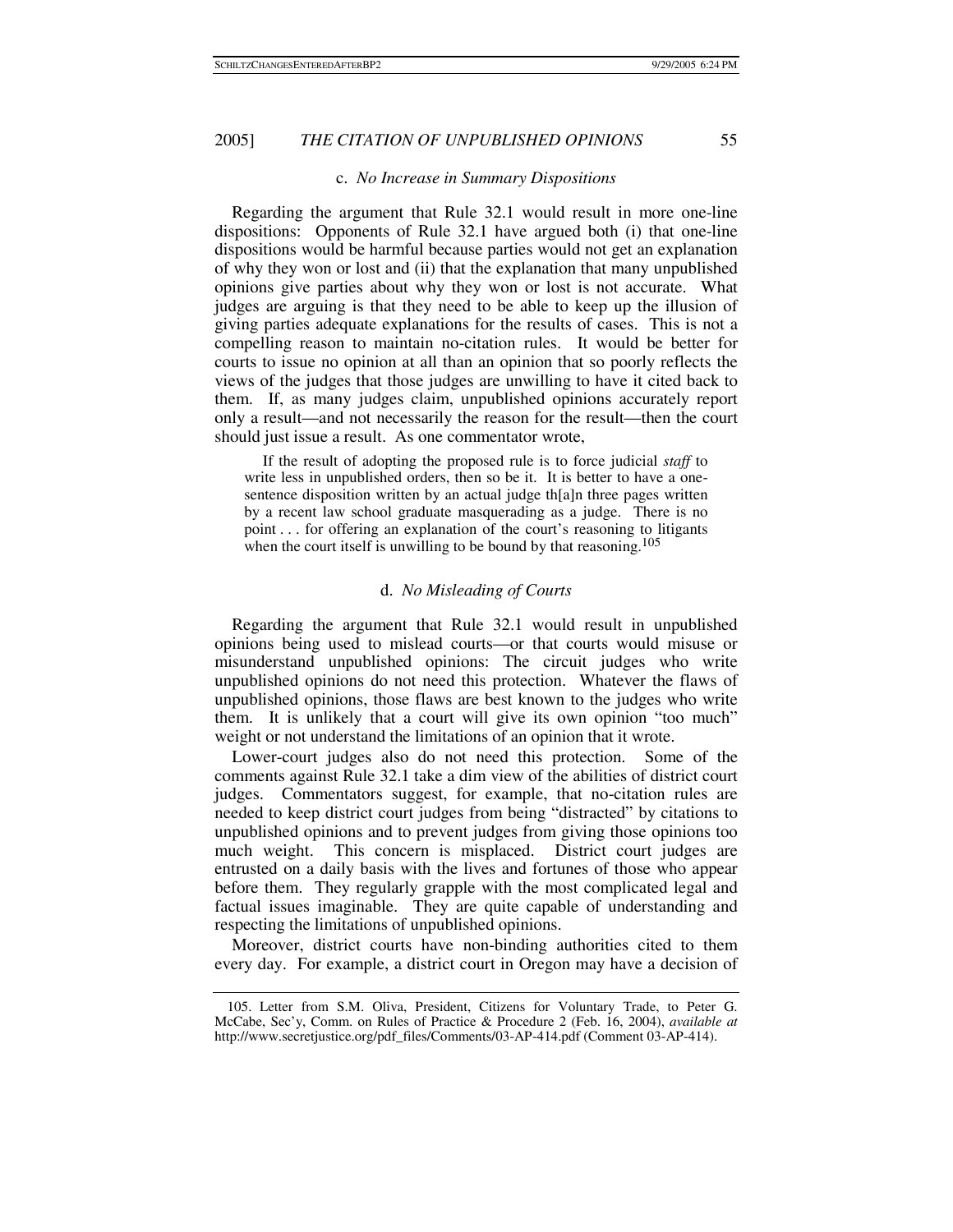the Ninth Circuit, a decision of the Second Circuit, a decision of the Illinois Supreme Court, and a law review article cited to it in the course of one brief. It is not terribly difficult for the district court to understand the difference between the Ninth Circuit cite and the other cites. Likewise, it will not be terribly difficult for the district court to understand the difference between a published opinion of the Ninth Circuit that it is obligated to follow and an unpublished decision that it is not.

District judges have the courage to disagree with unpublished decisions that they believe are wrong. Moreover, given that numerous circuit judges have commented publicly about the poor quality of unpublished decisions, it may not even take much courage to disagree with those decisions. In several circuits, unpublished decisions can be cited to district courts, and there is no evidence that district courts have felt compelled to treat those decisions as binding for fear of provoking the appellate courts.

## e. *No Burden on Attorneys or Parties*

Regarding the argument that Rule 32.1 would result in attorneys having to do much more legal research and clients having to pay much higher legal bills: To begin with, if no-citation rules really spared attorneys and their clients from the fate predicted by opponents of Rule 32.1, then those rules would be widely supported by the bar. They are not, at least outside of the Ninth Circuit. The American Bar Association ("ABA") House of Delegates declared in 2001 that no-citation rules are "contrary to the best interests of the public and the legal profession" and called on the federal appellate courts to "[p]ermit citation to relevant unpublished opinions."106 The former chair of the D.C. Circuit's Advisory Committee on Procedures wrote, "Probably more than any other facet of appellate practice, these [nocitation] policies have drawn well-deserved criticism from the bar and from scholars. When I chaired the D.C. Circuit's Advisory Committee on Procedures, this kind of practice was perennially and uniformly condemned—all to no avail."<sup>107</sup> Rule 32.1 is supported by such national organizations as the ABA,<sup>108</sup> the American College of Trial Lawyers,<sup>109</sup> and the American Academy of Appellate Lawyers;<sup>110</sup> by bar organizations

 <sup>106.</sup> Am. Bar Ass'n, Sections of Litig., Criminal Justice, Tort and Ins. Practice, and Senior Lawyers Div., Report to the House of Delegates (2001) (Resolution No. 01A115).

 <sup>107.</sup> Letter from Philip Allen Lacovara, Mayer, Brown, Rowe & Maw LLP, to Peter G. McCabe, Sec'y, Comm. on Rules of Practice & Procedure 3 (Oct. 28, 2003), *available at* http://www.secretjustice.org/pdf\_files/Comments/03-AP-016.pdf (Comment 03-AP-016).

<sup>108</sup>*. See* Hearing Transcript, *supra* note 38, at 85-95 (testimony of Judah Best on behalf of the American Bar Association).

<sup>109</sup>*. See id.* at 208-29 (testimony of William T. Hangley on behalf of American College of Trial Lawyers); *see also* William T. Hangley, *Opinions Hidden, Citations Forbidden: A Report and Recommendations of the American College of Trial Lawyers on the Publication and Citation of Nonbinding Federal Circuit Court Opinions*, 208 F.R.D. 645 (2002).

<sup>110</sup>*. See* Letter from Kenneth C. Bass, III, President, Am. Acad. of Appellate Lawyers, to Samuel A. Alito, Jr., Chair, Advisory Comm. on Appellate Rules (Nov. 11, 2002) (on file with author).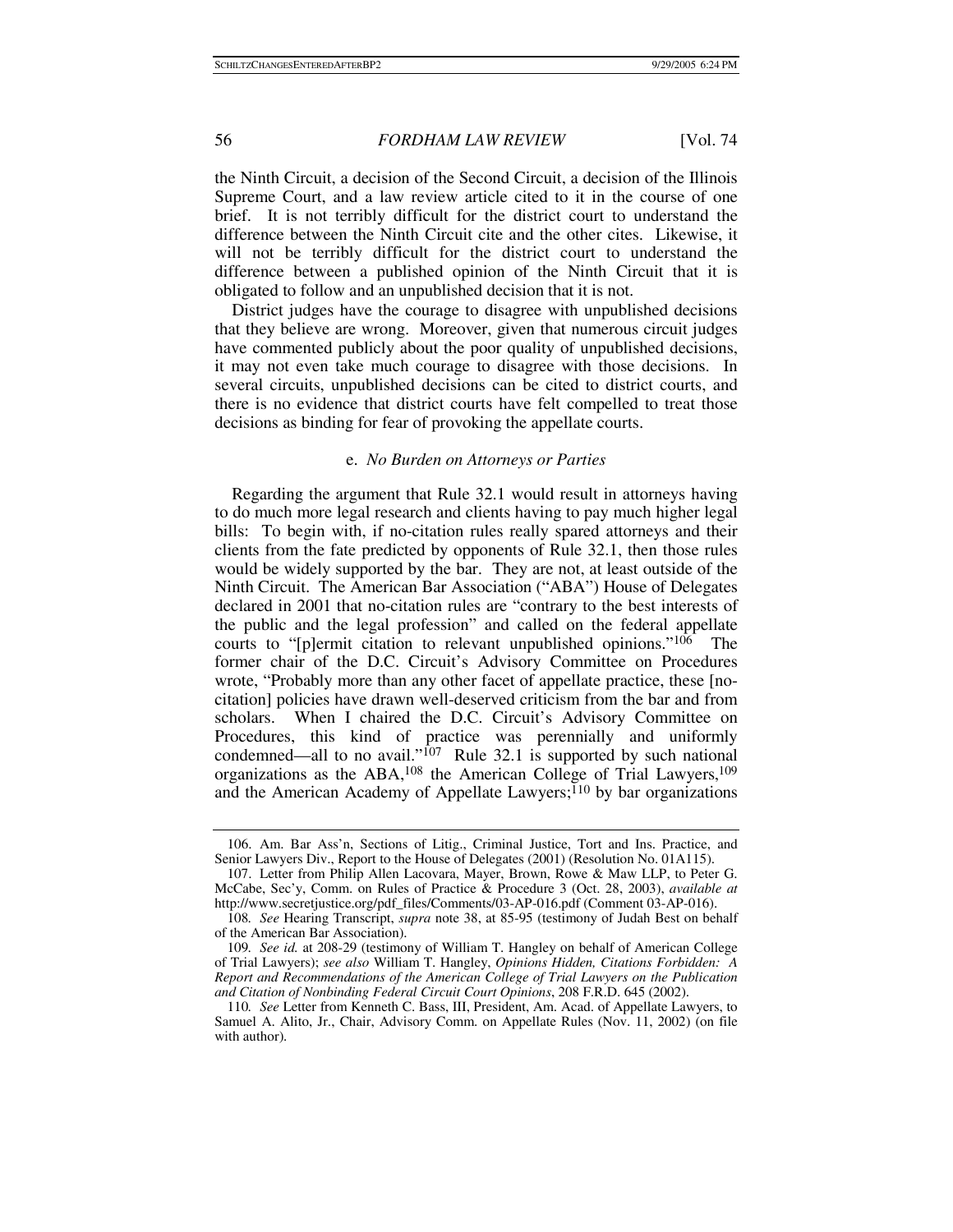in New York<sup>111</sup> and Michigan;<sup>112</sup> and by such public-interest organizations as Public Citizen Litigation Group<sup>113</sup> and Trial Lawyers for Public Justice.114 By contrast, only lawyers who clerked for or who appear before Ninth Circuit judges have complained in great number about Rule 32.1. If Rule 32.1 were likely to create the predicted problems, lawyers from throughout the United States should be rising up against it, led by such organizations as the ABA.

In any event, Rule 32.1 would not create serious problems for attorneys and their clients. Opponents of Rule 32.1 are simply wrong in arguing that they now have no duty to research unpublished opinions, but, if those opinions could be cited, they would then have a duty to research all unpublished opinions. It is not the ability to cite unpublished opinions that triggers a duty to research them. If unpublished opinions contain something of value, then attorneys already have an obligation to research them—so as to be able to advise clients about the legality of their conduct, predict the outcome of litigation, and get ideas about how to frame and argue issues before the court. If unpublished opinions do not contain something of value, then attorneys will not have an obligation to research them even if they can be cited. No rule of professional responsibility requires attorneys to research useless materials.

In researching unpublished opinions, attorneys already apply the same common sense that they apply in researching everything else. No attorney conducts research by reading every case, treatise, law review article, and other writing in existence on a particular point—and no attorney will conduct research that way if unpublished opinions can be cited. If a point is well-covered by published opinions, an attorney will not read unpublished opinions at all. But if a point is not addressed in any published opinion, an attorney will look at unpublished opinions, as he or she should.

<sup>111</sup>*. See* Letter from Thomas H. Moreland, Chair, Comm. on Fed. Courts, Ass'n of the Bar of the City of N.Y., to Peter G. McCabe, Sec'y, Committee on Rules of Practice & Procedure (Feb. 12, 2004), *available at* Procedure (Feb. 12, 2004), *available at* http://www.secretjustice.org/pdf\_files/Comments/03-AP-464.pdf (Comment 03-AP-464); Email from Jean E. Nelson, Comm. on Courts of Appellate Jurisdiction, N.Y. State Bar Ass'n, to Advisory Committee on Appellate Rules (Jan. 12, 2004, 12:38 PM EST), *available at* http://www.secretjustice.org/pdf\_files/Comments/03-AP-097.pdf (Comment 03-AP-097).

<sup>112</sup>*. See* E-mail from Joseph G. Scoville, Chair, Comm. on U.S. Courts, State Bar of Mich., to Peter G. McCabe, Sec'y, Comm. on Rules of Practice & Procedure 5 (Feb. 5, 2004), *available at* http://www.secretjustice.org/pdf\_files/Comments/03-AP-394.pdf (Comment 03-AP-394).

<sup>113</sup>*. See* Letter from Brian Wolfman, Pub. Citizen Litig. Group, to Peter G. McCabe, Sec'y, Comm. on Rules of Practice & Procedure, app. at 2 (Oct. 9, 2003), *available at* http://www.secretjustice.org/pdf\_files/Comments/03-AP-008.pdf (Comment 03-AP-008); Hearing Transcript, *supra* note 38, at 324-34 (testimony of Brian Wolfman on behalf of Public Citizen Litigation Group).

<sup>114</sup>*. See* Frankel Letter, *supra* note 74; Hearing Transcript, *supra* note 38, at 65-85 (testimony of Richard Frankel on behalf of Trial Lawyers for Public Justice).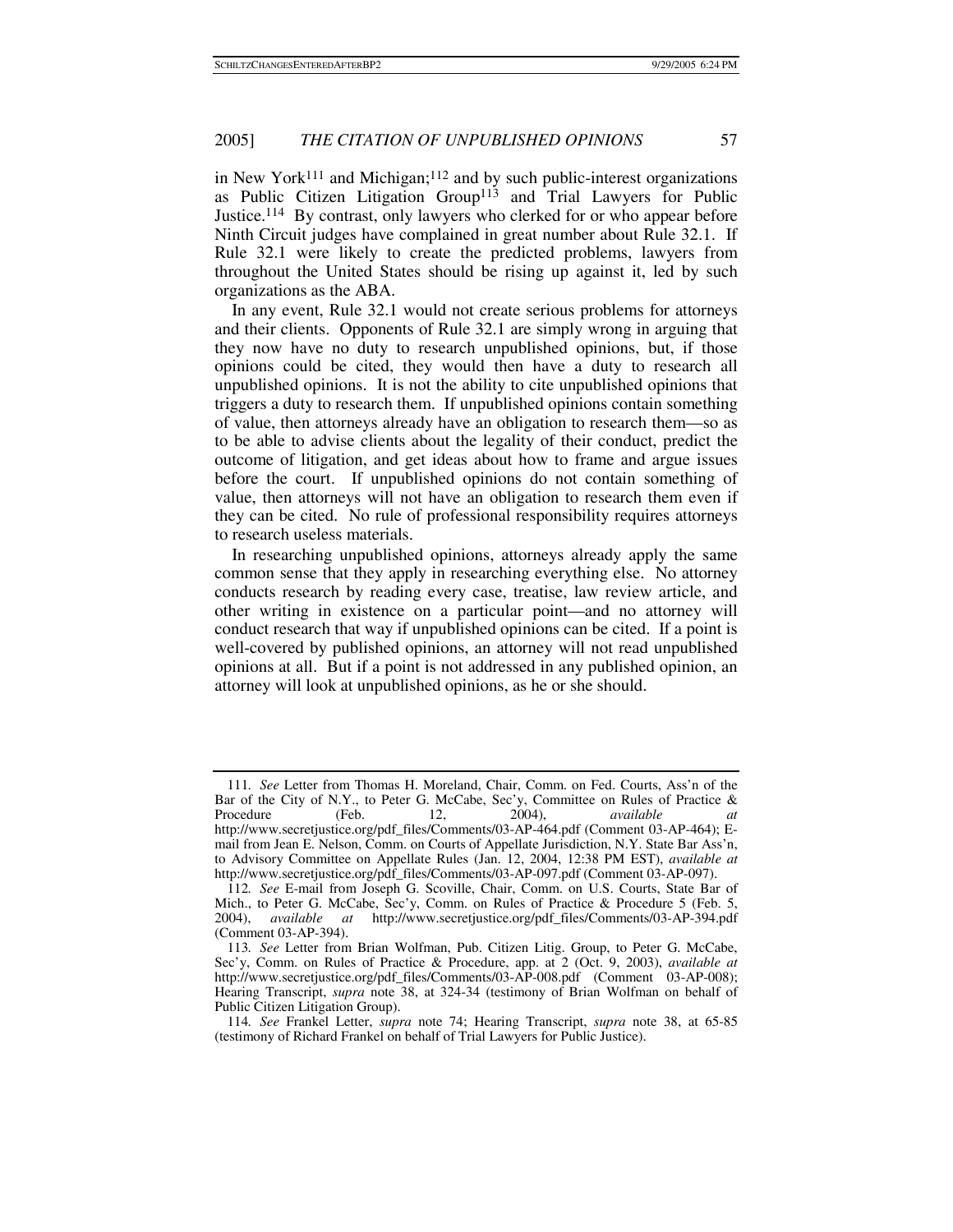#### III. THE STUDIES

The Advisory Committee discussed these arguments at length at its April 2004 meeting.115 Most of the members were more persuaded by the comments supporting Rule 32.1 than by the more numerous comments opposing it. Supporters of Rule 32.1 spoke about the issue as one of principle, and spoke in strong terms, calling no-citation rules "extreme" and "ludicrous."116 Supporters also dismissed the "parade of horribles" that had been raised by opponents of Rule 32.1 by pointing out that many federal and state jurisdictions had already liberalized their no-citation rules, and there was no evidence that those jurisdictions had experienced any of the "horribles."117

In addition to debating the merits of Rule 32.1, the Advisory Committee discussed whether action on Rule 32.1 should be postponed and the FJC and AO invited to study some of the claims made by the commentators.<sup>118</sup> In the end, most members opposed a postponement, arguing that such a study would be difficult to conduct and would change few minds.<sup>119</sup> The Advisory Committee voted six to one to approve Rule 32.1.120

Rule 32.1 went before the Standing Committee in June 2004.121 Members of the Standing Committee seemed favorably disposed toward Rule 32.1, but they nevertheless decided to return the proposed rule to the Advisory Committee for further study.122 Standing Committee members noted that some of the claims of those commentators—such as the claim that liberalizing no-citation rules would result in longer disposition times could be tested empirically, and members said that, before voting on Rule 32.1, they wanted to make certain that every reasonable step was taken to gather information.123

Over the next year, both the FJC and AO collected data relevant to the arguments that had been made for and against Rule 32.1. The FJC agreed to survey circuit judges and appellate attorneys about such topics as the likely impact of liberalizing citation rules on the workloads of judges.<sup>124</sup>

122*. See id.* at 11.

<sup>115</sup>*. See* Minutes of Spring 2004 Meeting of Advisory Committee on Appellate Rules 2- 12 (Apr. 13-14, 2004), *available at* http://www.uscourts.gov/rules/Minutes/app0404.pdf.

<sup>116</sup>*. Id.* at 8.

<sup>117</sup>*. See id.*

<sup>118</sup>*. See id.* at 8-9.

<sup>119</sup>*. See id.* at 9.

<sup>120</sup>*. See id.* A member who was unavoidably absent later informed the Advisory Committee that he would have voted against the proposed rule. *See id.*

<sup>121</sup>*. See* Minutes of Meeting of Committee on Rules of Practice and Procedure 8-11 (June 17-18, 2004), *available at* http://www.uscourts.gov/rules/Minutes/june2004.pdf.

<sup>123</sup>*. See id.* at 10-11.

 <sup>124.</sup> The FJC also decided to study a sample of cases from each circuit to explore, among other things, how often unpublished opinions are cited compared to other non-binding sources. This aspect of its study reflected the general desire of the FJC to study the operation of the federal courts more than it reflected the particular questions raised by Rule 32.1, and thus I will not summarize this part of the FJC's findings in this Article. *See* Reagan et al., *supra* note 8, at 21-26.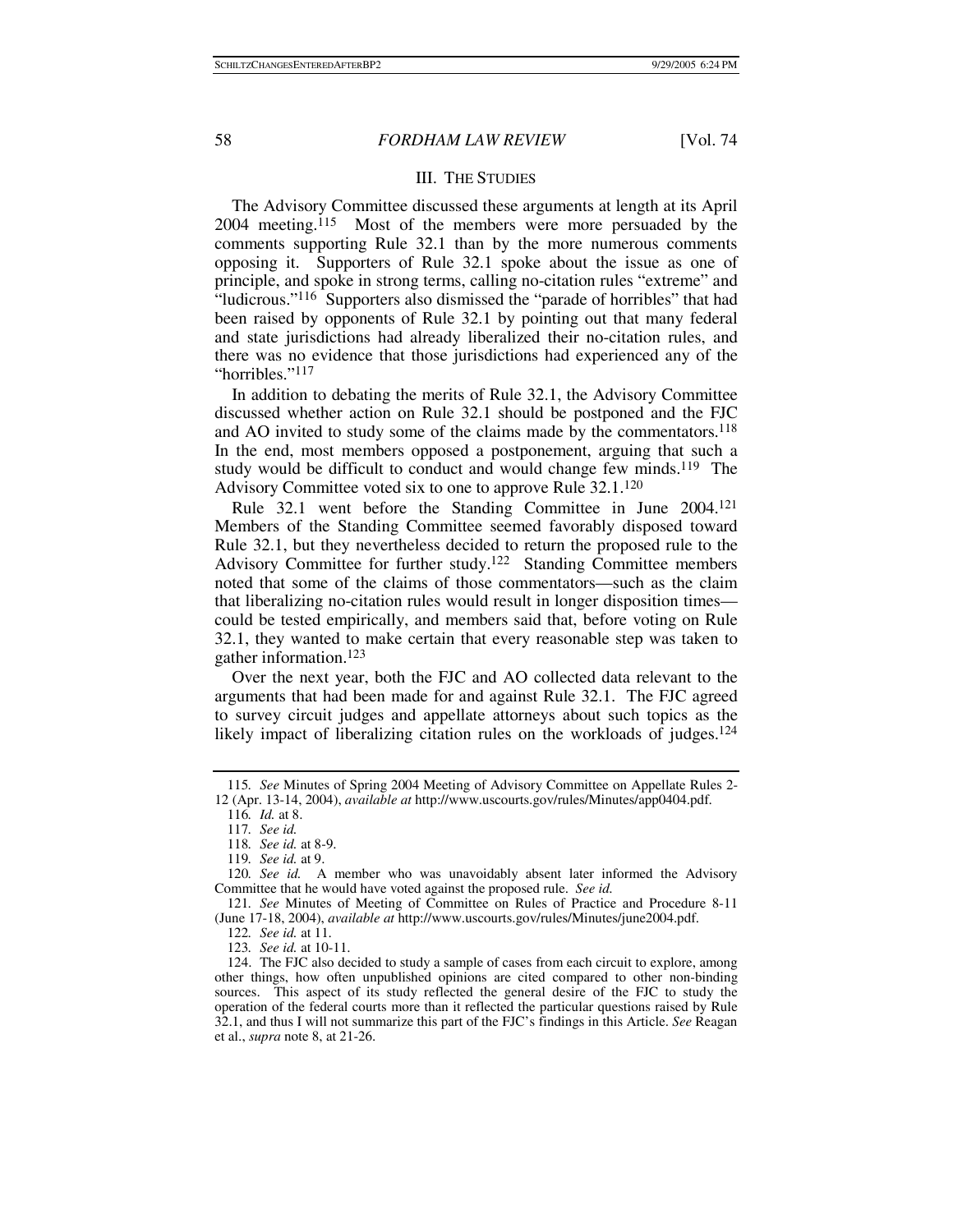For its part, the AO agreed to analyze data already in its possession to determine whether liberalizing or abolishing no-citation rules causes either an increase in case-disposition times or an increase in the percentage of cases disposed of by one-line judgment orders.

### A. *FJC Study*

The FJC sent surveys to all 257 circuit judges (active and senior) and to attorneys who had appeared in a random sample of fully-briefed federal appellate cases.125 The attorneys received identical surveys. The judges did not. Rather, the questions asked of a judge depended on whether the judge was in a restrictive circuit, a discouraging circuit, or a permissive circuit. Moreover, special questions were asked of judges in the First and D.C. Circuits, which recently liberalized their no-citation rules.<sup>126</sup> The response rate for both judges<sup>127</sup> and attorneys<sup>128</sup> was very high.

## 1. Survey of Judges

The FJC asked the judges in the nine circuits that now permit the citation of unpublished opinions in at least some circumstances—that is, the six discouraging and three permissive circuits—whether changing their rules to bar the citation of unpublished opinions would affect the length of those opinions or the time that judges devote to preparing those opinions. A large majority of judges said that neither would change.129 Similarly, the FJC asked the judges in the three permissive circuits whether changing their rules to discourage the citation of unpublished opinions would have an impact on either the length of the opinions or the time spent drafting them. Again, a large majority said that such a change would have no impact.<sup>130</sup> As noted above, opponents of Rule 32.1 have argued that, the more freely unpublished opinions can be cited, the more time judges will have to spend drafting them. Opponents of Rule 32.1 have also predicted that, if the rule is approved, unpublished opinions will either increase in length (as judges make them "citable") or decrease in length (as judges make them "uncitable"). The responses of the judges in the nine circuits that now permit citation provided no support for these contentions.

The FJC asked the judges in the four restrictive circuits and in the six discouraging circuits whether approval of Rule 32.1 (a "permissive" rule) would result in changes to the length of unpublished opinions. A substantial majority of the judges in the six discouraging circuits—that is, judges who have some experience with the citation of unpublished opinions—replied that it would not (contrary to the predictions of Rule

<sup>125</sup>*. See id.* at 1-2.

<sup>126</sup>*. See id.*

<sup>127</sup>*. See id.* at 3, 29 tbl.A.

<sup>128</sup>*. See id.* at 15, 44 tbl.P.

<sup>129</sup>*. See id.* at 4-5, 30 tbl.B, 31 tbl.C.

<sup>130</sup>*. See id.* at 5-6, 32 tbl.D, 33 tbl.E.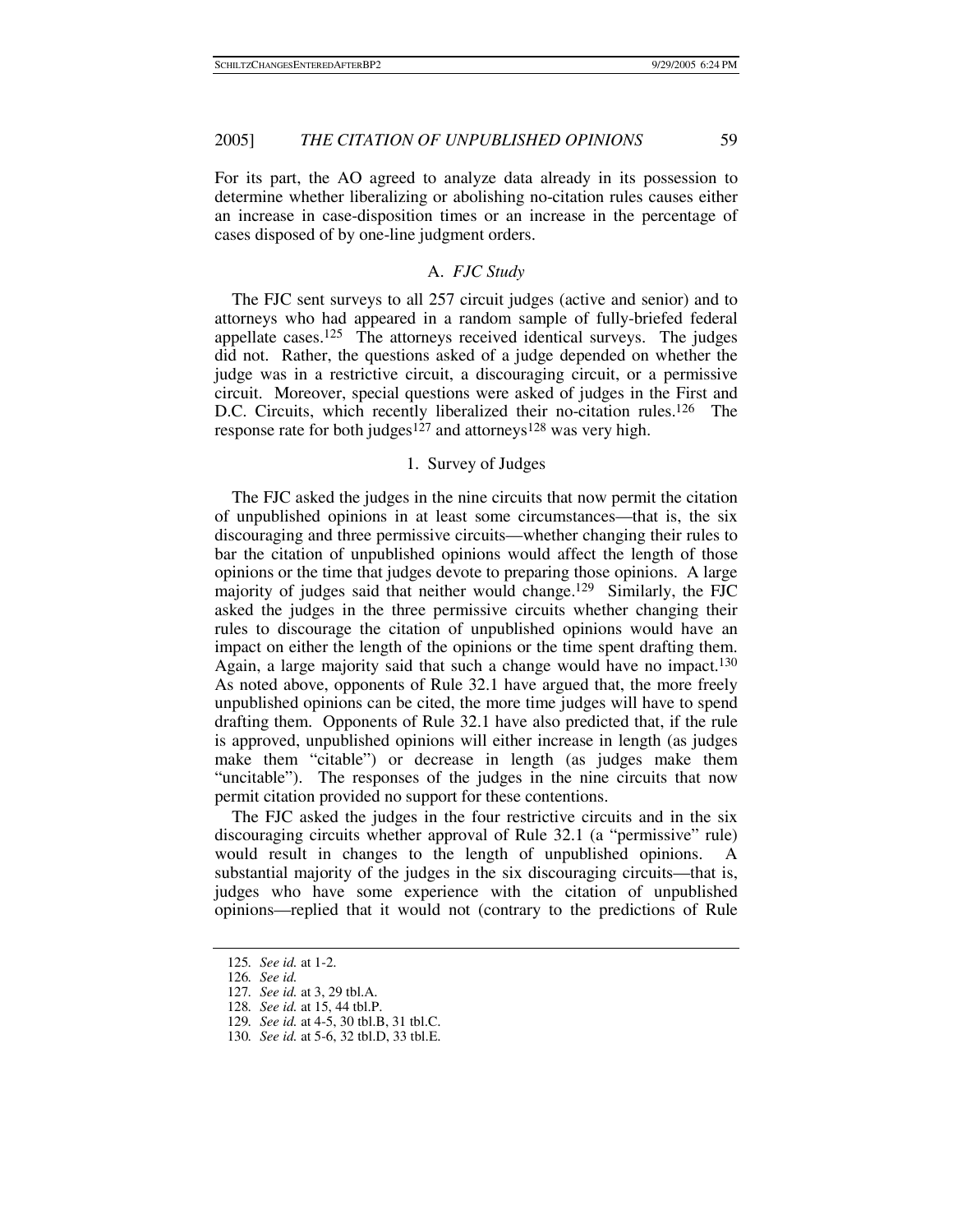32.1's opponents).131 A large majority of the judges in the four restrictive circuits—that is, judges who do not have experience with the citation of unpublished opinions—predicted a change, but, interestingly, they did not agree about the likely direction of the change.132 For example, in the Second Circuit, ten judges said the length of opinions would decrease, two judges said it would stay the same, and eight judges said it would increase.133 In the Seventh Circuit, three judges predicted shorter opinions, five no change, and four longer opinions.134

The FJC also asked the judges in the four restrictive circuits and in the six discouraging circuits whether approval of Rule 32.1 would result in judges having to spend more time preparing unpublished opinions—a key claim of those who oppose Rule 32.1. Again, the responses varied, depending on whether the circuit had any experience with permitting the citation of unpublished opinions.

A majority of the judges in the six discouraging circuits said that there would be no change, and, among the minority of judges who predicted an increase, most predicted a "very small," "small," or "moderate" increase.<sup>135</sup> Only a small minority agreed with the argument of Rule 32.1's opponents that the proposed rule would result in a "great" or "very great" increase in the time devoted to preparing unpublished opinions.136

The responses from the judges in the four restrictive circuits were more mixed,<sup>137</sup> but, on the whole, less gloomy than opponents of Rule 32.1 might have predicted. In the Seventh Circuit, a majority of judges—eight of thirteen—predicted that the time devoted to unpublished opinions would either stay the same or decrease. Only four Seventh Circuit judges predicted a "great" or "very great" increase.138 Likewise, half of the judges in the Federal Circuit—seven of fourteen—predicted that the time devoted to unpublished opinions would not increase, and four other judges predicted only a "moderate" increase. Only three Federal Circuit judges predicted a "great" or "very great" increase.<sup>139</sup> The Second Circuit was split almost in thirds: Seven judges predicted no impact or a decrease, six judges predicted a "very small," "small," or "moderate" increase, and six judges predicted a "great" or "very great" increase.<sup>140</sup> Even in the Ninth Circuit, seventeen of forty-three judges predicted no impact or a decrease—almost as many as the twenty who predicted a "great" or "very great" increase.<sup>141</sup>

<sup>131</sup>*. See id.* at 7, 35 tbl.G.

<sup>132</sup>*. See id.* at 7-8, 35 tbl.G.

<sup>133</sup>*. See id.* at 35 tbl.G.

<sup>134</sup>*. See id.*

<sup>135</sup>*. See id.* at 8-9, 36 tbl.H.

<sup>136</sup>*. See id.* 137*. See id.*

<sup>138</sup>*. See id.* at 36 tbl.H.

<sup>139</sup>*. See id.*

<sup>140</sup>*. See id.*

<sup>141</sup>*. See id.*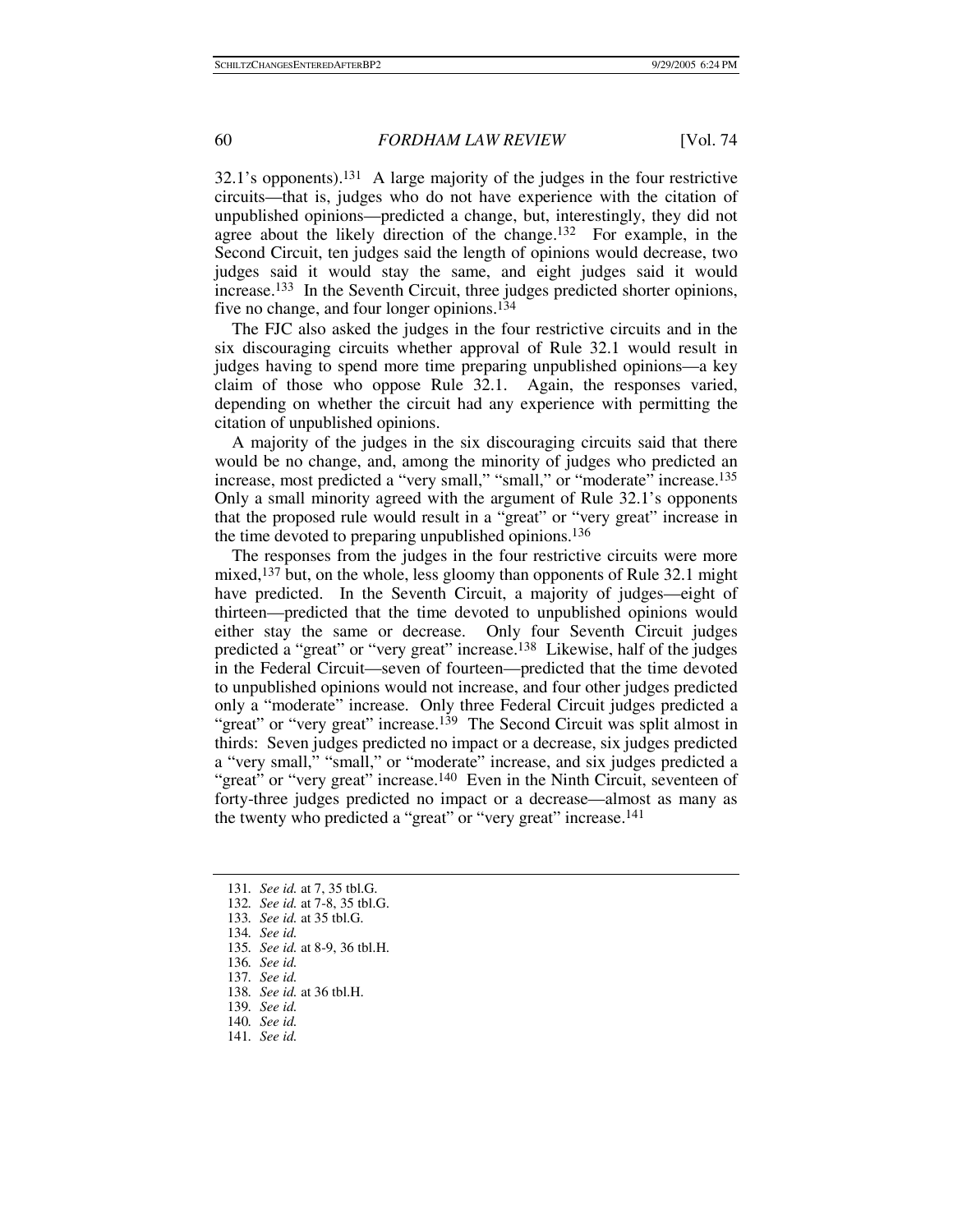The FJC asked the judges in the four restrictive circuits whether Rule 32.1 would be uniquely problematic for them because of any "special characteristics" of their particular circuits.142 A majority of Seventh Circuit judges said "no."143 A majority of Second, Ninth, and Federal Circuit judges said "yes."144 But in response to a request that they identify those "special characteristics," few respondents were able to cite anything "special." Rather, most cited concerns that would apply to all circuits, such as the argument that, if unpublished opinions could be cited, judges would spend more time drafting them.<sup>145</sup>

The FJC asked judges in the nine circuits that permit citation of unpublished opinions how much additional work is created when a brief cites unpublished opinions. A large plurality (fifty-seven)—including half of the judges in the permissive circuits—said that the citation of unpublished opinions in a brief creates only "a very small amount" of additional work. A large majority said that it creates either "a very small amount" (fifty-seven) or "a small amount" (twenty-eight). Only two judges—both in discouraging circuits—said that the citation of unpublished opinions creates "a great amount" or "a very great amount" of additional work.146 (That, of course, is what opponents of Rule 32.1 contend.)

The FJC asked judges in the nine circuits that permit the citation of unpublished opinions how often such citations are helpful. A majority (sixty-eight) said "never" or "seldom"—the position of Rule 32.1's opponents—but quite a large minority (fifty-five) said "occasionally," "often," or "very often." Only a small minority (fourteen) agreed with the contention of some of Rule 32.1's most ardent opponents that unpublished opinions are "never" helpful.147

The FJC asked judges in the nine circuits that permit the citation of unpublished opinions how often parties cite unpublished opinions that are inconsistent with the circuit's published opinions. According to opponents of Rule 32.1, unpublished opinions should almost never be inconsistent with published circuit precedent. The FJC survey provided support for that view, as a majority of judges responded that unpublished opinions are "never" (nineteen) or "seldom" (sixty-seven) inconsistent with published opinions. Somewhat surprisingly, though, a not insignificant minority (thirty-six) said that unpublished opinions are "occasionally," "often," or "very often" inconsistent with published precedent.<sup>148</sup>

Finally, the FJC directed a couple of questions just to the judges in the First and D.C. Circuits. Both courts have recently liberalized their citation

<sup>142</sup>*. See id.* at 9-10.

<sup>143</sup>*. See id.* at 37 tbl.I.

<sup>144</sup>*. See id.*

<sup>145</sup>*. See id.* at 9-10, app. A.

<sup>146</sup>*. See id.* at 10, 38 tbl.J.

<sup>147</sup>*. See id.* at 10-11, 39 tbl.K.

<sup>148</sup>*. See id.* at 11, 40 tbl.L.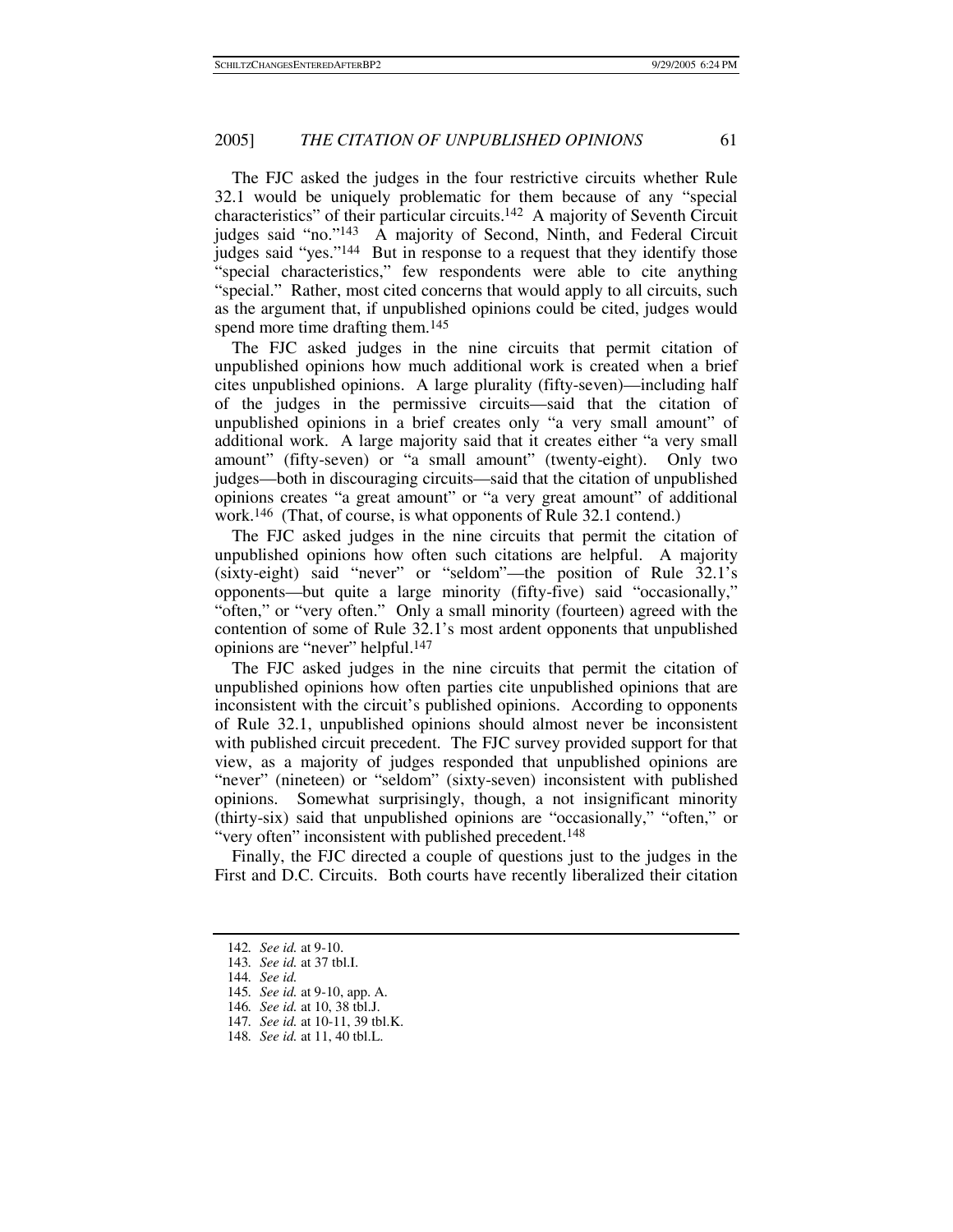rules, the First Circuit changing from restrictive to discouraging,149 and the D.C. Circuit from restrictive to permissive (although the D.C. Circuit is permissive only with respect to unpublished opinions issued on or after January 1, 2002).<sup>150</sup> The FJC asked the judges in those circuits how much more often parties cite unpublished opinions after the change. A majority of the judges—seven of eleven—said "somewhat" more often. (Three said "as often as before" and one said "much more often."<sup>151</sup>) The judges were also asked what impact the rule change had on the time needed to draft unpublished opinions and on their overall workload. Again, opponents of Rule 32.1 have claimed that, if citing unpublished opinions becomes easier, judges will have to spend more time drafting them, and that, in general, the workload of judges will increase. The responses of the judges in the First and D.C. Circuits did not support those claims. All of the judges—save one—said that the time they devote to preparing unpublished opinions had "remained unchanged." Only one judge reported a "small increase" in work.152 And all of the judges—save one—said that liberalizing their rule had caused "no appreciable change" in the difficulty of their work. Only one judge reported that the work had become more difficult, but even that judge said that the change had been "very small."153

## 2. Survey of Attorneys

As noted, the FJC also surveyed the attorneys who had appeared in a random sample of fully-briefed federal appellate cases. The first few questions that the FJC posed to those attorneys related to the particular appeal in which they had appeared.

The FJC first asked attorneys whether, in doing legal research for the particular appeal, they had encountered at least one unpublished opinion of the forum circuit that they wanted to cite but could not, because of a nocitation rule. Over a third of attorneys (forty percent) said "yes."154 It was not surprising that the percentage of attorneys who said "yes" was highest in the restrictive circuits (fifty-one percent) and lowest in the permissive circuits (thirty-one percent). What was surprising was that almost a third of the attorneys in the permissive circuits responded "yes." Given that the Third<sup>155</sup> and Fifth Circuits<sup>156</sup> impose no restriction on the citation of unpublished opinions—and given that the D.C. Circuit restricts the citation only of unpublished opinions issued before January 1, 2002157—the number

<sup>149</sup>*. See* 1st Cir. R. 32.3(a)(2).

<sup>150</sup>*. See* D.C. Cir. R. 28(c)(1).

<sup>151</sup>*. See* Reagan et al., *supra* note 8, at 12, 41 tbl.M.

<sup>152</sup>*. See id.* at 12, 42 tbl.N.

<sup>153</sup>*. See id.* at 12-13, 43 tbl.O.

<sup>154</sup>*. See id.* at 15-16, 45 tbl.Q.

<sup>155</sup>*. See* 3d Cir. Internal Operating P. 5.7.

<sup>156</sup>*. See* 5th Cir. R. 47.5.4. The Fifth Circuit's rule applies only to unpublished opinions issued on or after January 1, 1996.

<sup>157</sup>*. See* D.C. Cir. R. 28(c)(1).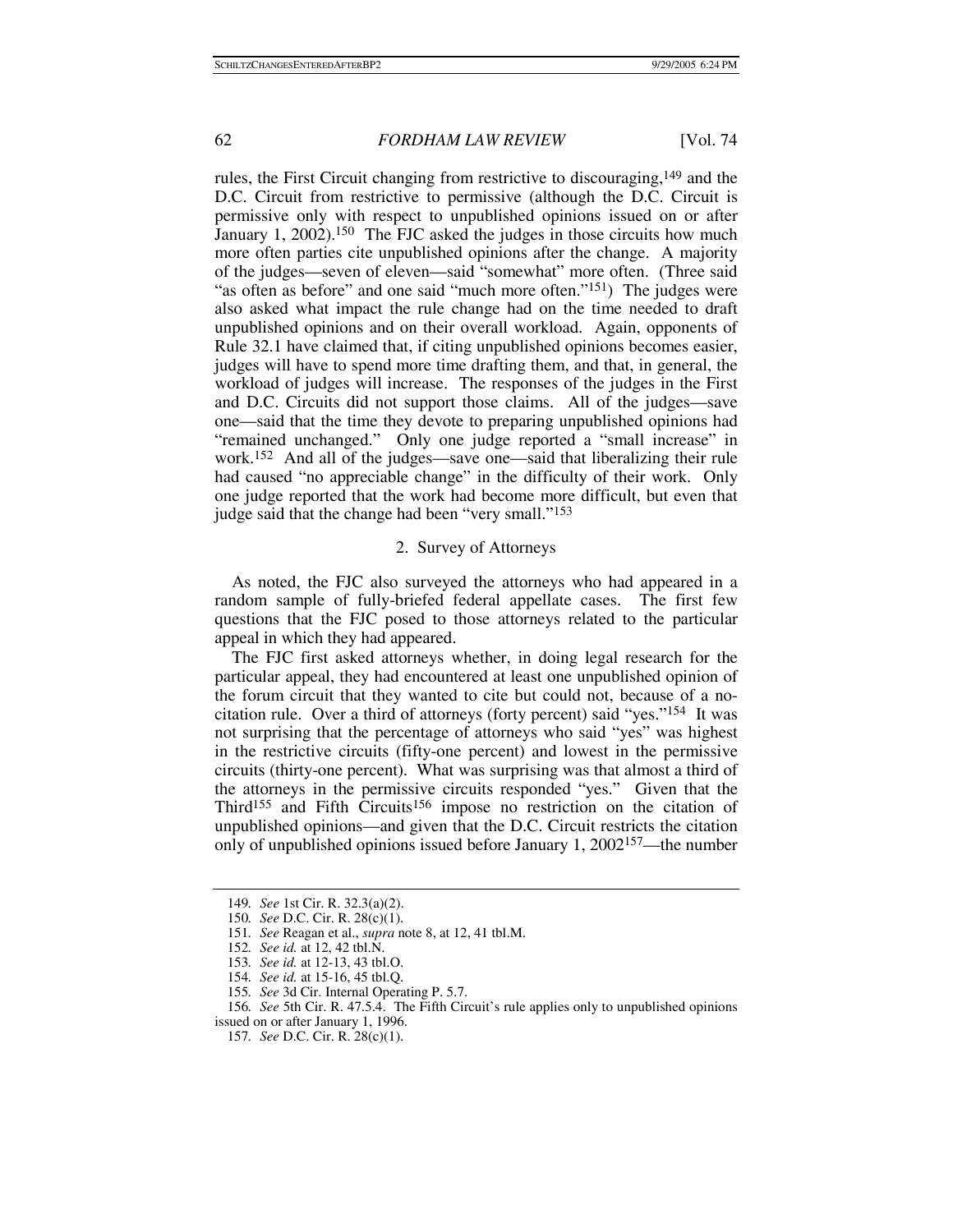of attorneys in those circuits who found themselves barred from citing an unpublished opinion should have been considerably less than thirty-one percent.158

When pressed by the Advisory Committee to explain this anomaly, Dr. Tim Reagan—the lead author of the study—responded that the FJC found that, to a surprising extent, judges and lawyers were unaware of the terms of their own citation rules. He speculated that some attorneys in permissive circuits may be more influenced by the general culture of hostility to unpublished opinions than by the specific terms of their circuit's local rules.159

The FJC also asked attorneys, with respect to the particular appeal, whether they had come across an unpublished opinion of another circuit that they wanted to cite but could not, because of a no-citation rule. Over a quarter of attorneys (twenty-seven percent) said yes.160 Again, the affirmative responses were highest in the restrictive circuits (thirty-two percent).

The FJC asked attorneys, with respect to the particular appeal, whether they would have cited an unpublished opinion if the citation rules of the circuit had been more lenient. Nearly half of the attorneys (forty-eight percent) said that they would have cited at least one unpublished opinion of that circuit,161 and about a third (thirty-two percent) said that they would have cited at least one unpublished opinion of another circuit.<sup>162</sup> Again, affirmative responses were highest in the restrictive circuits (fifty-nine percent and thirty-three percent, respectively), second highest in the discouraging circuits (forty-five percent and thirty-three percent), and lowest in the permissive circuits (thirty-nine percent and twenty-nine percent).

The FJC asked attorneys to predict what impact the enactment of Rule 32.1 would have on their overall appellate workload. Their choices were "substantially less burdensome" (one point), "a little less burdensome" (two points), "no appreciable impact" (three points), "a little bit more burdensome" (four points), and "substantially more burdensome" (five points). The average "score" was 3.1.163 In other words, attorneys as a group reported that a rule freely permitting the citation of unpublished opinions would not have an "appreciable impact" on their workloads contradicting a major prediction of opponents of Rule 32.1.

Finally, the FJC asked attorneys to provide a narrative response to an open-ended question requesting them to predict the likely impact of Rule

<sup>158</sup>*. See* Reagan et al., *supra* note 8, at 16.

<sup>159</sup>*. See* Draft Minutes of Spring 2005 Meeting of Advisory Committee on Appellate Rules 11 (Apr. 18, 2005) [hereinafter Spring 2005 Draft Minutes]. As of this writing, the draft minutes of the April 2005 meeting have not been approved by the Advisory Committee.

<sup>160</sup>*. See* Reagan et al., *supra* note 8, at 16, 46 tbl.R.

<sup>161</sup>*. See id.* at 16, 47 tbl.S.

<sup>162</sup>*. See id.* at 17, 48 tbl.T.

<sup>163</sup>*. See id.* at 17, 49 tbl.U.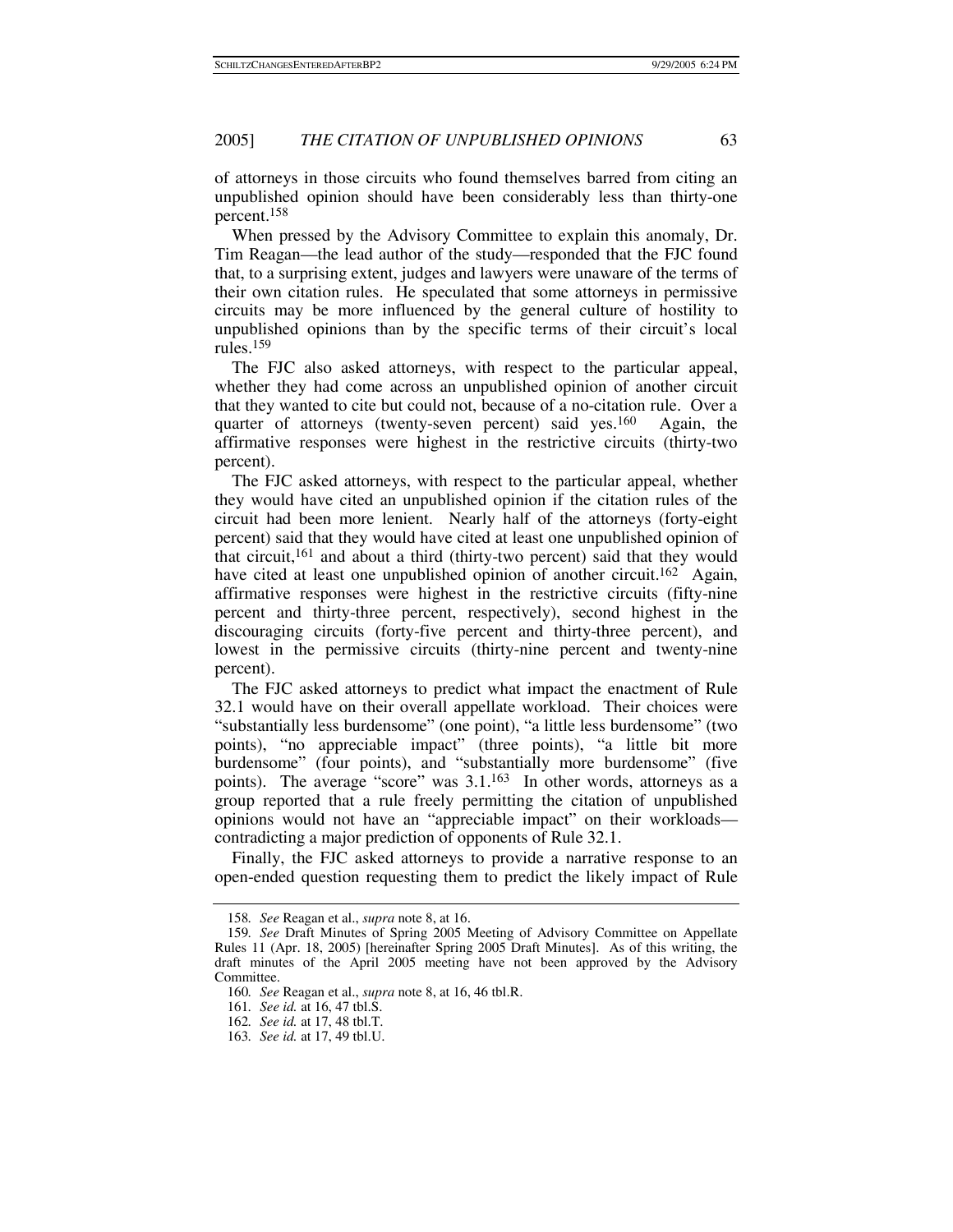32.1. If one assumes that an attorney who predicted a negative impact opposed Rule 32.1 and that an attorney who predicted a positive impact supported Rule 32.1, then fifty-four percent of attorneys favored the rule, twenty-five percent were neutral, and only twenty percent opposed it.164 In every circuit—save the Ninth—the number of attorneys who predicted that Rule 32.1 would have a positive impact outnumbered the number of attorneys who predicted that Rule 32.1 would have a negative impact.165 The difference was almost always at least two to one, often at least three to one, and, in a few circuits, over four to one. Only in the Ninth Circuit—the epicenter of opposition to Rule 32.1—did opponents outnumber supporters, and that was by only fifty percent to thirty-eight percent.<sup>166</sup>

## B. *AO Study*

As noted, the AO also did research for the Advisory Committee. The AO identified, with respect to the nine circuits that do not forbid the citation of unpublished opinions, the year that each circuit liberalized or abolished its no-citation rule.167 The AO examined data for that base year, as well as for the two years preceding and (where possible) the two years following that base year.<sup>168</sup> The AO focused on median case disposition times<sup>169</sup> and on the number of cases disposed of by one-line judgment orders (referred to by the AO as "summary dispositions").

The AO reported that "[t]he data show[] little or no evidence that the adoption of a permissive citation policy impacts the median disposition time in either direction"170 and "little or no evidence that the adoption of a permissive citation policy impacts the number of summary dispositions."171 The data simply failed to support two of the key arguments made by opponents of Rule 32.1: that allowing citation of unpublished opinions will result in judges spending much more time drafting opinions and in courts disposing of many more cases by one-line orders.

#### C. *Impact of the Studies*

The Advisory Committee discussed the FJC and AO studies at great length at its April 2005 meeting.172 All members of the Advisory Committee agreed that the studies were well done and that they failed to support the main contentions of Rule 32.1's opponents. The Advisory Committee disagreed only about the extent to which the studies went

<sup>164</sup>*. See id.* at 18.

<sup>165</sup>*. See id.* at 18, 50 tbl.V.

<sup>166</sup>*. See id.* at 50 tbl.V.

<sup>167</sup>*. See* Rabiej Memorandum, *supra* note 9, at 1.

<sup>168</sup>*. See id.*

 <sup>169.</sup> The AO looked at both the time from submission of the briefs to final judgment and the time from oral argument to final judgment. *See id.*

<sup>170</sup>*. Id.*

<sup>171</sup>*. Id.* at 2.

<sup>172</sup>*. See* Spring 2005 Draft Minutes, *supra* note 159, at 8-18.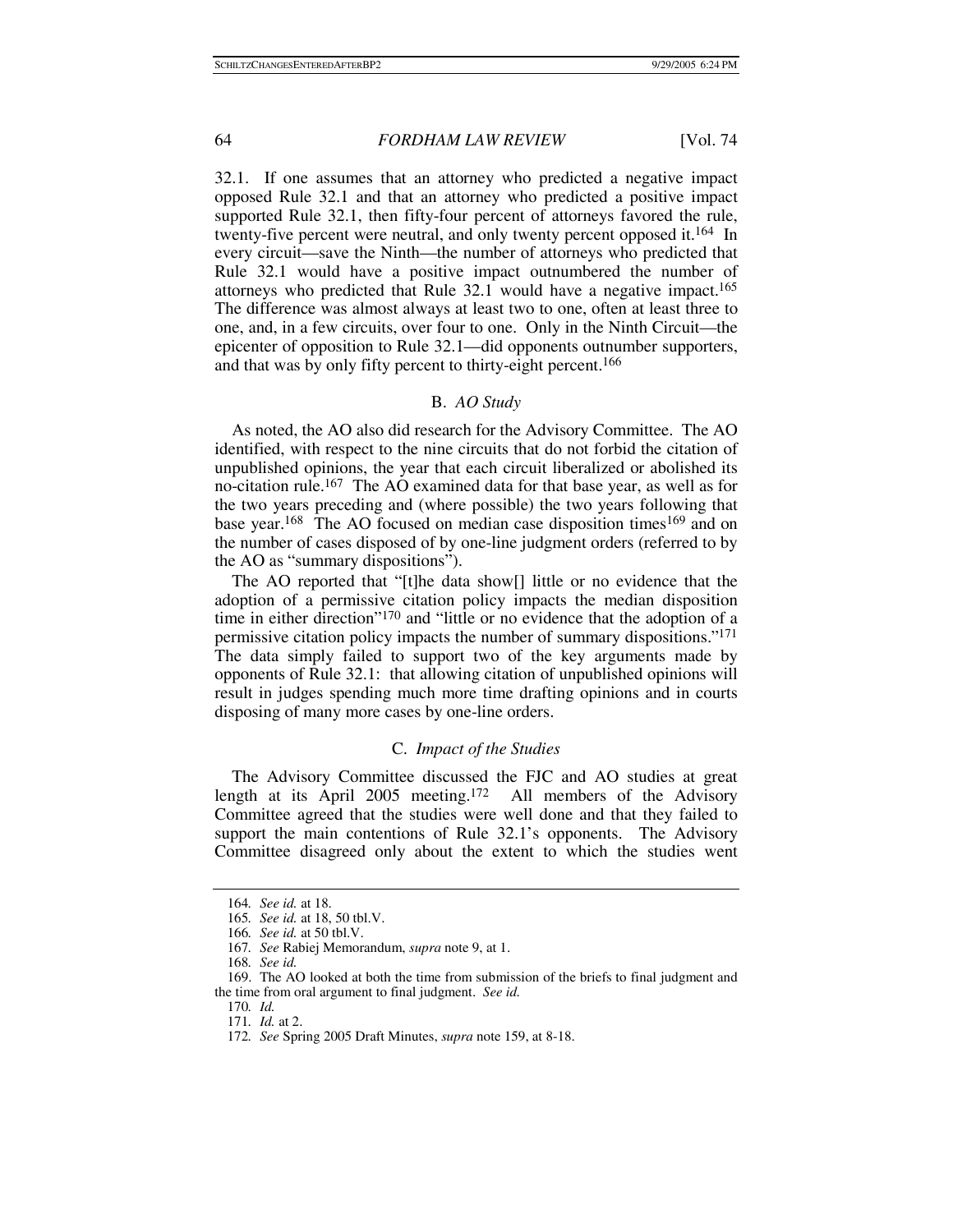further and actually refuted those contentions.<sup>173</sup> All in all, though, it was a bad day for supporters of no-citation rules. By the end of the meeting, all ten Committee members—including two members who had previously opposed Rule 32.1—agreed that the local rules of the circuits should be supplanted by a national rule that would require the circuits to permit the citation of unpublished opinions in at least some circumstances. The two former opponents of Rule 32.1 favored a discouraging version of a citation rule (rather than Rule  $32.1$ 's permissive version),<sup>174</sup> but the other eight Committee members (including the chair, who votes only in case of a tie) favored Rule 32.1. The Advisory Committee voted seven to two to approve Rule 32.1.175

The Standing Committee took up Rule 32.1 at its June 2005 meeting. Any misgivings that members of the Standing Committee had about Rule 32.1 appeared to have been dispelled by the FJC's and AO's studies. Rule 32.1 was approved unanimously.176 In September 2005, the Judicial Conference approved Rule 32.1 on a divided vote after amending the rule so that it will apply only to unpublished opinions issued after the rule's effective date. Rule 32.1 now moves on to the Supreme Court and, if approved there, to Congress.

#### IV. THE ASSESSMENT

Rule 32.1 is the "comeback kid" of rules proposals. In 1998, the Advisory Committee voted unanimously to remove Rule 32.1 from its study agenda in light of the strong opposition of the chief judges.177 Rule 32.1 was as dead as the proverbial doornail. Now, just seven years later, Rule 32.1 has been overwhelmingly approved by that same Advisory Committee178 and unanimously approved by the Standing Committee.179

Like Rule 32.1's fortunes, my own views about the proposal have changed over time. I began as an opponent of Rule 32.1. I now believe that the rule should be approved. Describing the evolution of my own thinking may help to shed light on why a proposal that appeared hopeless only a few years ago now appears to be on the brink of becoming law.

## A. *Earlier Opposition*

I was an agnostic on the merits of no-citation rules at the time I was appointed Reporter to the Advisory Committee. As a practitioner and then as a law professor, I had found unpublished opinions to be largely useless. I did not spend much time reading them, and, as best as I can recall, I had

<sup>173</sup>*. See id.* at 12-13.

<sup>174</sup>*. See id.* at 13-14.

<sup>175</sup>*. See id.* at 18.

<sup>176</sup>*. See Key Judicial Panel Approves Rule Change Allowing Citation of Unpublished Opinions*, 73 U.S.L.W. 2761 (2005).

<sup>177</sup>*. See* Spring 1998 Minutes, *supra* note 34, at 29-30.

<sup>178</sup>*. See* Spring 2005 Draft Minutes, *supra* note 159, at 18.

<sup>179</sup>*. See supra* note 176 and accompanying text.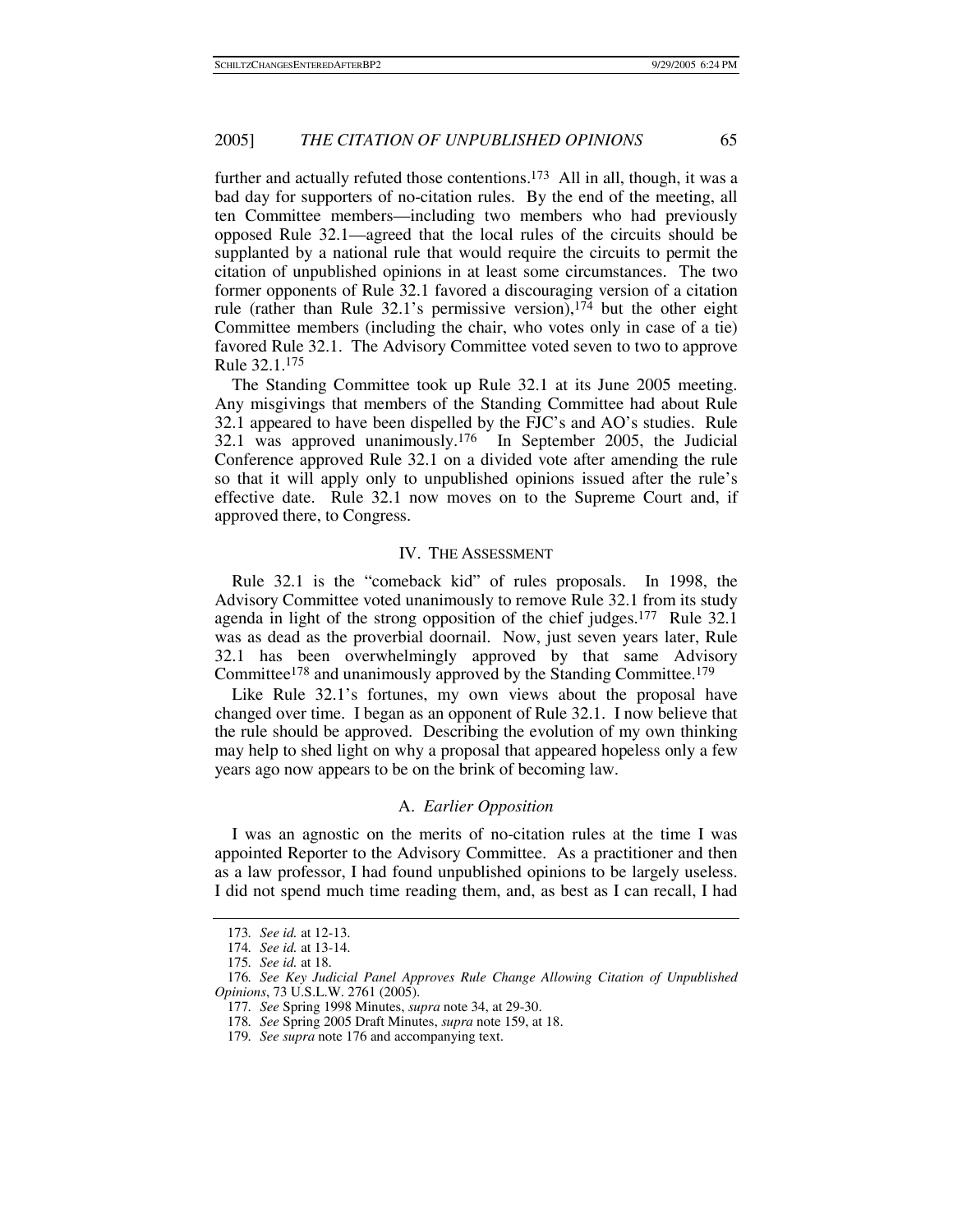little occasion to want to cite them. I suppose that, had I given the matter much thought, I would have opposed no-citation rules on the general principle that no government official should be able to say to a citizen: "I forbid you, on pain of sanction that I will impose, to mention to me a public action that I took in my official capacity." But I had not, in fact, given the matter much thought.

After I became Reporter, I argued consistently—albeit usually unsuccessfully—that the Advisory Committee should not devote time to the unpublished-opinions issue. I was motivated not by strong views about the merits of no-citation rules, but rather by what might be called "institutional" considerations. My reasoning was as follows:

The REA process<sup>180</sup>—that is, the process by which proposed amendments to the federal rules of practice and procedure are considered and approved—enjoys unique credibility with lawmakers, the bench, and the bar. Several factors account for that credibility, but one of the most important is that the REA process generally works on a consensus or nearconsensus basis. For the most part, the advisory committees identify technical problems and propose uncontroversial solutions.

There are exceptions, of course. Judges like to do things the way judges like to do things, so even a proposal about something as mundane as word limits on briefs filed in cross-appeals can attract strong arguments.181 Generally, though, the advisory committees work hard to find common ground and build consensus. As a result, objections to proposed rules are usually neither very many nor very passionate.

On rare occasions, though, the advisory committees do take on controversial issues and push ahead over the strong opposition of substantial numbers of judges. But those rare occasions do not harm the credibility of the REA process because they have two things in common. First, the advisory committees are addressing truly serious problems, such as discovery abuse or confusion over the admissibility of expert testimony. These are problems worth the considerable time, effort, and political capital necessary to push through controversial proposals. Second, the advisory committees have a high level of confidence that, despite opposition, the proposals are correct on the merits.

Rule 32.1 is different from these other controversial proposals. Even assuming that it is correct on the merits—that is, even assuming that the arguments in favor of permitting citation are stronger than the arguments against it—Rule 32.1 simply does not address a problem that is serious enough to justify going toe-to-toe with much of the federal appellate bench. I agree with those opponents of Rule 32.1 who ask, in essence: "What's the

<sup>180</sup>*. See supra* note 12.

<sup>181</sup>*. See, e.g.*, Easterbrook Letter, *supra* note 91, at 3-4; Letter from Haldane Robert Mayer, Chief Judge, U.S. Court of Appeals for the Federal Circuit, to Peter G. McCabe, Sec'y, Comm. on Rules of Practice & Procedure 3-4 (Jan. 6, 2004), *available at* http://www.secretjustice.org/pdf\_files/Comments/03-AP-086.pdf (Comment 03-AP-086).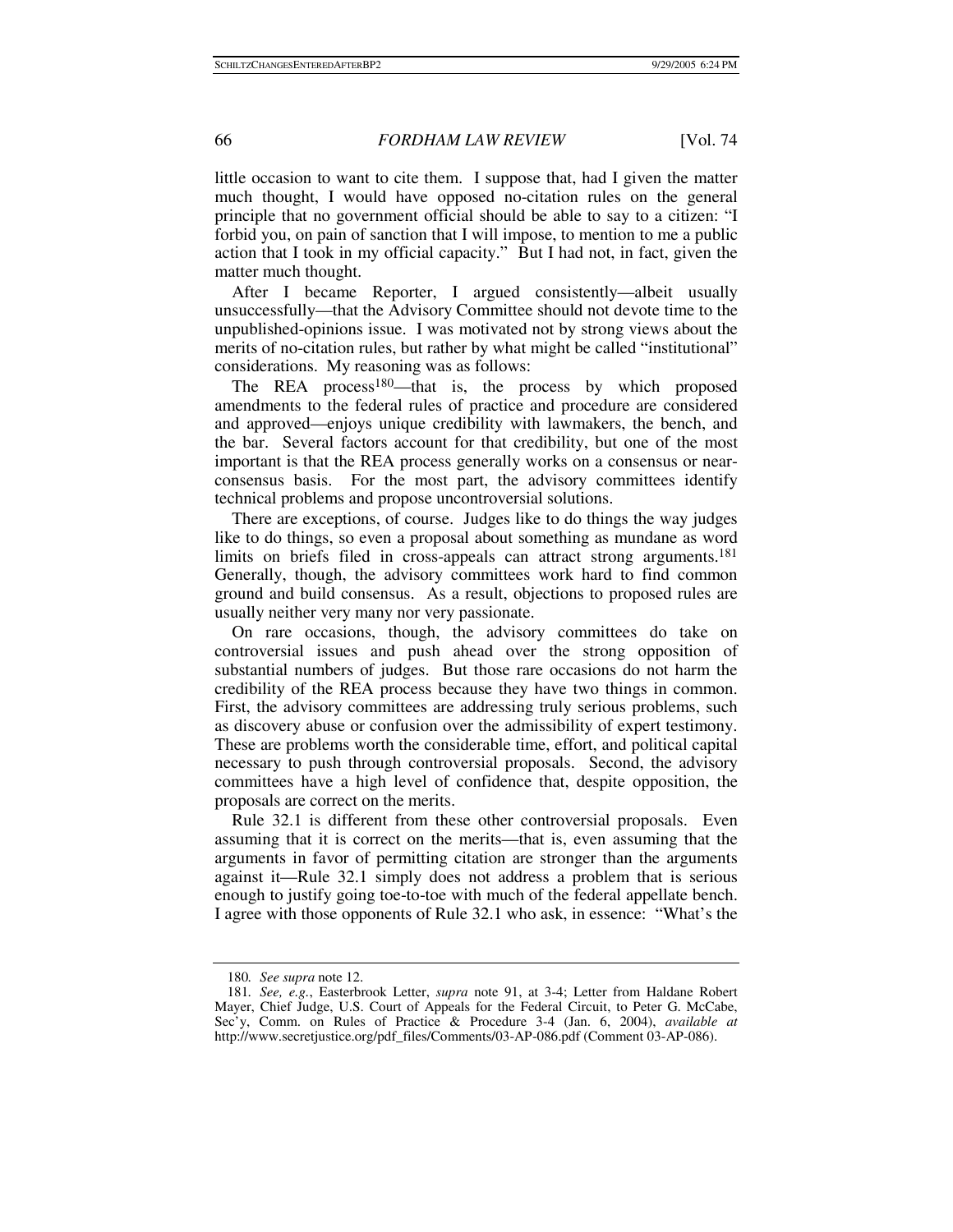big deal? What's the problem crying out for a solution? Are no-citation rules really inflicting a lot of harm on a lot of people?"

As far as I can tell, there is no evidence—even anecdotal—that nocitation rules cause substantial practical harm. Over the years, I have asked attorneys to identify for me cases in which the following were true: (1) the attorney had an unpublished opinion that he or she wanted to cite but could not; (2) the court likely did not learn of that unpublished opinion in any other way, such as through the court's own research; and (3) had the court learned of that unpublished opinion, the court likely would have decided the case differently. It is, admittedly, a question that calls for a great deal of speculation, but lawyers to whom I have posed the question have each been able to identify, at most, only a case or two in which being able to cite an unpublished opinion likely would have made a difference to the outcome.

The FJC has likewise been unable to find evidence that no-citation rules cause substantial practical harm. In responding to the FJC's survey, the judges on the three permissive and six discouraging circuits were clear that citations to unpublished opinions make little difference. Only seven of 123 judges said that citations to unpublished opinions are "often" or "very often" helpful; a majority said that such citations were "never" or "seldom" helpful.<sup>182</sup> And only three of 122 judges said that the unpublished opinions that are cited are "often" or "very often" inconsistent with the circuit's published opinions; by contrast, a large majority said that unpublished opinions "never" or "seldom" say something different from the published precedent.183 In short, there is little evidence that no-citation rules create practical problems.

For that reason, I opposed Rule 32.1. Even assuming that the proposal was correct on the merits, I did not think that the proposed rule addressed a problem that was serious enough to justify pushing through a proposal opposed by a substantial number of judges and putting at risk the credibility enjoyed by the REA process.

## B. *Later Support*

My thinking has changed. One reason why my thinking has changed is that I have come to realize that, in assessing the importance of Rule 32.1, I was defining "importance" too narrowly. In particular, I was equating the practical impact of no-citation rules with the importance of no-citation rules. The practical impact of a rule is relevant in assessing its importance, but it is not determinative. A rule that has little practical consequence can nevertheless be very important. For example, a law that required every American to utter aloud a short prayer every day would have little practical impact, but, because such a law would offend so many fundamental civic values, few would dismiss the law as unimportant.

<sup>182</sup>*. See* Reagan et al., *supra* note 8, at 39 tbl.K.

<sup>183</sup>*. See id.* at 11, 40 tbl.L.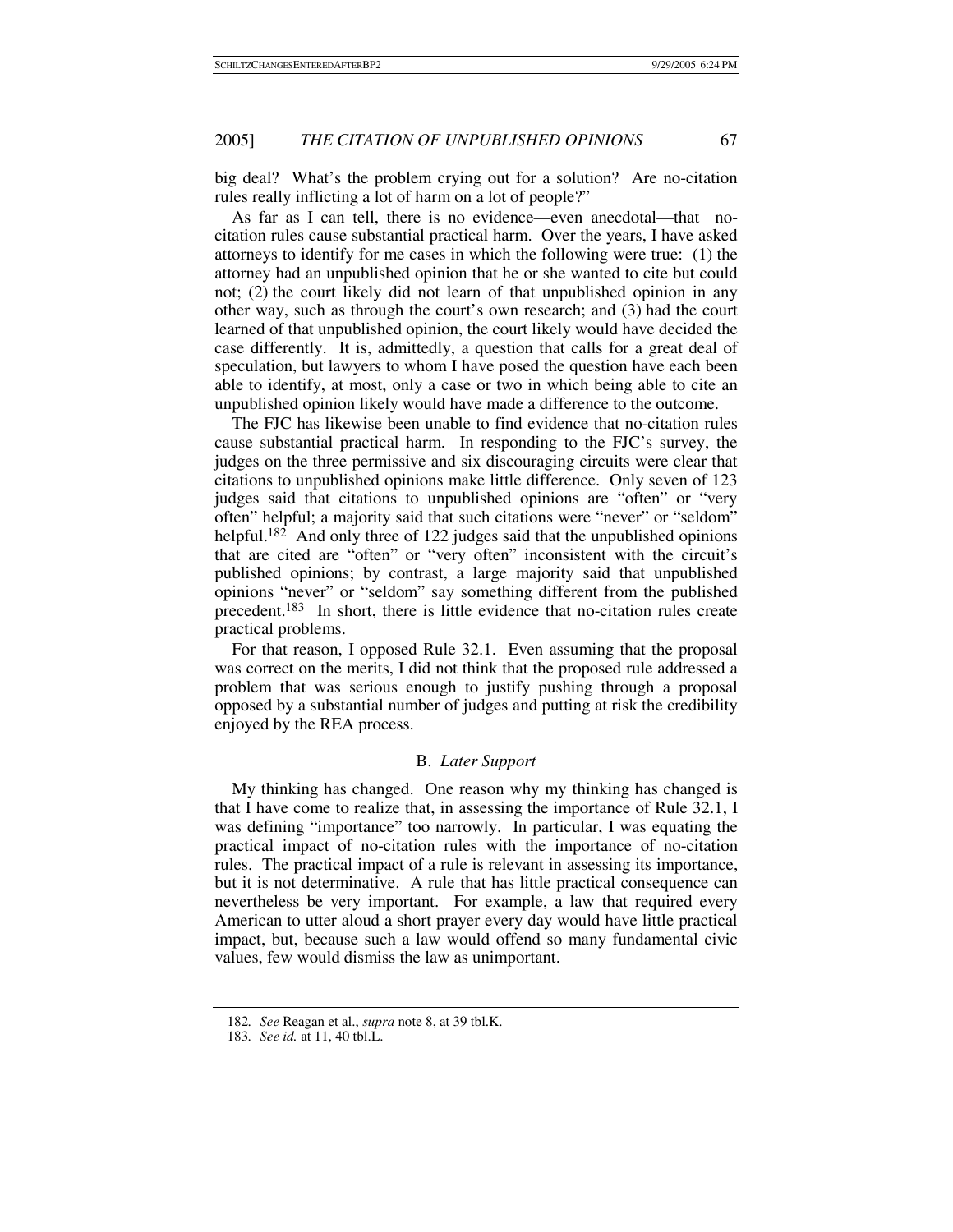As I have described elsewhere,<sup>184</sup> no-citation rules implicate a number of fundamental civic values, including freedom of speech, the accountability of federal judges, the transparency of judicial proceedings, equal justice, professional autonomy, and the rule of law. This is not the place to assess the importance of each of these principles or to gauge how much each of these principles is in fact offended by no-citation rules. For present purposes, I merely want to note that one reason I have changed my mind about Rule 32.1 is that I have come to realize that the proposed rule is more important than I originally thought.

Mostly, though, my position on Rule 32.1 has changed as I have been required to look closely at the merits of the proposal. In my capacity as Reporter, I had to read every word of every one of the 500-plus comments on Rule 32.1. I had to summarize and evaluate those comments for members of the Advisory Committee and then again for members of the Standing Committee. I had to work with the FJC and AO on the design of their studies. And I had to sit through many meetings—formal and informal—at which Rule 32.1 was discussed. The more that I have heard and thought about Rule 32.1, the more that I have become convinced that Rule 32.1 is correct on the merits. Four factors have been particularly persuasive for me: (1) my starting point; (2) the weakness and inconsistency of the arguments against Rule 32.1; (3) the FJC's and AO's studies; and (4) the fact that the worst-case scenario feared by opponents of Rule 32.1 is not, in my view, terribly frightening. I will explain each of these factors in turn.

## 1. Starting Points

One reason why Rule 32.1 is so controversial is that supporters and opponents of the proposed rule start from different first principles. They have different views of what is natural or normal and thus different views about who has "the burden of proof."

Those who favor Rule 32.1 start from the premise that being able to cite things is the norm. Supporters have different reasons for this belief. For some, it may reflect the conviction that government officials (including judges) generally cannot bar citizens from speaking about the government. For others, it may reflect a conviction about the autonomy of attorneys or about the importance of transparency or about some other civic value. But the bottom line is that, for supporters of Rule 32.1, citation is the norm, and it is the opponents who have the burden of proof—who must come up with compelling reasons to justify no-citation rules.

The world looks different to those who oppose Rule 32.1. They start from the premise that a court of appeals should be free to handle its judicial business as it sees fit unless there are compelling reasons to deny it that freedom. It is not the job of the rules committees to interfere with the

<sup>184</sup>*. See* Schiltz, *supra* note 5.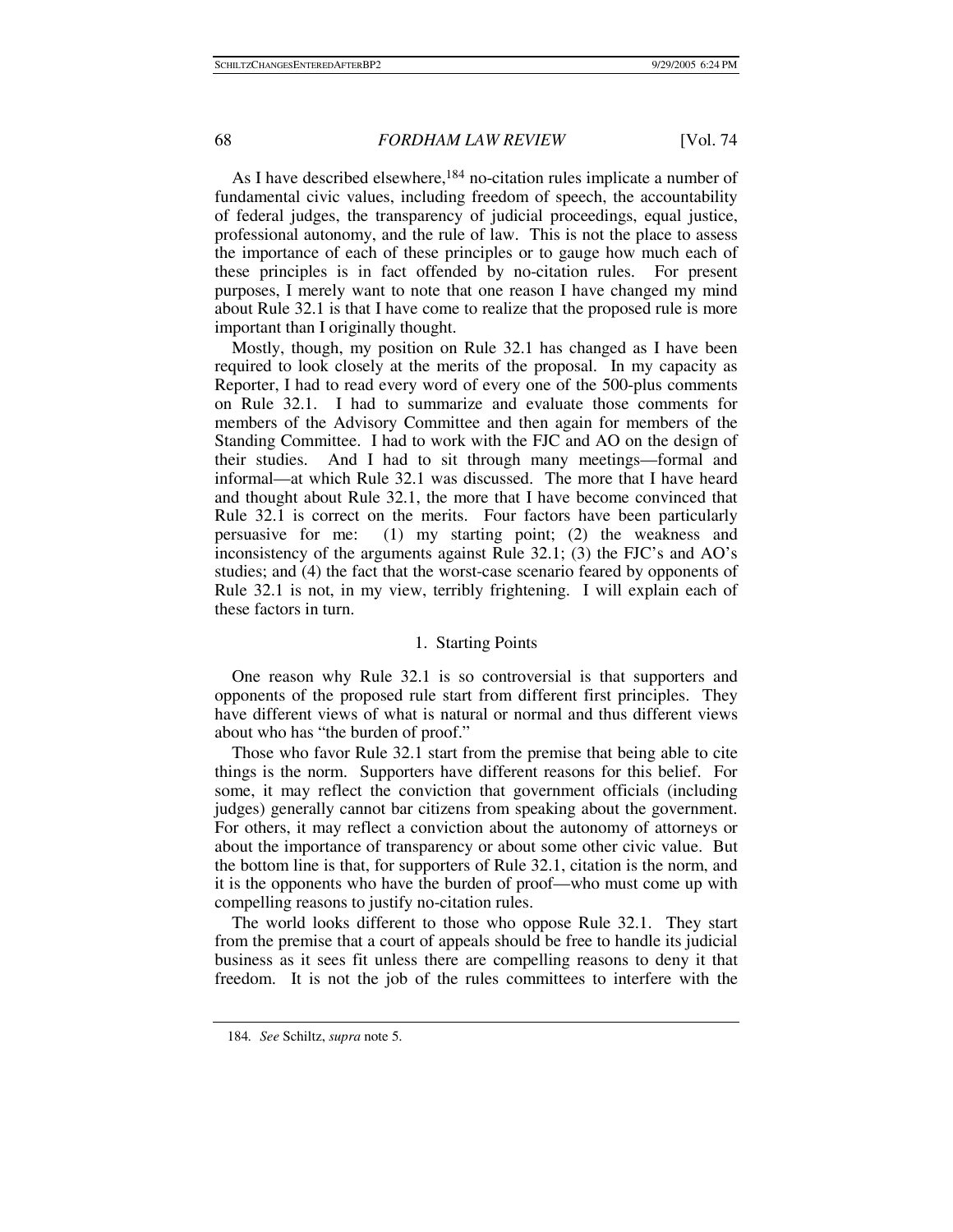decisions that the circuits make about how to get their work done. This is especially important, according to opponents, in light of the substantial differences among the circuits and the fact that all circuits are struggling to handle growing caseloads with diminishing resources. For opponents, then, it is the supporters of Rule 32.1 who have the burden of proof—who must come up with compelling reasons to justify depriving courts of their autonomy.

Where one ends up regarding Rule 32.1 depends to a large extent on where one starts. As I have already suggested, my starting point is the same as the starting point of the supporters of Rule 32.1: I believe that citation is the norm, and that the burden is on opponents of Rule 32.1 to provide compelling reasons why circuits should be able to bar parties from citing unpublished opinions.

## 2. Weakness of Arguments Against Rule 32.1

The comments against Rule 32.1, although many in number, failed to meet this burden of proof.

Some of the arguments made in the comments were plainly incorrect. For example, the argument that Rule 32.1 exceeds the authority granted by 28 U.S.C. § 2072185 has several problems, not the least of which is that the no-citation rules that Rule 32.1 seeks to abolish are themselves promulgated under Rule 47(a), which gives each court of appeals authority to "make and amend rules governing its practice."186 It is hard to imagine how a court of appeals could have power under Rule 47(a) to use its local rules to bar citation, but the Supreme Court could not have power under § 2072 to use the Appellate Rules to permit citation. If a no-citation rule is a rule of "practice" for purposes of Rule 47(a), then surely Rule 32.1 is a rule of "practice" for purposes of § 2072.

Other arguments made against Rule 32.1 were inconsistent. To cite one example, opponents argued both (a) that unpublished opinions contain nothing of value and (b) that, if unpublished opinions could be cited, attorneys would have a professional obligation to research them, briefs would be full of citations to them, district courts would feel bound to follow them, and circuit courts would have to distinguish and explain them. To cite another, opponents argued both (a) that unpublished opinions often do not accurately describe the reasoning behind a decision and (b) that it is important that courts be able to continue to issue unpublished opinions because the parties are entitled to know the reasoning behind a decision. Opponents walked fine lines in trying to reconcile these and other tensions within their arguments, but I do not think that they always succeeded.

Still other arguments against Rule 32.1 suffered from gaps in their reasoning. Commentators often stated—with little or no elaboration—that, if Rule 32.1 was approved, *x* would occur, and then devoted paragraphs to

<sup>185</sup>*. See* Walker Letter, *supra* note 55, at 5-6.

 <sup>186.</sup> Fed. R. App. P. 47(a).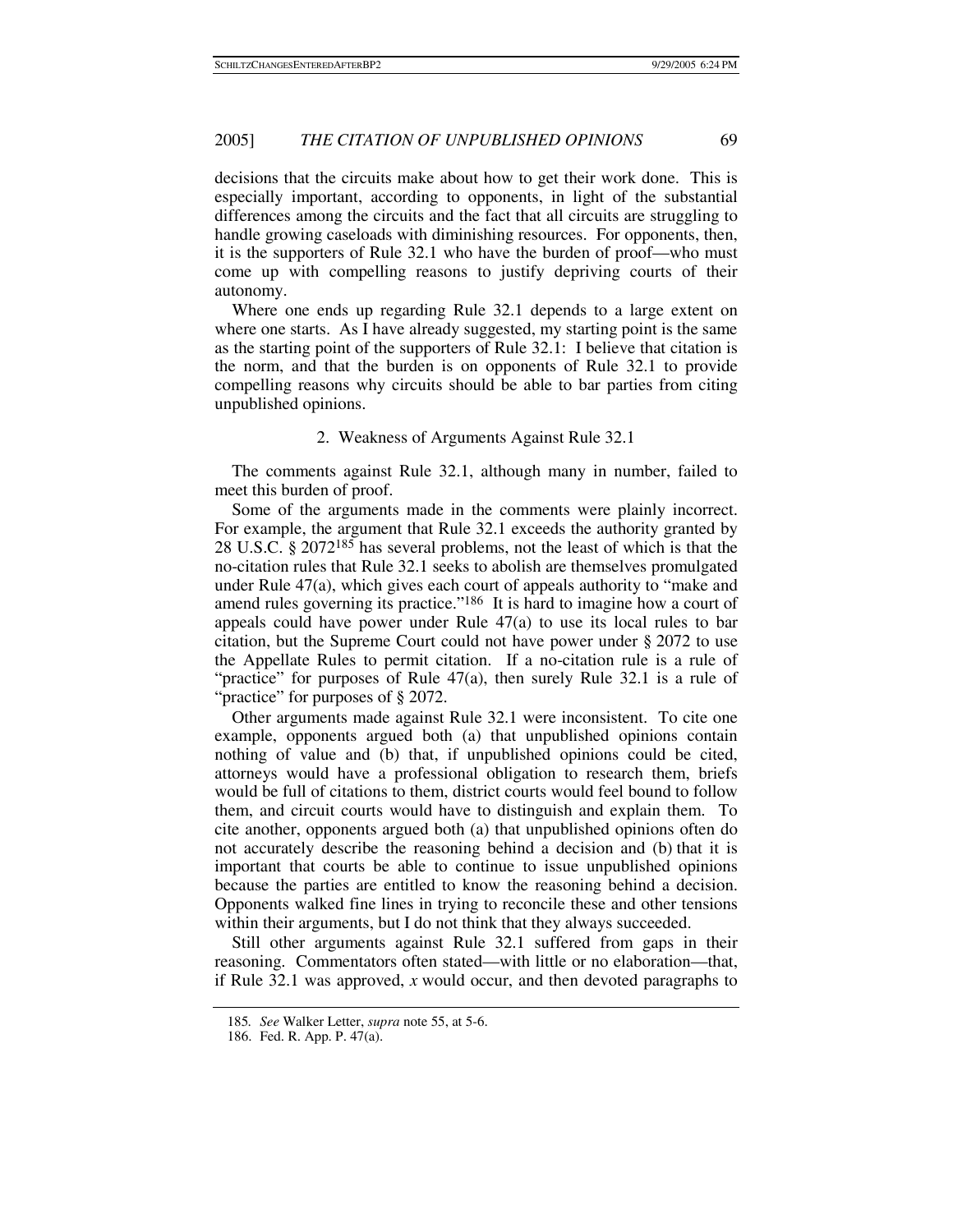describing how awful *x* would be. What was often missing was a careful explanation of why Rule 32.1 would necessarily lead to *x* in the first place. Take, for example, the following "talking point," which appeared in almost identical form in dozens of letters:

If unpublished dispositions *could* be cited, lawyers would have no choice but to treat them as a significant source of authority. [Why?] As a matter of prudence, and probably professional ethics, practitioners could not ignore relevant opinions decided by the very circuit court before which they are now litigating. [Why?] Even if courts did not regard unpublished dispositions as controlling, lawyers would still be obliged to afford them significant weight in practicing before circuit courts. [Why?]187

This paragraph basically repeats the same assertion three times. The assertion may very well be true, but repetition does not make it so.

Many of the arguments against Rule 32.1 were exaggerated. For example, I was not impressed with the argument that judges would be obliged to read every unpublished opinion cited in every brief—and, because those opinions are so cryptic, judges would have to call up the records and read the briefs to try to figure out what they really held. I clerked on two federal appellate courts, and I know that judges and their law clerks rarely read every precedential source that is cited in a brief, much less every non-precedential authority. A ten-case string cite is a ten-case string cite, and no one reads all ten cases—whether published or not unless there is good reason to do so. Judges and their law clerks have always used discretion in doing research, and they will continue to use discretion if Rule 32.1 is approved.

What most struck me about the arguments against Rule 32.1, though, is that they sometimes made a better normative case for Rule 32.1 than the arguments of the rule's supporters. Take, for example, the following argument, made in a letter signed by several judges:

[Unpublished orders will be] thrown back in our faces . . . no matter how often we state that unpublished orders though citable (if the proposed rule is adopted) are not precedents. For if a lawyer states in its brief that in our unpublished opinion in *A v. B* we said X and in *C v. D* we said Y and in this case the other side wants us to say Z, we can hardly reply that when we don't publish we say what we please and take no responsibility. We will have a moral duty to explain, distinguish, reaffirm, overrule, etc. any unpublished order brought to our attention by counsel. Citability would upgrade case-specific orders that this circuit has intentionally confined to the law of that particular case to de facto precedents that we must address.188

This is a rather striking argument. The judges seem to be asserting not only that they have the right to treat similarly situated litigants differently,

 <sup>187.</sup> Liebeler Letter, *supra* note 4, app. at 1.

 <sup>188.</sup> Coffey Letter, *supra* note 63, at 1.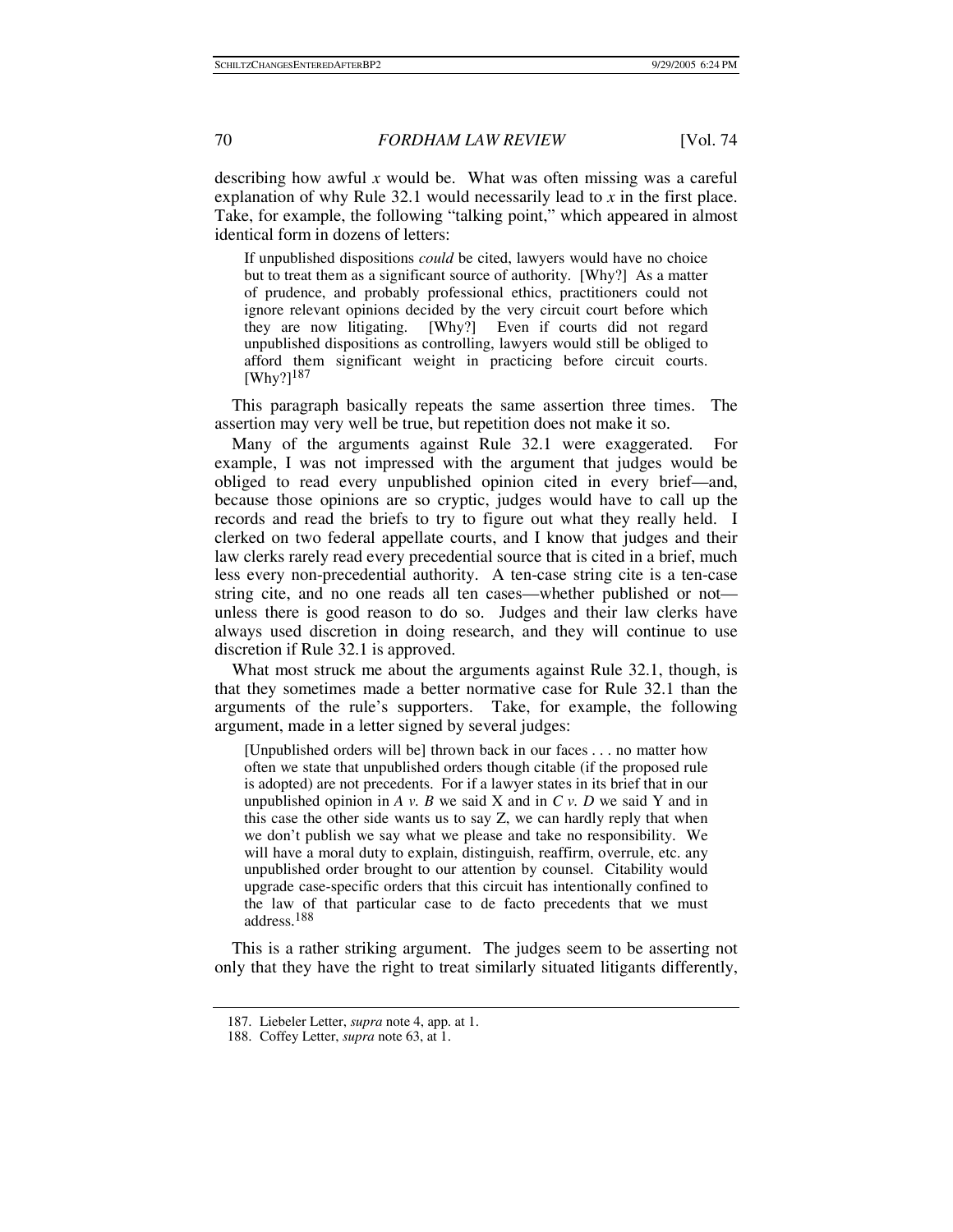but that they have the right not to be made to feel guilty about it. Normally, if a person is acting wrongly, and he feels guilty when his actions are called to his attention, the solution is for him to stop acting wrongly. Yet these judges seem to believe that, if they fail to provide equal justice, and they might feel guilty if their failure is pointed out to them, the solution is to prohibit parties from "throw[ing] back in [their] faces"—otherwise known as "citing"—their inconsistent actions. This argument implies that "say[ing] what we please and tak[ing] no responsibility" is exactly what judges want to do in unpublished opinions. It also implies that the real objection to Rule 32.1 is not that it would prevent courts from continuing to issue unpublished opinions that are sloppily drafted by clerks and all of that, but that it would make judges take responsibility for their unpublished opinions. And that, it seems to me, is one of the best arguments that can be made for Rule 32.1.

## 3. FJC and AO Studies

Any lingering doubts that I had about the merits of Rule 32.1 were put to rest by the FJC's and AO's studies. As I described above, judges who had experience with the citation of unpublished opinions—that is, judges in the six discouraging and three permissive circuits—overwhelmingly said that permitting such citation does not cause judges to spend substantially more time drafting unpublished opinions<sup>189</sup> and does not make their work substantially more difficult.<sup>190</sup> Only the judges in the four restrictive circuits—that is, the judges who have no actual experience with the citation of unpublished opinions—predicted doom, but those judges failed to cite any reason why the experience of their circuits should differ from the experience of the other nine circuits.191 Lawyers, too, overwhelmingly supported Rule  $32.1^{192}$  and rejected the notion that the rule would be burdensome.193 And the AO found no evidence that liberalizing a citation rule affects median case disposition times or the frequency of summary dispositions.194

## 4. The Worst-Case Scenario

One final consideration persuaded me that Rule 32.1 should be approved. Opponents of Rule 32.1 predict that, if unpublished opinions can be cited, judges will devote more time to writing them, so that they cannot be misused or misunderstood. Opponents claim that judges will compensate for this increased burden by issuing no opinions in an increasing number of

<sup>189</sup>*. See* Reagan et al., *supra* note 8, at 4-5, 31 tbl.C; *id.* at 6, 33 tbl.E; *id.* at 8-9, 36 tbl.H; *id.* at 12, 42 tbl.N.

<sup>190</sup>*. See id.* at 10, 38 tbl.J; *id.* at 12-13, 43 tbl.O.

<sup>191</sup>*. See id.* at 9-10, app. A.

<sup>192</sup>*. See id.* at 18, 50 tbl.V.

<sup>193</sup>*. See id.* at 17, 49 tbl.U.

<sup>194</sup>*. See* Rabiej Memorandum, *supra* note 9, at 1-2.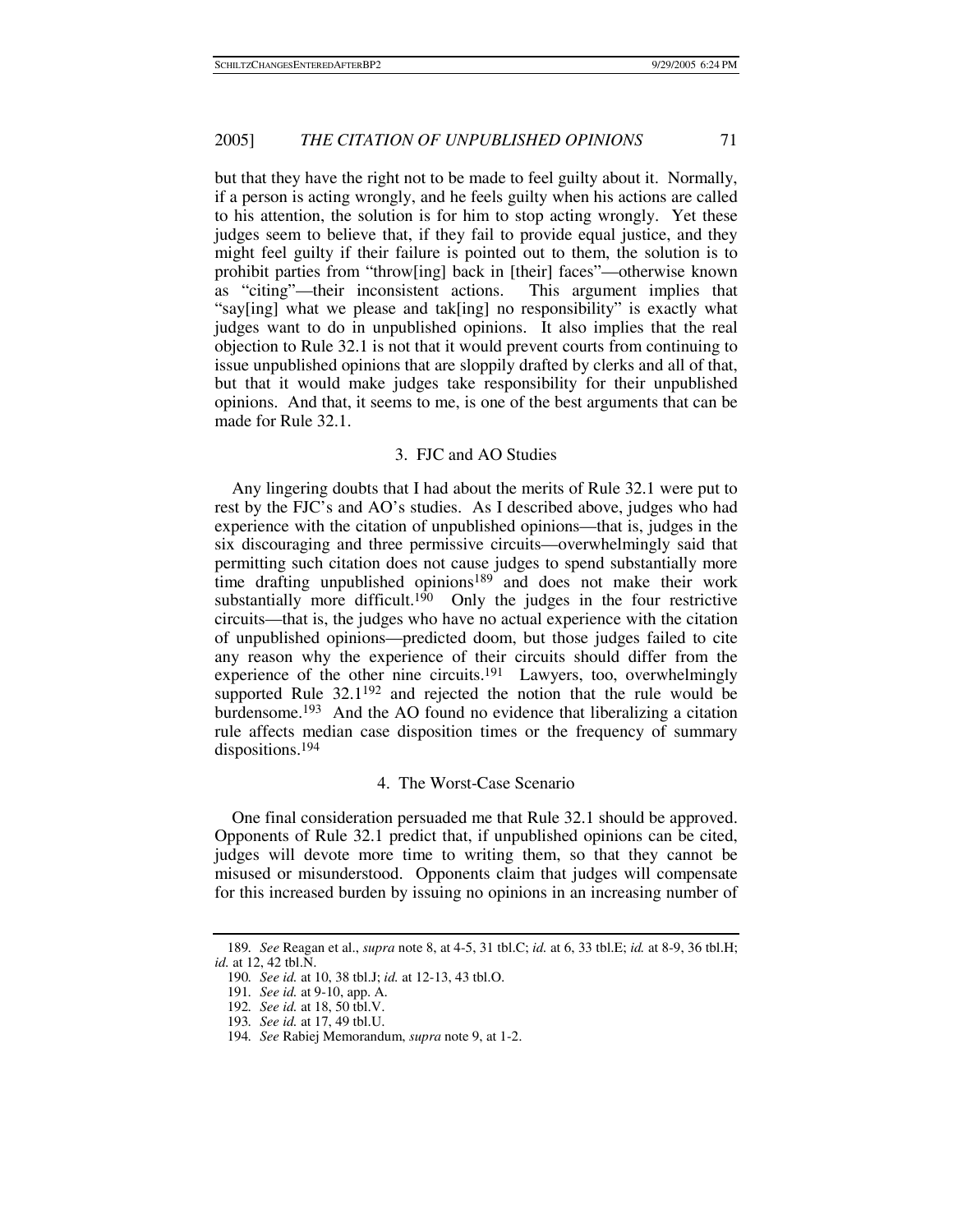cases. In those cases, parties will not receive any explanation for the appellate court's decision nor even any assurance that their arguments were heard and taken seriously. This will leave parties feeling cheated and erode their confidence in the judicial system. In the eyes of many of Rule 32.1's opponents, this increase in one-line judgment orders is the most serious harm that Rule 32.1 will inflict.

Putting aside the fact that the available evidence suggests that these predictions are wrong,195 I certainly agree that an increase in one-line judgment orders would be bad for the judicial system. But I am not sure that it would be as devastating as Rule 32.1's opponents suggest. Consider two of the other arguments that have been made against Rule 32.1:

First, many of Rule 32.1's opponents stress the poor quality of unpublished opinions. They tell us that the opinions are drafted hurriedly by law clerks—often by cutting and pasting bench memos. They tell us that judges spend little time reviewing the language of the opinions, and are concerned only about the result. They tell us that the opinions may not accurately reflect the views of even a single judge. They tell us that the opinions do not adequately describe the facts and are not precise in the way that they describe the law. In a word, the quality of the opinions is lousy.

Second, many of Rule 32.1's opponents complain that the world is already awash in too much law. There are too many decisions to read. It is too expensive to do legal research. There are too many ambiguities and conflicts in the law because too many courts have said the same things too many times—inevitably in slightly different ways. Unpublished opinions already contribute to this problem, because, even in jurisdictions in which they cannot be cited, they are regularly read.

If one accepts these two arguments, then would not the ideal solution be to get rid of unpublished opinions altogether? Would it not be good if Rule 32.1 resulted in judges issuing (a) full, published, citable, precedential decisions in cases that warrant them and (b) one-line (or perhaps oneparagraph or one-page) orders in cases that do not? Would not a world of fewer and better opinions be preferable to a world of more and worse opinions? One leading opponent of Rule 32.1 likened unpublished opinions to "sausage [that is] not safe for human consumption."<sup>196</sup> Isn't the best way to deal with such "sausage" to stop making it?

The more I thought about the comments on Rule 32.1, the more I was struck by how strange the current system is. Unpublished opinions are the crazy uncle in the attic of the federal judiciary, and no-citation rules are the whispered instructions to party guests not to hurt the hosts' feelings by mentioning that uncle. One commentator described the current system well:

 No one knows what to do with unpublished circuit decisions. Even in circuits that allow citation, such as the Tenth Circuit, they represent a

<sup>195</sup>*. See id.* at 2.

 <sup>196.</sup> Kozinski Letter, *supra* note 52, at 2.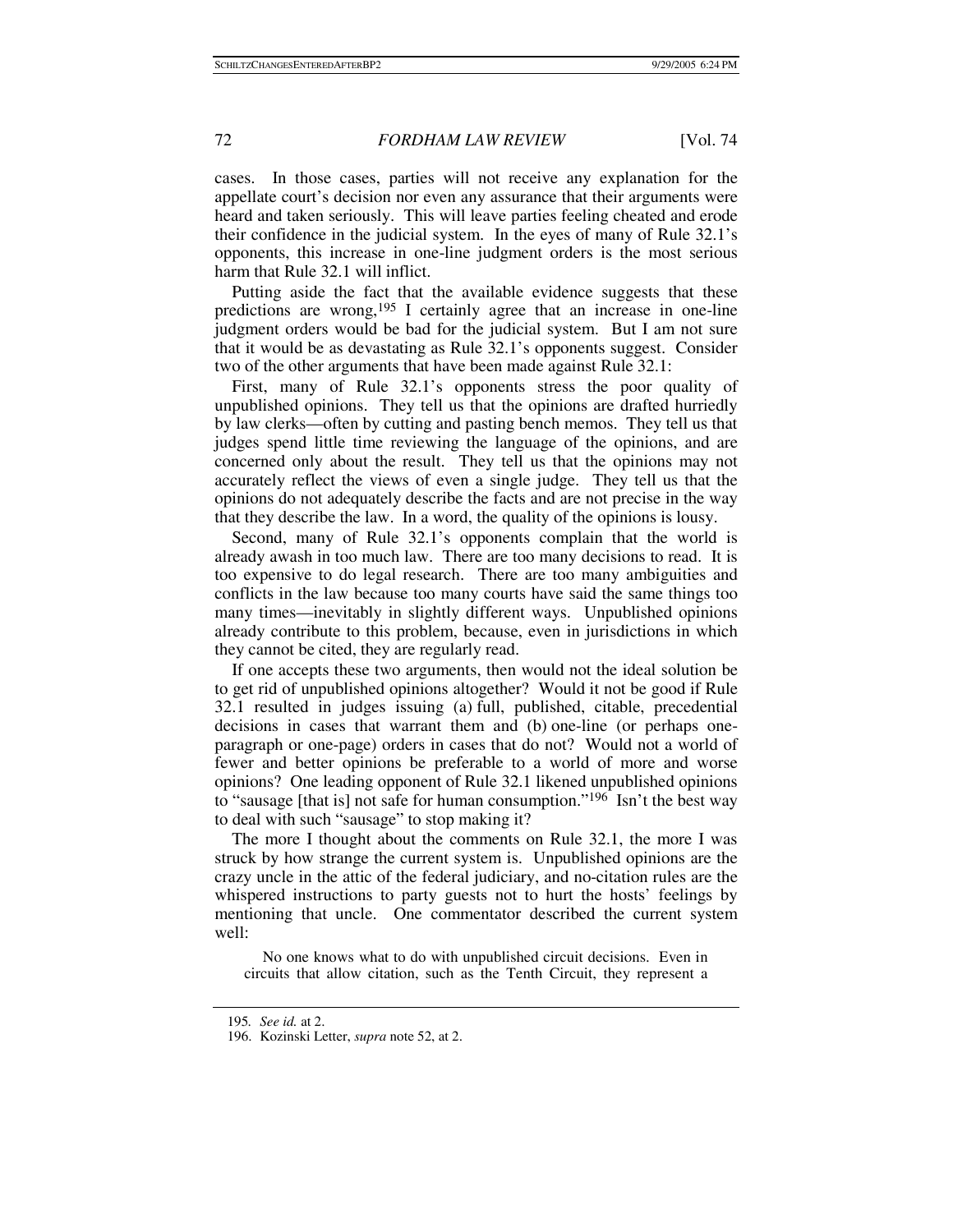limbo of pseudo-precedent that is not binding but yet has more effect than merely legal advocacy. The respect they are given varies from near zero to that given binding precedent; they may be treated like a law review article, a Federal Supplement decision from another circuit, or a published opinion of the authoring court itself. Anyone who states that lawyers and judges have a common understanding of how to handle unpublished decisions is either misinformed or less than candid.<sup>197</sup>

Right now, federal judges handle the problem of this "limbo of pseudoprecedent" by ignoring it—by averting their gaze. If Rule 32.1 makes it impossible for judges to avert their gaze—and, as a result, judges stop issuing lousy unpublished opinions in favor of either good published opinions or one-line orders—I would regard that, at least in some respects, as an improvement over the current system.

To be clear, I am not advocating for an increase in one-line dispositions. I agree completely that, in an ideal world, no party would ever receive a one-line disposition. If Rule 32.1 indeed causes an increase in one-line dispositions, the judicial system will be harmed. But the issue is one of relative harms—of how the harm that might be caused by an increase (possibly quite modest) in one-line dispositions compares to the harm that is now being caused by no-citation rules.

This is an extremely difficult question, but it occurs to me that a few facts are at least relevant to the calculus. First, the judicial system already issues millions of one-word decisions, from a trial judge's "sustained" in response to an objection at trial to the Supreme Court's "denied" in response to a petition for a writ of certiorari. People may not like it, but they seem to live with it. Second, providing reasons for every appellate decision may no longer be possible, given that the resources of the courts are not keeping pace with rising caseloads. Congress cannot give courts fewer resources to handle more cases and expect nothing to change. American taxpayersthrough their elected representatives—have given no indication that supplying a reasoned opinion to every litigant in every case is a priority for them. Finally, given what we have been told about unpublished opinions, I wonder just how preferable they are to one-line dispositions. Is an inaccurate explanation really better than no explanation at all?

#### **CONCLUSION**

For all of these reasons, I have become convinced that Rule 32.1 should be approved. What, then, of the institutional considerations that initially caused me to oppose Rule 32.1? What of my concern that approving Rule 32.1 over the opposition of so many judges will harm the credibility of the REA process? The answer, I think, is that the REA process has credibility not only because it strives to avoid controversy, but, even more importantly,

 <sup>197.</sup> Letter from Bennett Evan Cooper, Steptoe & Johnson LLP, to Peter G. McCabe, Sec'y, Comm. on Rules of Practice & Procedure 3 (Feb. 13, 2004), *available at* http://www.secretjustice.org/pdf\_files/Comments/03-AP-432.pdf (Comment 03-AP-432).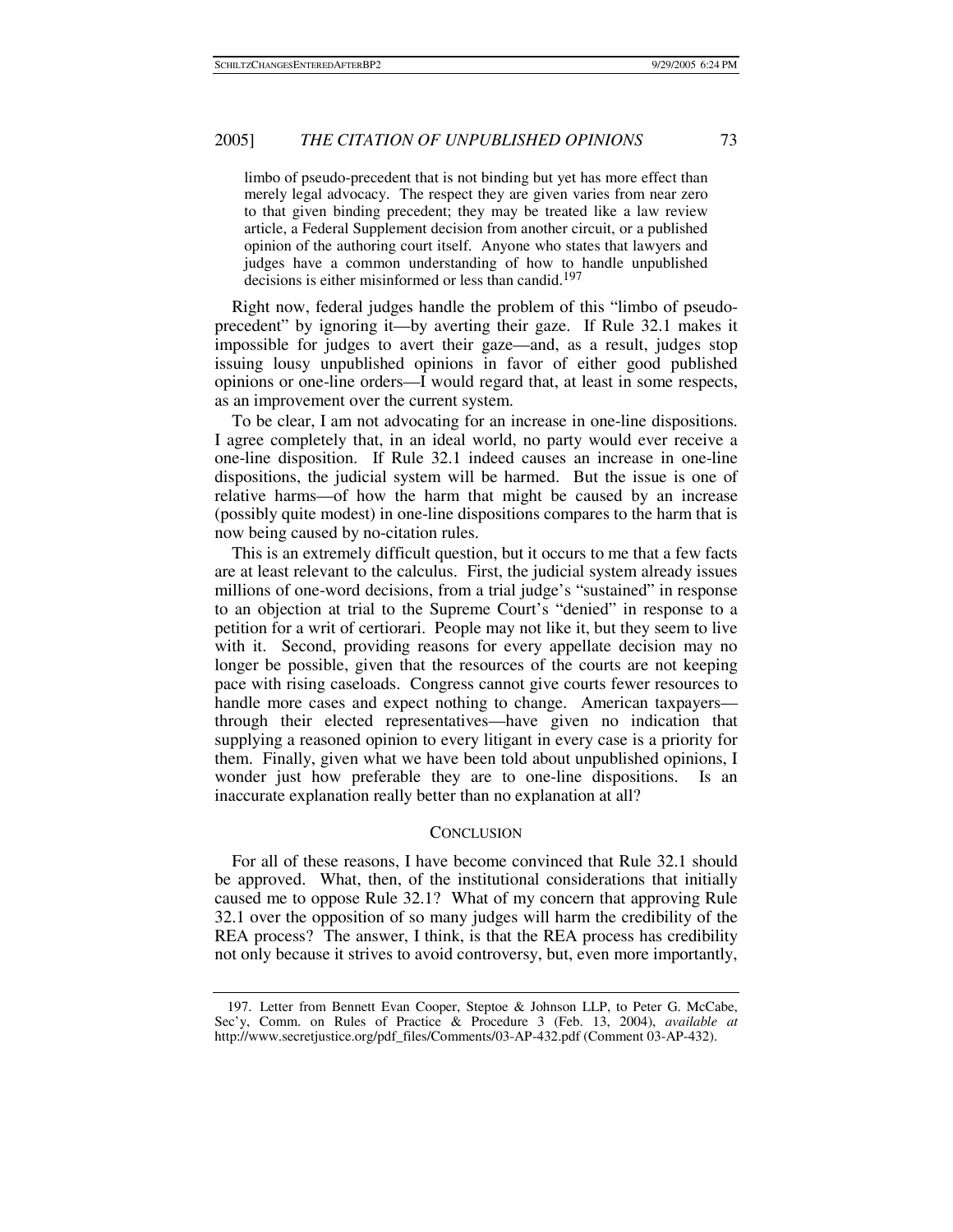because it strives to be right. The merits matter more, and politics matter less, in the REA process than in the typical legislative or administrative process. When the case in favor of Rule 32.1 is so much stronger than the case against it, Rule 32.1's defeat would harm the credibility of the REA process far more than its approval.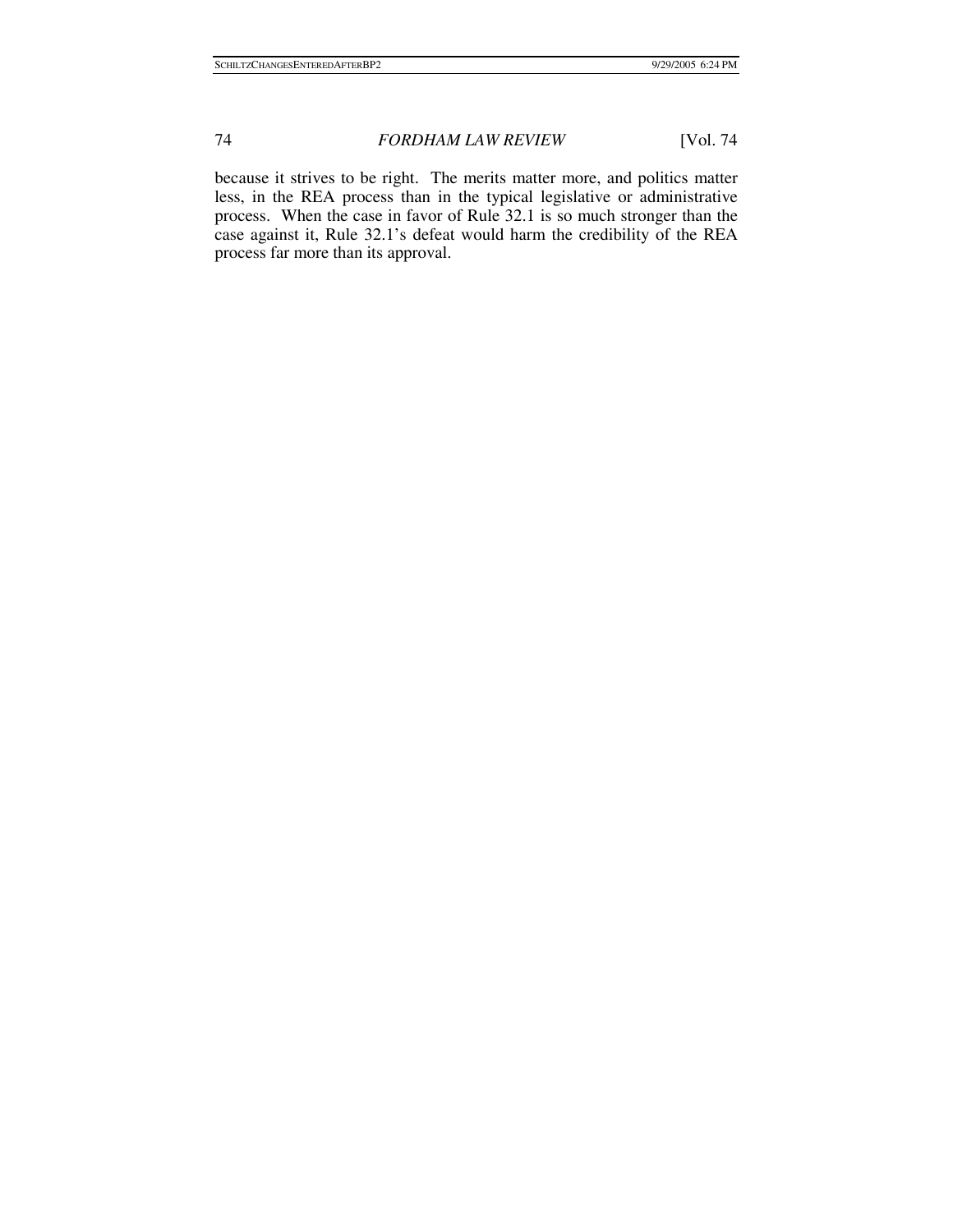## APPENDIX: PROPOSED RULE 32.1 AND ADVISORY COMMITTEE NOTE PUBLISHED FOR COMMENT IN AUGUST 2003198

## Rule 32.1. Citation of Judicial Dispositions

(a) Citation Permitted. No prohibition or restriction may be imposed upon the citation of judicial opinions, orders, judgments, or other written dispositions that have been designated as "unpublished," "not for publication," "non-precedential," "not precedent," or the like, unless that prohibition or restriction is generally imposed upon the citation of all judicial opinions, orders, judgments, or other written dispositions.

(b) Copies Required. A party who cites a judicial opinion, order, judgment, or other written disposition that is not available in a publicly accessible electronic database must file and serve a copy of that opinion, order, judgment, or other written disposition with the brief or other paper in which it is cited.

## Committee Note

Rule 32.1 is a new rule addressing the citation of judicial opinions, orders, judgments, or other written dispositions that have been designated as "unpublished," "not for publication," "non-precedential," "not precedent," or the like. This Note will refer to these dispositions collectively as "unpublished" opinions. This is a term of art that, while not always literally true (as many "unpublished" opinions are in fact published), is commonly understood to refer to the entire group of judicial dispositions addressed by Rule 32.1.

The citation of "unpublished" opinions is an important issue. The thirteen courts of appeals have cumulatively issued tens of thousands of "unpublished" opinions, and about 80% of the opinions issued by the courts of appeals in recent years have been designated as "unpublished." Administrative Office of the United States Courts, Judicial Business of the United States Courts 2001, tbl. S-3 (2001). Although the courts of appeals differ somewhat in their treatment of "unpublished" opinions, most agree that an "unpublished" opinion of a circuit does not bind panels of that circuit or district courts within that circuit (or any other court).

State courts have also issued countless "unpublished" opinions in recent years. And, again, although state courts differ in their treatment of "unpublished" opinions, they generally agree that "unpublished" opinions do not establish precedent that is binding upon the courts of the state (or any other court).

<sup>198.</sup> Comm. on Rules of Practice & Procedure of the Judicial Conference of the U.S., Preliminary Draft of Proposed Amendments to the Federal Rules of Appellate, Bankruptcy, Civil, and Criminal Procedure 30-39 (Aug. 2003).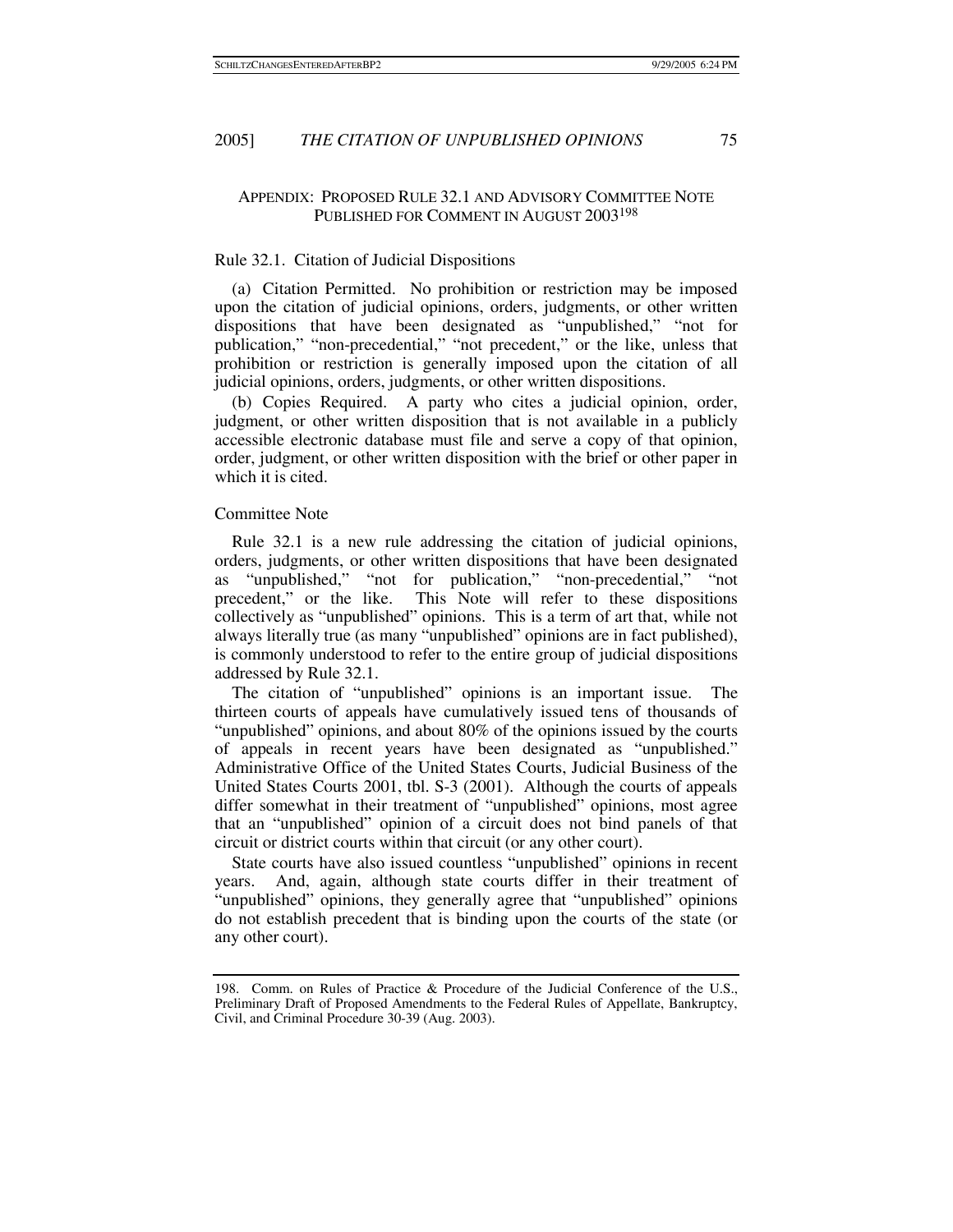Rule 32.1 is extremely limited. It takes no position on whether refusing to treat an "unpublished" opinion as binding precedent is constitutional. *See Symbol Tech., Inc. v. Lemelson Med., Educ. & Research Found.*, 277 F.3d 1361, 1366-68 (Fed. Cir. 2002); *Hart v. Massanari*, 266 F.3d 1155, 1159-80 (9th Cir. 2001); *Williams v. Dallas Area Rapid Transit,* 256 F.3d 260 (5th Cir. 2001) (Smith, J., dissenting from denial of reh'g en banc); *Anastasoff v. United States*, 223 F.3d 898, 899-905, *vacated as moot on reh'g en banc* 235 F.3d 1054 (8th Cir. 2000). It does not require any court to issue an "unpublished" opinion or forbid any court from doing so. It does not dictate the circumstances under which a court may choose to designate an opinion as "unpublished" or specify the procedure that a court must follow in making that decision. It says nothing about what effect a court must give to one of its "unpublished" opinions or to the "unpublished" opinions of another court. The one and only issue addressed by Rule 32.1 is the *citation* of judicial dispositions that have been *designated* as "unpublished" or "non-precedential" by a federal or state court—whether or not those dispositions have been published in some way or are precedential in some sense.

**Subdivision (a).** Every court of appeals has allowed "unpublished" opinions to be cited in some circumstances, such as to support a claim of claim preclusion, issue preclusion, law of the case, double jeopardy, sanctionable conduct, abuse of the writ, notice, or entitlement to attorney's fees. Not all of the circuits have specifically mentioned all of these claims in their local rules, but it does not appear that any circuit has ever sanctioned an attorney for citing an "unpublished" opinion under these circumstances.

By contrast, the circuits have differed dramatically with respect to the restrictions that they have placed upon the citation of "unpublished" opinions for their persuasive value. An opinion cited for its "persuasive value" is cited not because it is binding on the court or because it is relevant under a doctrine such as claim preclusion. Rather, it is cited because the party hopes that it will influence the court as, say, a law review article might—that is, simply by virtue of the thoroughness of its research or the persuasiveness of its reasoning.

Some circuits have freely permitted the citation of "unpublished" opinions for their persuasive value, some circuits have disfavored such citation but permitted it in limited circumstances, and some circuits have not permitted such citation under any circumstances. These conflicting rules have created a hardship for practitioners, especially those who practice in more than one circuit. Rule 32.1(a) is intended to replace these conflicting practices with one uniform rule.

Under Rule 32.1(a), a court of appeals may not prohibit a party from citing an "unpublished" opinion for its persuasive value or for any other reason. In addition, under Rule 32.1(a), a court of appeals may not place any restriction upon the citation of "unpublished" opinions, unless that restriction is generally imposed upon the citation of all judicial opinions—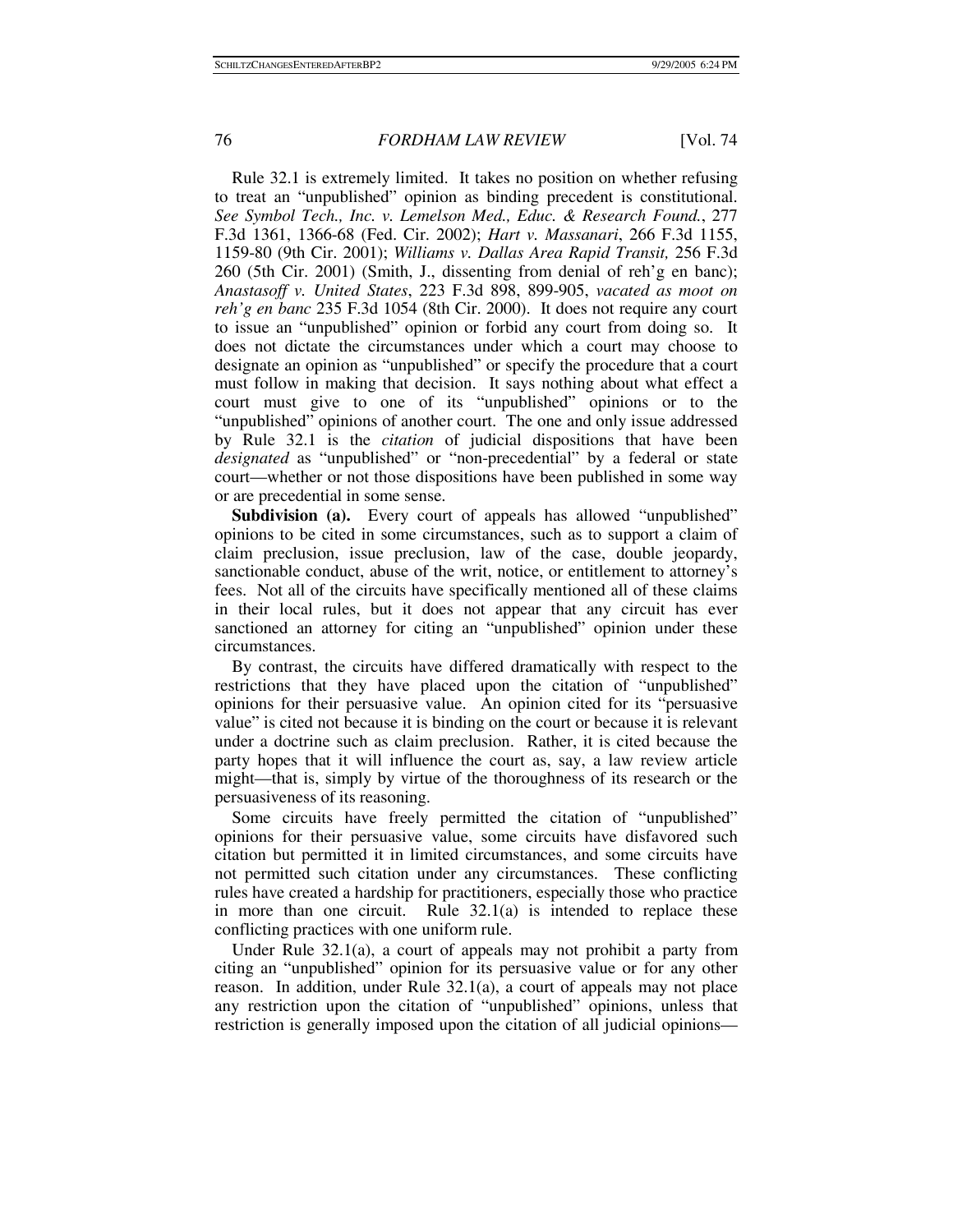"published" and "unpublished." Courts are thus prevented from undermining Rule 32.1(a) by imposing restrictions only upon the citation of "unpublished" opinions (such as a rule permitting citation of "unpublished" opinions only when no "published" opinion addresses the same issue or a rule requiring attorneys to provide 30-days notice of their intent to cite an "unpublished" opinion). At the same time, Rule 32.1(a) does not prevent courts from imposing restrictions as to form upon the citation of all judicial opinions (such as a rule requiring that case names appear in italics or a rule requiring parties to follow The Bluebook in citing judicial opinions).

It is difficult to justify prohibiting or restricting the citation of "unpublished" opinions. Parties have long been able to cite in the courts of appeals an infinite variety of sources solely for their persuasive value. These sources include the opinions of federal district courts, state courts, and foreign jurisdictions, law review articles, treatises, newspaper columns, Shakespearian sonnets, and advertising jingles. No court of appeals places any restriction on the citation of these sources (other than restrictions that apply generally to all citations, such as requirements relating to type styles). Parties are free to cite them for their persuasive value, and judges are free to decide whether or not to be persuaded.

There is no compelling reason to treat "unpublished" opinions differently. It is difficult to justify a system under which the "unpublished" opinions of the D.C. Circuit can be cited to the Seventh Circuit, but the "unpublished" opinions of the Seventh Circuit cannot be cited to the Seventh Circuit. D.C. Cir. R.  $28(c)(1)(B)$ ; 7th Cir. R.  $53(b)(2)(iv)$  & (e). And, more broadly, it is difficult to justify a system that permits parties to bring to a court's attention virtually every written or spoken word in existence *except* those contained in the court's own "unpublished" opinions.

Some have argued that permitting citation of "unpublished" opinions would lead judges to spend more time on them, defeating their purpose. This argument would have great force if Rule 32.1(a) required a court of appeals to treat all of its opinions as precedent that binds all panels of the court and all district courts within the circuit. The process of drafting a precedential opinion is much more time consuming than the process of drafting an opinion that serves only to provide the parties with a basic explanation of the reasons for the decision. As noted, however, Rule 32.1(a) does not require a court of appeals to treat its "unpublished" opinions as binding precedent. Nor does the rule require a court of appeals to increase the length or formality of any "unpublished" opinions that it issues.

It should also be noted, in response to the concern that permitting citation of "unpublished" opinions will increase the time that judges devote to writing them, that "unpublished" opinions are already widely available to the public, and soon every court of appeals will be required by law to post all of its decisions—including "unpublished" decisions—on its website. *See* E-Government Act of 2002, Pub. L. 107-347, § 205(a)(5), 116 Stat. 2899, 2913. Moreover, "unpublished" opinions are often discussed in the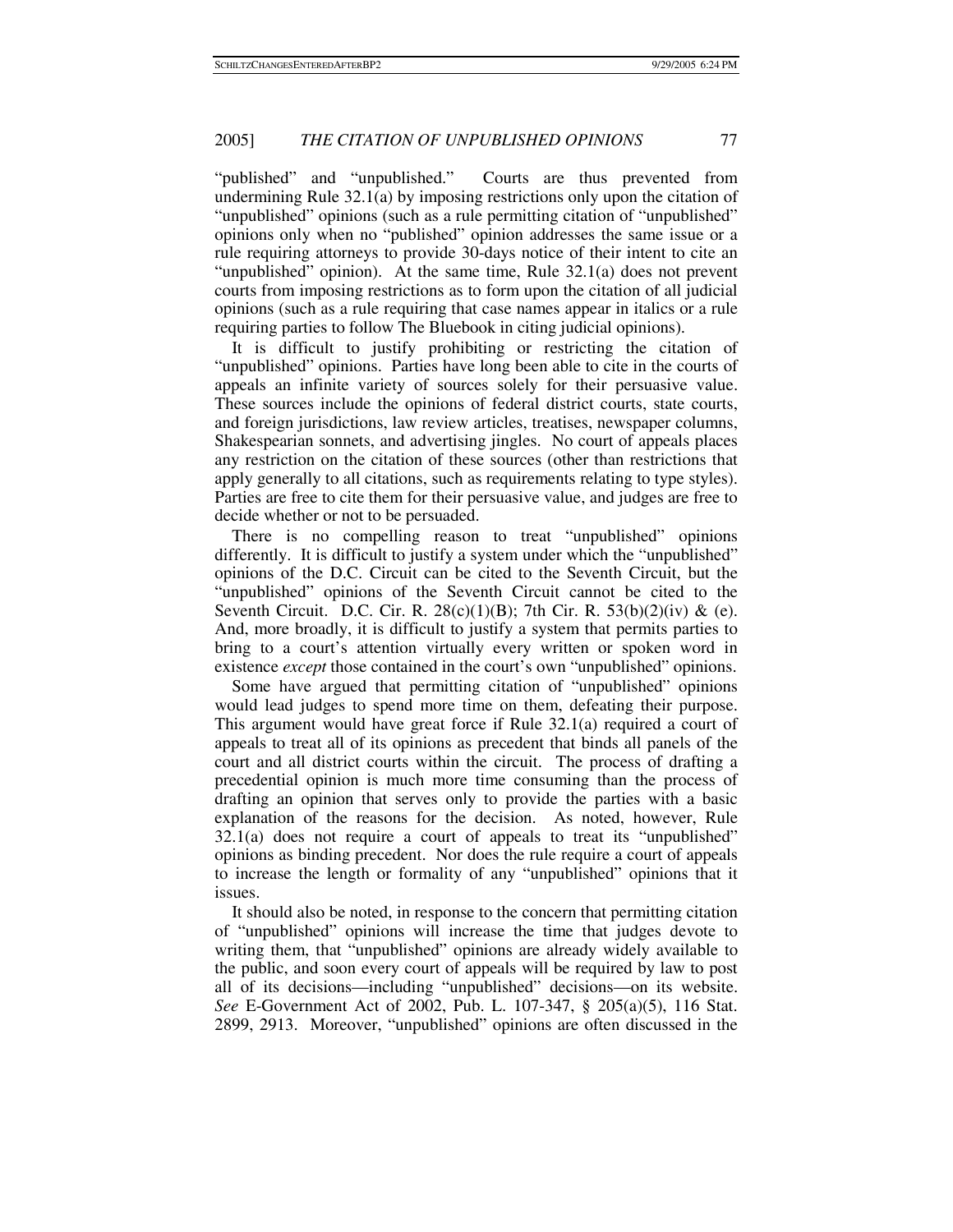media and not infrequently reviewed by the United States Supreme Court. *See*, *e.g.*, *Holmes Group, Inc. v. Vornado Air Circulation Sys., Inc.*, 535 U.S. 826 (2002) (reversing "unpublished" decision of Federal Circuit); *Swierkiewicz v. Sorema N.A.*, 534 U.S. 506 (2002) (reversing "unpublished" decision of Second Circuit). If this widespread scrutiny does not deprive courts of the benefits of "unpublished" opinions, it is difficult to believe that permitting a court's "unpublished" opinions to be cited to the court itself will have that effect. The majority of the courts of appeals already permit their own "unpublished" opinions to be cited for their persuasive value, and "the sky has not fallen in those circuits." Stephen R. Barnett, *From* Anastasoff *to* Hart *to West's* Federal Appendix: *The Ground Shifts Under No-Citation Rules*, 4 J. App. Prac. & Process 1, 20 (2002).

In the past, some have also argued that, without no-citation rules, large institutional litigants (such as the Department of Justice) who can afford to collect and organize "unpublished" opinions would have an unfair advantage. Whatever force this argument may once have had, that force has been greatly diminished by the widespread availability of "unpublished" opinions on Westlaw and Lexis, on free Internet sites, and now in the Federal Appendix. In almost all of the circuits, "unpublished" opinions are as readily available as "published" opinions. Barring citation to "unpublished" opinions is no longer necessary to level the playing field.

Unlike many of the local rules of the courts of appeals, Rule 32.1(a) does not provide that citing "unpublished" opinions is "disfavored" or limited to particular circumstances (such as when no "published" opinion adequately addresses an issue). Again, it is difficult to understand why "unpublished" opinions should be subject to restrictions that do not apply to other sources. Moreover, given that citing an "unpublished" opinion is usually tantamount to admitting that no "published" opinion supports a contention, parties already have an incentive not to cite "unpublished" opinions. Not surprisingly, those courts that have liberally permitted the citation of "unpublished" opinions have not been overwhelmed with such citations. Finally, restricting the citation of "unpublished" opinions may spawn satellite litigation over whether a party's citation of a particular "unpublished" opinion was appropriate. This satellite litigation would serve little purpose, other than further to burden the already overburdened courts of appeals.

Rule 32.1(a) will further the administration of justice by expanding the sources of insight and information that can be brought to the attention of judges and making the entire process more transparent to attorneys, parties, and the general public. At the same time, Rule  $32.1(a)$  will relieve attorneys of several hardships. Attorneys will no longer have to pick through the conflicting no-citation rules of the circuits in which they practice, nor worry about being sanctioned or accused of unethical conduct for improperly citing an "unpublished" opinion. *See Hart*, 266 F.3d at 1159 (attorney ordered to show cause why he should not be disciplined for violating no-citation rule); ABA Comm. on Ethics and Prof'l